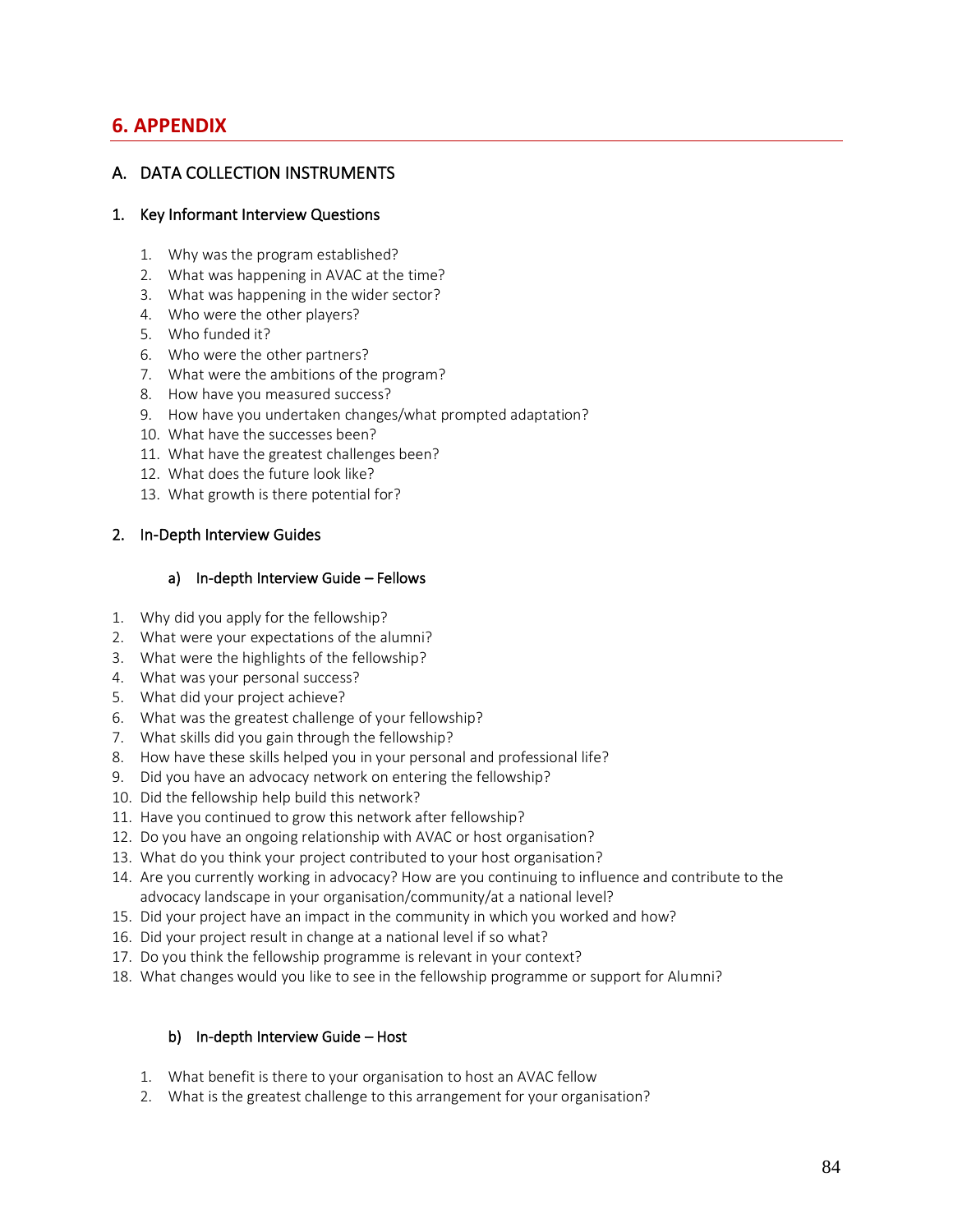- 3. What have been the successes of hosting a fellow for the organisation
- 4. What challenges have fellows faced in their fellowship
- 5. What successes have the fellows had in their fellowship
- 6. What skills do you believe fellows gain through the fellowship?
- 7. Have you ever employed an AVAC fellow outside of the fellowship year?
- 8. Did the project that the fellow do, fit in with the organisation's objectives
- 9. Did the fellows project change or influence the organisation?
- 10. Did the fellows project have an impact in the community in which they worked and how?
- 11. Did the fellows project contribute to changes of policy or approach at a national level? How did the fellows work contribute to any later changes?
- 12. Do you think the fellowship programme is relevant in your context?
- 13. What changes would you like to see in the fellowship programme

#### 3. Online Surveys

#### a) Fellows/Alumni Survey

#### AVAC Fellows Program Evaluation - Fellows & Alumni

Welcome and thank for your interest in this evaluation.

This survey is being conducted by Tayler Associates Ltd, to learn about individuals who participated in AVAC's Advocacy Fellowship Program between 2009 and 2020. This survey is part of an evaluation commissioned by AVAC and will give us information about the fellowship experience, the advocacy work of alumni since their fellowship and the impact on HIV prevention. This will help AVAC in planning for the future and celebrating a decade of the Fellowship program.

At the end of the survey you will be asked to opt into a longer in-depth interview with one of our team. This is voluntary and if you opt in a member of the team will contact you to arrange a suitable time for a video call.

You are receiving this survey because you are listed in the AVAC database as a former Fellow.

We estimate that it will take approximately 35 minutes to complete the survey.

Participation in the survey is voluntary and nonparticipation will have no impact on you or your organization. You may skip questions on the survey or discontinue participation at any time. There are minimal risks associated with your participation. We take your privacy very seriously and we therefore encourage you to respond candidly about your experiences:

●Your responses to this survey will be protected under the UK Data [Protection](http://www.legislation.gov.uk/ukpga/2018/12/contents/enacted) Act 2018.[1]

●There is minimal risk of breach of confidentiality, and we have put in place procedures to minimize this risk. All your responses will go directly and only to the evaluation team

●Reports will never identify you by name, and information from the study will only be reported in the aggregate at the program level combined with the other responses.

- ●We will not store your name or contact details.
- The link to register your interest in being interviewed is completely separate to this survey, so your answers remain anonymous even if you 'opt in'.

Survey responses will be stored on a secure drive that is only accessible to members on the evaluation team.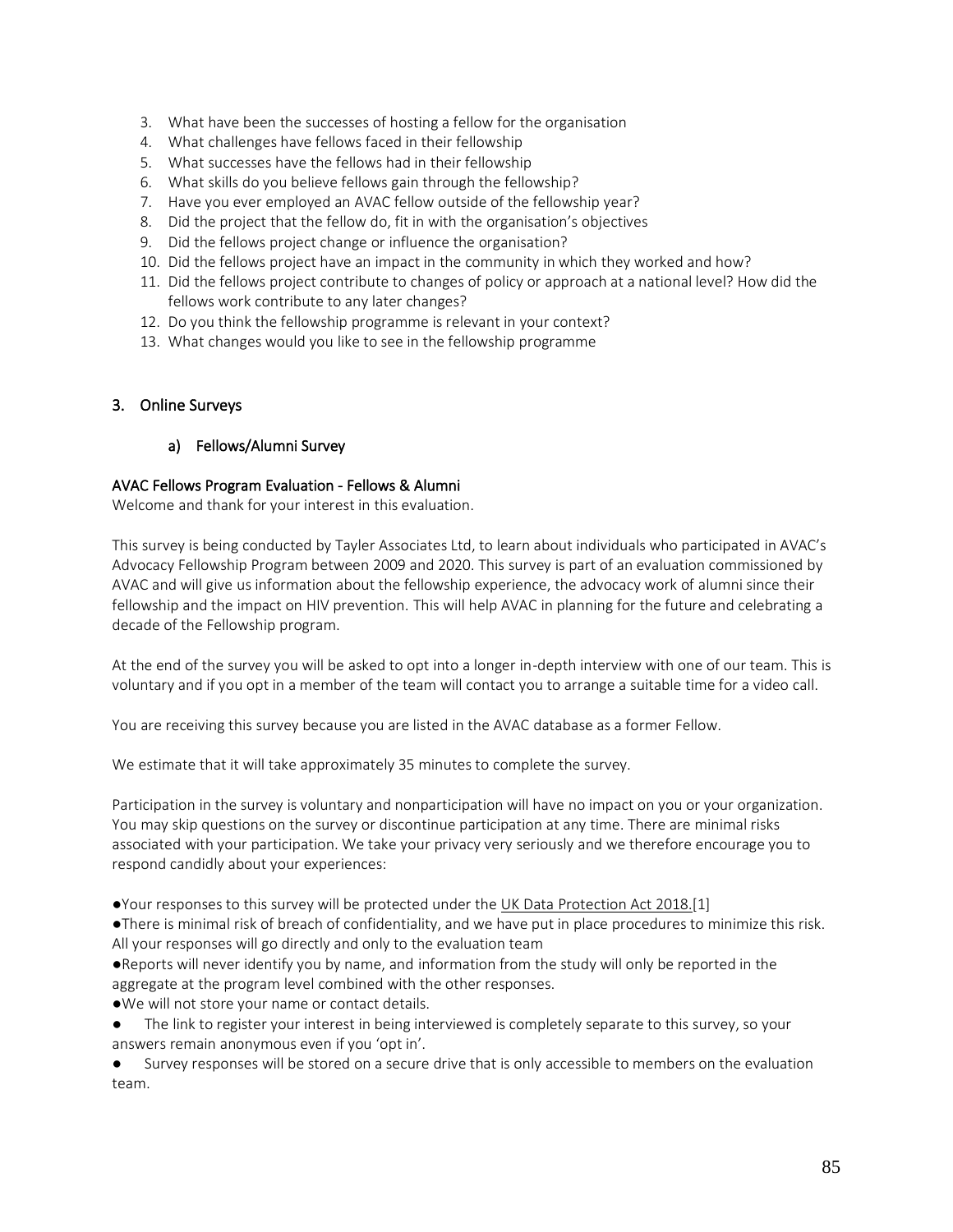● If any survey data files are shared with AVAC at their request, as per the contract, this will only happen after study team members have confirmed the data is free of any information that could help identify participants; this cleaning includes procedures to limit someone from inferring anyone's identity by analyzing non-identifying data.

● At the conclusion of the study, Tayler Associates Ltd. will destroy all records, electronic or otherwise, that link you to your survey responses.

If you have any questions or concerns about this work, please contact Evaluation Lead, Victoria Tayler, at [Victoria@Taylerassociates.co.uk](mailto:Victoria@Taylerassociates.co.uk)

[1] See "Data Protection Act 2018". UK Government. Accessed 15 April 2020 and "Data Protection Act 2018 Factsheet Overview". UK Government, Department for Digital, Culture, Media and Sport (23 May 2018). Accessed 15 April 2020.

#### Can you please share some information about yourself?

## 1. To which gender identity do you identify?

*Free text*

## 2. Age;

- a. 18-24,
- b. 25-34,
- c. 35-44,
- d. 45-54,
- e. 55-64
- f. 65 and over.

## 3. In what year did you start your Fellowship?

- a. 2009
- b. 2010
- c. 2011
- d. 2012
- e. 2013
- f. 2014
- g. 2015
- h. 2016
- i. 2017
- j. 2018
- k. 2019
- l. 2020

## 4. In which country did you do your fellowship?

- a. Botswana
- b. China
- c. Eswatini
- d. India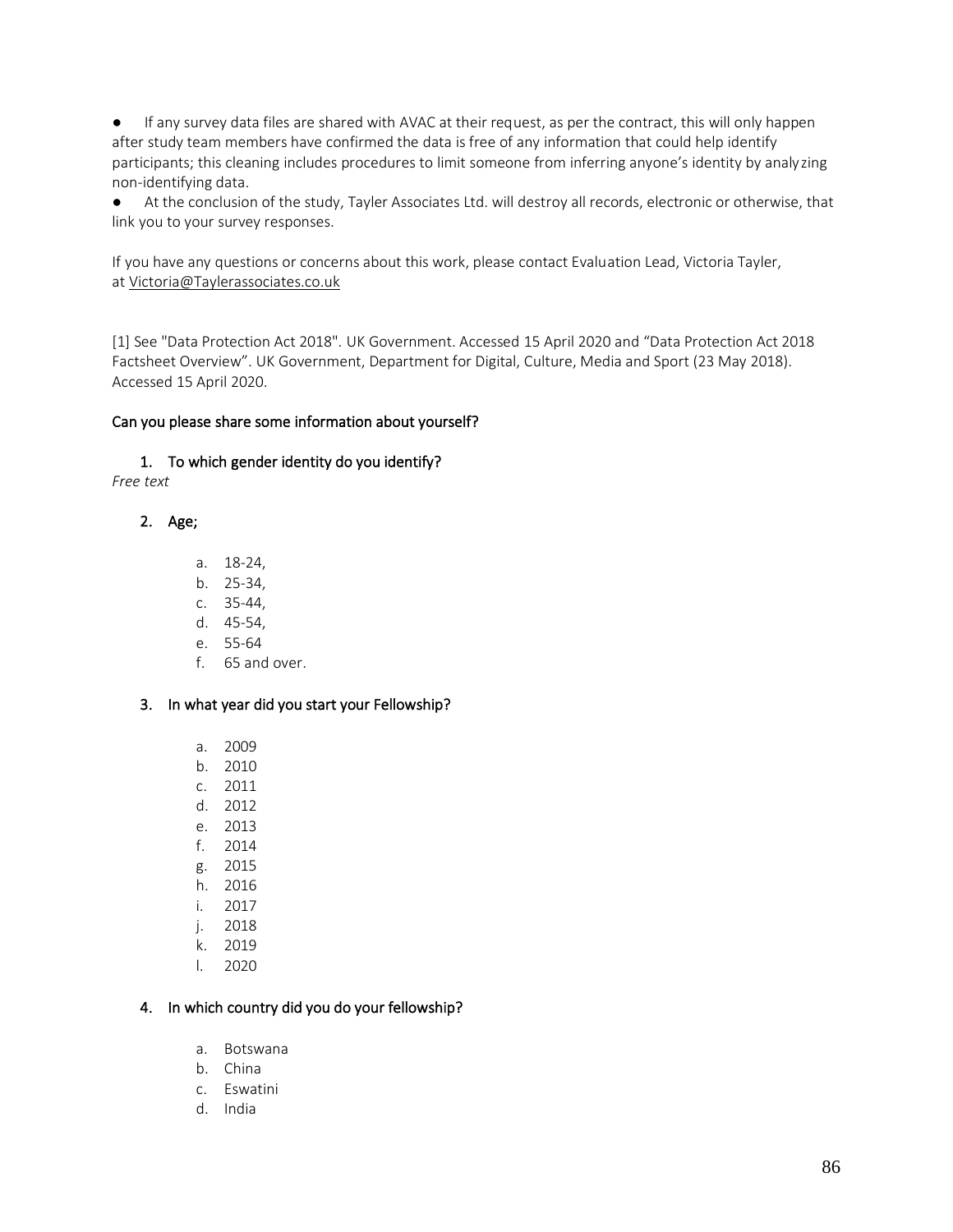- e. Kenya
- f. Lesotho
- g. Malawi
- h. Nigeria
- i. Rwanda
- j. South Africa
- k. Tanzania
- l. Uganda
- m. Zambia
- n. Zimbabwe

#### Please tell us about the time before your fellowship.

- 5. What was your highest level of education on entering the fellowship?
	- a. Primary School
	- b. Some High School
	- c. Completed High School
	- d. Bachelor's Degree
	- e. Master's Degree
	- f. Ph.D. or higher
	- g. Trade School
	- h. Other qualification

## 6. Were you in paid employment on entering the fellowship?

- a. Yes
- b. No

## 7. Was the employment in the HIV response?

- a. Yes
- b. No

## 8. Why did you apply to be an AVAC Fellow? (Check all that apply.)

- a. To work with a specific person or at a specific institution
- b. To collaborate with a foreign partner
- c. To understand what advocacy in my field was like outside of my home country
- d. To access resources for advocacy that I could not find in my home country.
- e. To enhance my skills or knowledge as an advocate
- f. To enhance my resume as a future job candidate
- g. Other (please specify):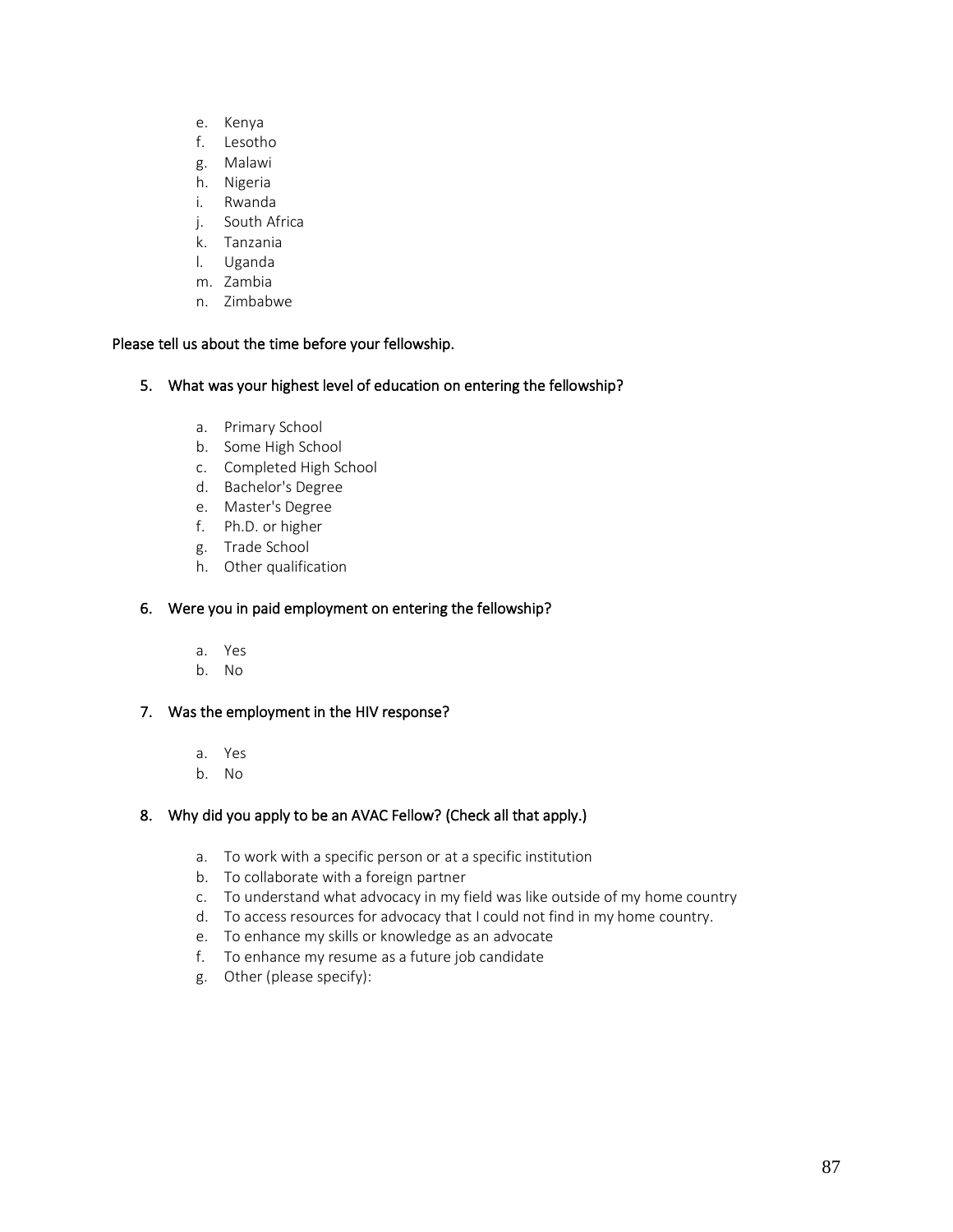Please tell us about your expectations of the Fellowship Program.

|                                                                                             | Very satisfied | Somewhat<br>satisfied | <b>Neither</b><br>satisfied nor<br>dissatisfied | Somewhat<br>dissatisfied | Very<br>dissatisfied |
|---------------------------------------------------------------------------------------------|----------------|-----------------------|-------------------------------------------------|--------------------------|----------------------|
| Overall design of<br>Program                                                                |                |                       |                                                 |                          |                      |
| Mentorship &<br>Engagement with AVAC                                                        |                |                       |                                                 |                          |                      |
| <b>Engagement with Host</b><br>Organization                                                 |                |                       |                                                 |                          |                      |
| <b>Financial Support</b>                                                                    |                |                       |                                                 |                          |                      |
| <b>Opportunity to Connect</b><br>with Other<br>Fellows/Alumni and<br><b>Other Advocates</b> |                |                       |                                                 |                          |                      |
| Linkages with<br>Researchers                                                                |                |                       |                                                 |                          |                      |
| Linkages policy-makers<br>and Implementors                                                  |                |                       |                                                 |                          |                      |
| <b>Training and Skills</b><br><b>Building</b>                                               |                |                       |                                                 |                          |                      |

9. Please indicate how satisfied you were with various aspects of your fellowship experience:

10. Please tell us more about how your expectations were met in regard to the aspects you found satisfactory

*Free text*

11. Please tell us more about how your expectations were not met in regard to the aspects you found unsatisfactory.

*Free text*

## 12. To what extent did your overall experience of the Fellowship Program align with your expectations?

- o Not at all
- o To a small extent
- o To some extent
- o To a moderate extent
- o To a great extent
- o To a very great extent

## 13. If you would like to elaborate or comment further on areas of satisfaction or dissatisfaction with your AVAC Fellowship experience, please do so.

*Free Text*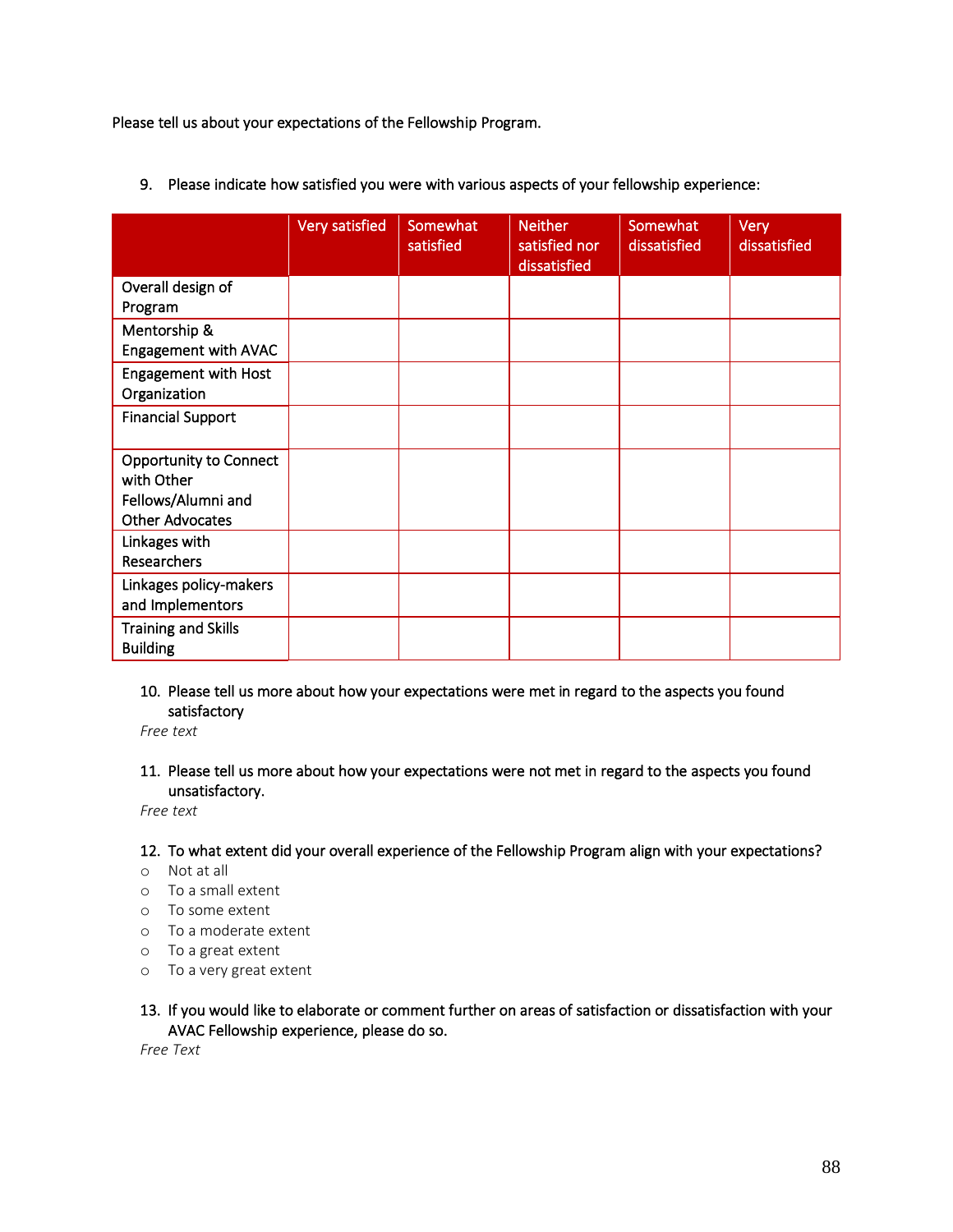Please tell us about the skills you developed and the benefits you gained during the Fellowship.

14. To what extent did the Fellowship program and your project increase your skills in the following areas?

|                                                             | Not at all | To a small<br>extent | To some<br>extent | To a<br>moderate<br>extent | To a great<br>extent |
|-------------------------------------------------------------|------------|----------------------|-------------------|----------------------------|----------------------|
| <b>Technology Skills</b>                                    |            |                      |                   |                            |                      |
| <b>Presentation Skills</b>                                  |            |                      |                   |                            |                      |
| <b>Grant or Proposal</b><br><b>Writing</b>                  |            |                      |                   |                            |                      |
| Project and Budget<br>Management skills                     |            |                      |                   |                            |                      |
| <b>Communication Skills</b>                                 |            |                      |                   |                            |                      |
| Networking                                                  |            |                      |                   |                            |                      |
| <b>Building Evidence with</b><br><b>Community Dialogues</b> |            |                      |                   |                            |                      |
| Writing Reports and<br><b>Developing Materials</b>          |            |                      |                   |                            |                      |
| <b>Developing Policy Briefs</b>                             |            |                      |                   |                            |                      |
| <b>Analysing Policy</b>                                     |            |                      |                   |                            |                      |
| Influencing Policies and<br>Processes                       |            |                      |                   |                            |                      |

Other (please specify)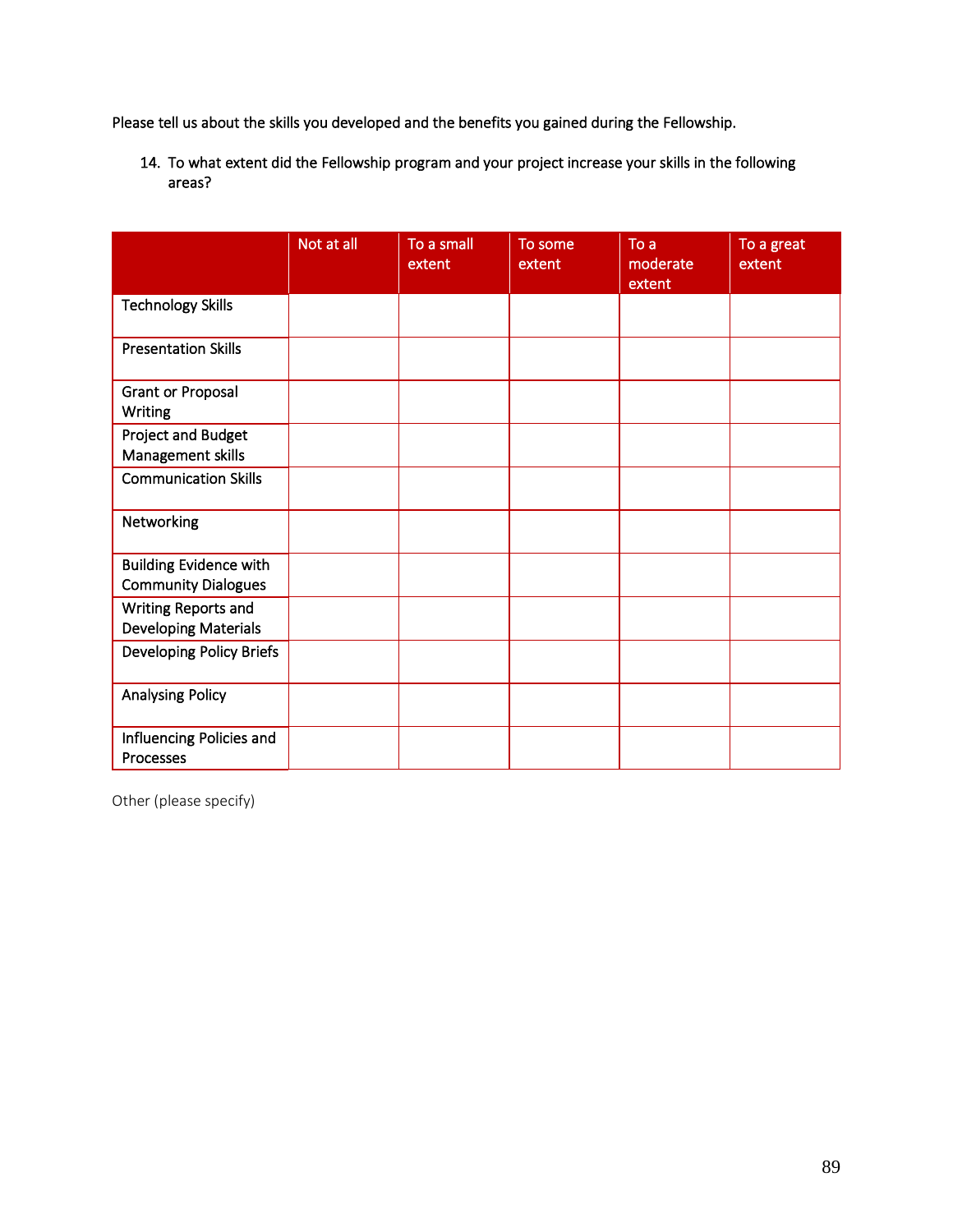## 15. To what extent do you believe that the Fellowship helped you develop personally in the following areas?

|                                            | Not at all | To a small<br>extent | To some<br>extent | To a<br>moderate<br>extent | To a great<br>extent |
|--------------------------------------------|------------|----------------------|-------------------|----------------------------|----------------------|
| Leadership                                 |            |                      |                   |                            |                      |
| Self-confidence                            |            |                      |                   |                            |                      |
| Independence                               |            |                      |                   |                            |                      |
| Motivation                                 |            |                      |                   |                            |                      |
| Ambition                                   |            |                      |                   |                            |                      |
| Increased global<br>perspective            |            |                      |                   |                            |                      |
| Cultural tolerance/<br>Multi-cultural view |            |                      |                   |                            |                      |

Other (please specify)

16. What benefits, in your view, did your host organization gain from hosting you as a Fellow? *Free text*

17. What did you gain from your relationship with your AVAC mentor/s? *Free text*

Please tell us about the connections you formed during the Fellowship.

*18. To what extent did the Fellowship enable you to connect with other individuals/networks working in the prevention field on any level?* 

|                     | Not at all | To a small<br>extent | To some<br>extent | To a<br>moderate<br>extent | To a great<br>extent |
|---------------------|------------|----------------------|-------------------|----------------------------|----------------------|
| Community           |            |                      |                   |                            |                      |
| Country             |            |                      |                   |                            |                      |
| Regional            |            |                      |                   |                            |                      |
| International level |            |                      |                   |                            |                      |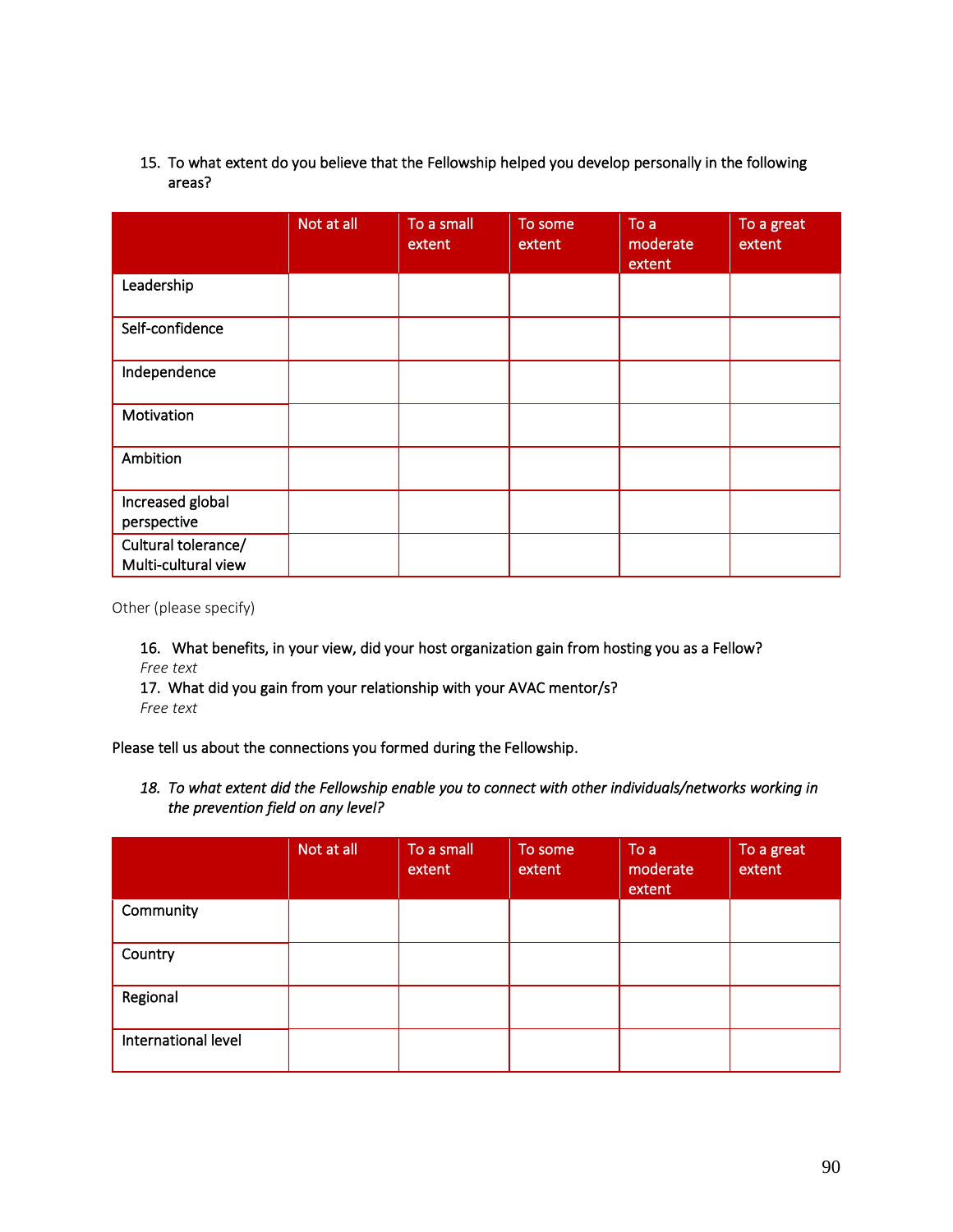#### *19. To what extent do you continue to draw on these connections to support or inform your work?*

- o Not at all
- o To a small extent
- o To some extent
- o To a moderate extent
- o To a great extent
- o To a very great extent

Please tell us about the challenges you faced during your fellowship.

#### *20. Did you experience major challenges participating in the Fellows program?*

- o Yes
- o No
- *21. What was the nature of these challenges? Please provide some details about all the challenges that apply to you from the list below.*

| <b>CHALLENGE</b>                                                                            | <b>DESCRIPTION</b> |
|---------------------------------------------------------------------------------------------|--------------------|
| Lack of Time/Guidance from AVAC                                                             |                    |
| Lack of Time/Guidance from Host                                                             |                    |
| Hard to find my place in Civil Society                                                      |                    |
| <b>Logistical Difficulties</b>                                                              |                    |
| Barriers or Discomfort based on gender, race/ethnicity, culture,<br>religion, or disability |                    |
| <b>Personal Challenges</b>                                                                  |                    |
| Other                                                                                       |                    |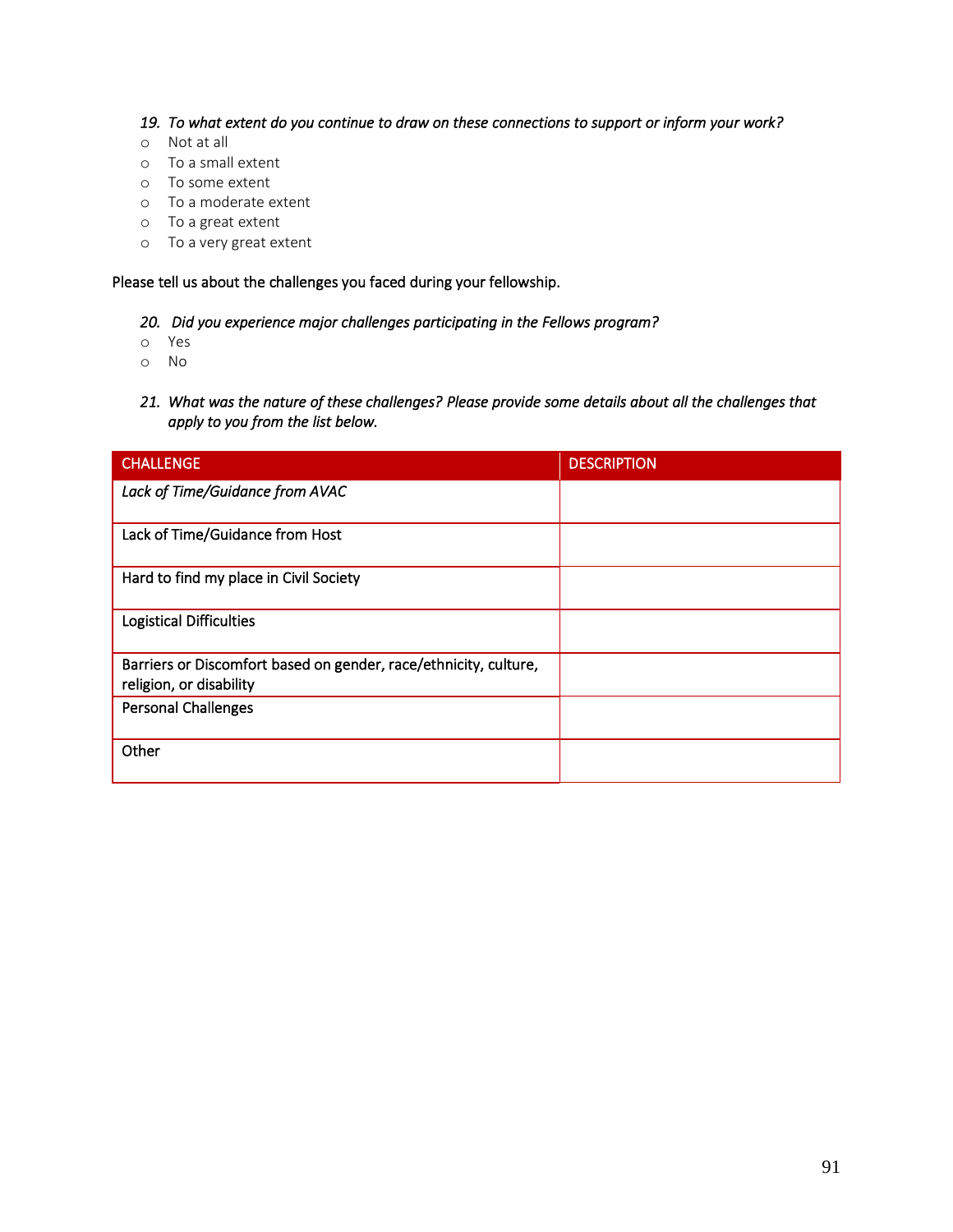## *22. To what extent were these challenges managed?*

|                                                                                                         | Not at all | To a small<br>extent | To some<br>extent | To a<br>moderate<br>extent | To a great<br>extent |
|---------------------------------------------------------------------------------------------------------|------------|----------------------|-------------------|----------------------------|----------------------|
| Lack of Time/Guidance<br>from AVAC                                                                      |            |                      |                   |                            |                      |
| Lack of Time/Guidance<br>from Host                                                                      |            |                      |                   |                            |                      |
| Hard to find my place in<br><b>Civil Society</b>                                                        |            |                      |                   |                            |                      |
| <b>Logistical Difficulties</b>                                                                          |            |                      |                   |                            |                      |
| <b>Barriers or Discomfort</b><br>based on gender,<br>race/ethnicity, culture,<br>religion or disability |            |                      |                   |                            |                      |
| Personal Challenges                                                                                     |            |                      |                   |                            |                      |
| Other                                                                                                   |            |                      |                   |                            |                      |

#### Please tell us about your project.

## *23. In which, if any, of the following ways did your project continue to have impact beyond the Fellowship year? (Tick all that apply)*

- o Added new learning to the field
- o Helped inform policy
- o Raised awareness
- o Helped influence allocation of resources
- o Helped reframe an issue
- o Helped educate and inform decisionmakers
- o Built and/or strengthened CSOs to engage in HIV prevention research
- o I have been invited to present at meetings or conferences
- o I don't think it had impact beyond the Fellowship year
- o None of the above, but it helped influence some other change (Specify)

## *24. To what extent do you feel your project successfully addressed a gap in HIV prevention implementation, policy, analysis, and/or learning in the field?*

- o Not at all
- o To a small extent
- o To some extent
- o To a moderate extent
- o To a great extent
- o To a very great extent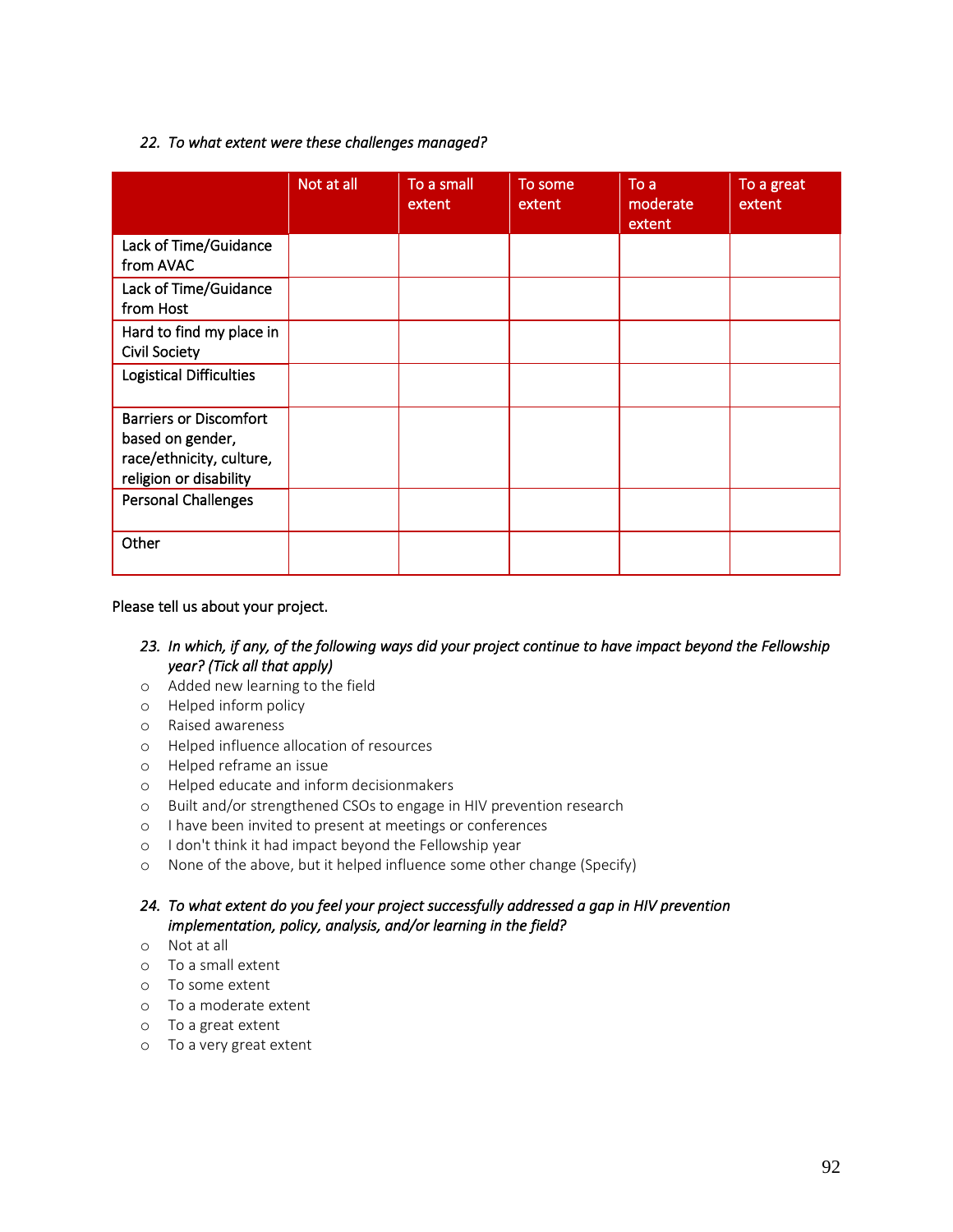Please tell us about the time since your fellowship.

*25. Since your fellowship have you received any grants, awards or honours based on your work?* 

- o Yes
- o No

*26. Did you pursue further study or professional learning after the Fellowship?* 

- o Yes
- o No

#### *27. Are you currently in paid employment related to HIV prevention?*

- o Yes
- o No
- *28. Considering the potential influence of your Fellowship experience on your current work, to what extent do you think it has contributed to your:*

|                                              | Not at all | To a small<br>extent | To some<br>extent | To a<br>moderate<br>extent | To a great<br>extent |
|----------------------------------------------|------------|----------------------|-------------------|----------------------------|----------------------|
| Effectiveness as an<br>advocate              |            |                      |                   |                            |                      |
| Ability to develop a<br>professional network |            |                      |                   |                            |                      |
| Technical research                           |            |                      |                   |                            |                      |
| Writing and<br>presentation skills           |            |                      |                   |                            |                      |

Other (please specify)

- *29. Which of the following professional benefits occurred as a result of your participation in the fellowship? (Tick all that apply)*
- o My work during the fellowship resulted in an advancement in my career
- o I made valuable connections in my country
- o I was acknowledged as an advocate in my country and/or globally
- o I made important connections with advocates in other countries
- o I clarified my life or work goals
- o Fellowship participation made me more competitive for jobs I was interested in
- o I had new opportunities (conferences, consultancies, grants, jobs, etc)
- o My resolve to continue advocacy work was strengthened
- o I did not experience any professional benefits
- o Other (please specify)

## *30. Are you connected with other alumni Fellows either in a professional capacity or collaborating on advocacy work?*

- o Yes
- o No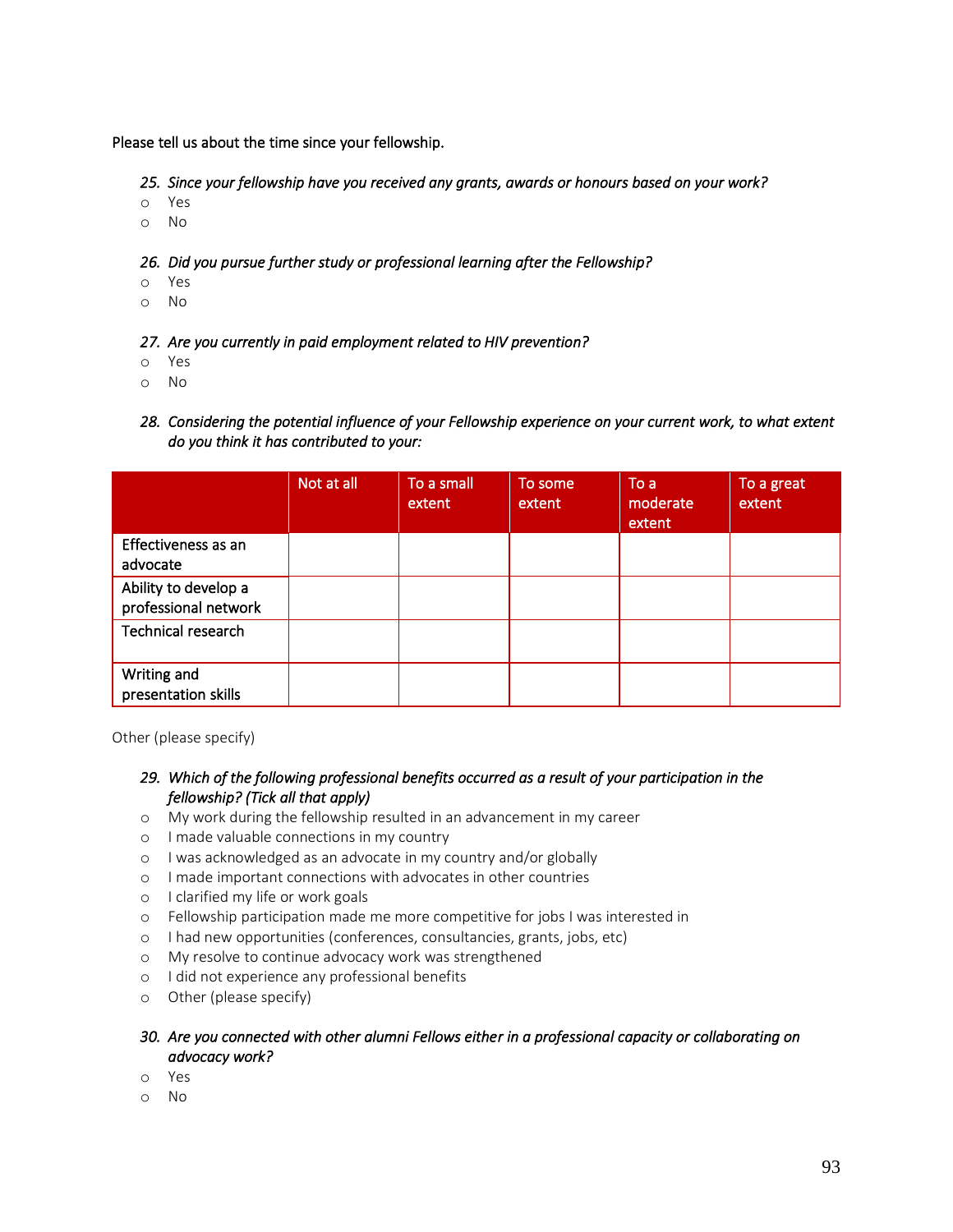## *31. Post-Fellowship, do you have an ongoing relationship with: (Tick all that apply)*

- o AVAC
- o Your Host Organization
- o Other Fellows

#### *32. How satisfied are you with the level of engagement with AVAC post-fellowship?*

- o Very satisfied
- o Somewhat satisfied
- o Neither satisfied nor dissatisfied
- o Somewhat dissatisfied
- o Very dissatisfied

#### *33. How satisfied are you with the level of engagement with your host organisation post-fellowship?*

- o Very satisfied
- o Somewhat satisfied
- o Neither satisfied nor dissatisfied
- o Somewhat dissatisfied
- o Very dissatisfied

## *34. To what extent did you transfer any of the advocacy, knowledge, or skills that you developed during your fellowship to others in any organisation in which you have worked since your fellowship?*

- o Not at all
- o To a small extent
- o To some extent
- o To a moderate extent
- o To a great extent
- o To a very great extent

## *35. To what extent did you transfer any of the advocacy knowledge or skills that you developed during your fellowship to others in your community?*

- o Not at all
- o To a small extent
- o To some extent
- o To a moderate extent
- o To a great extent
- o To a very great extent

## *36. To what extent did you influence any strategy or policy at an organisational level during or after your fellowship?*

- o Not at all
- o To a small extent
- o To some extent
- o To a moderate extent
- o To a great extent
- o To a very great extent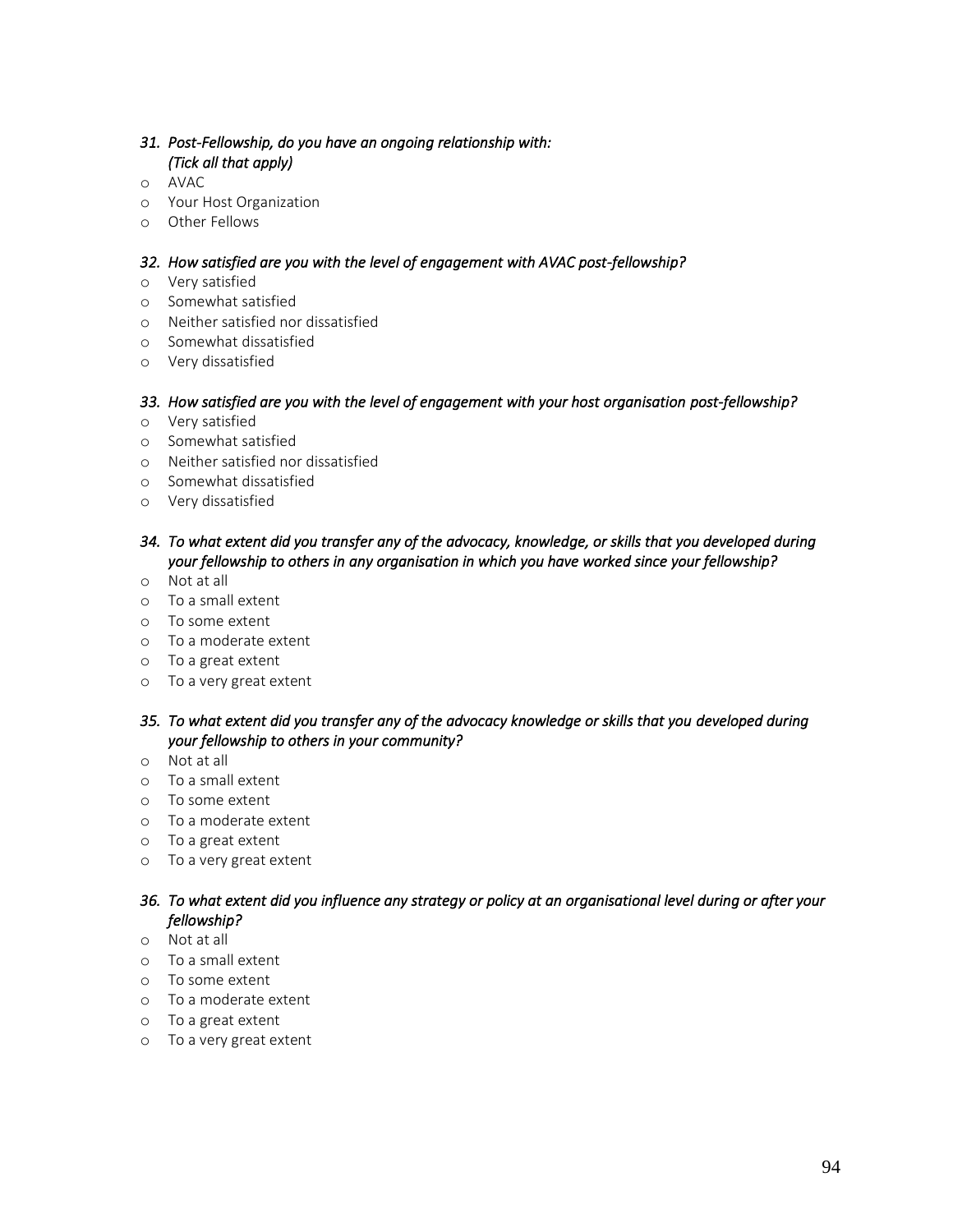- *37. To what extent did you influence any strategy or policy at a community level during or after your fellowship?*
- o Not at all
- o To a small extent
- o To some extent
- o To a moderate extent
- o To a great extent
- o To a very great extent
- *38. Please describe the contribution your work has made, and the significance it has had, on any prevention-related changes or shifts at your host organisation?*

*Free text*

*39. Please describe the contribution your work has made, and the significance it has had, on any prevention-related changes or shifts at any organisation you worked at post-fellowship?* 

*Free Text*

*40. Please describe the contribution your work has made, and the significance it has had, on any prevention-related changes in the communities in which you work post-fellowship?* 

*Free Text*

*41. Can you describe how the prevention landscape has changed in your country ? Free Text*

*42. Reflecting on these changes in the prevention landscape that you have observed, how do you think you or other Fellows have contributed to these changes?* 

*Free Text*

*43. Considering the potential influence of your Fellowship experience on your current work, to what extent do you think it has contributed to your:* 

|                                              | Not at all | To a small<br>extent | To some<br>extent | To a<br>moderate<br>extent | To a great<br>extent |
|----------------------------------------------|------------|----------------------|-------------------|----------------------------|----------------------|
| Effectiveness as an<br>advocate              |            |                      |                   |                            |                      |
| Ability to develop a<br>professional network |            |                      |                   |                            |                      |
| Technical research                           |            |                      |                   |                            |                      |
| Writing and<br>presentation skills           |            |                      |                   |                            |                      |

Other (please specify)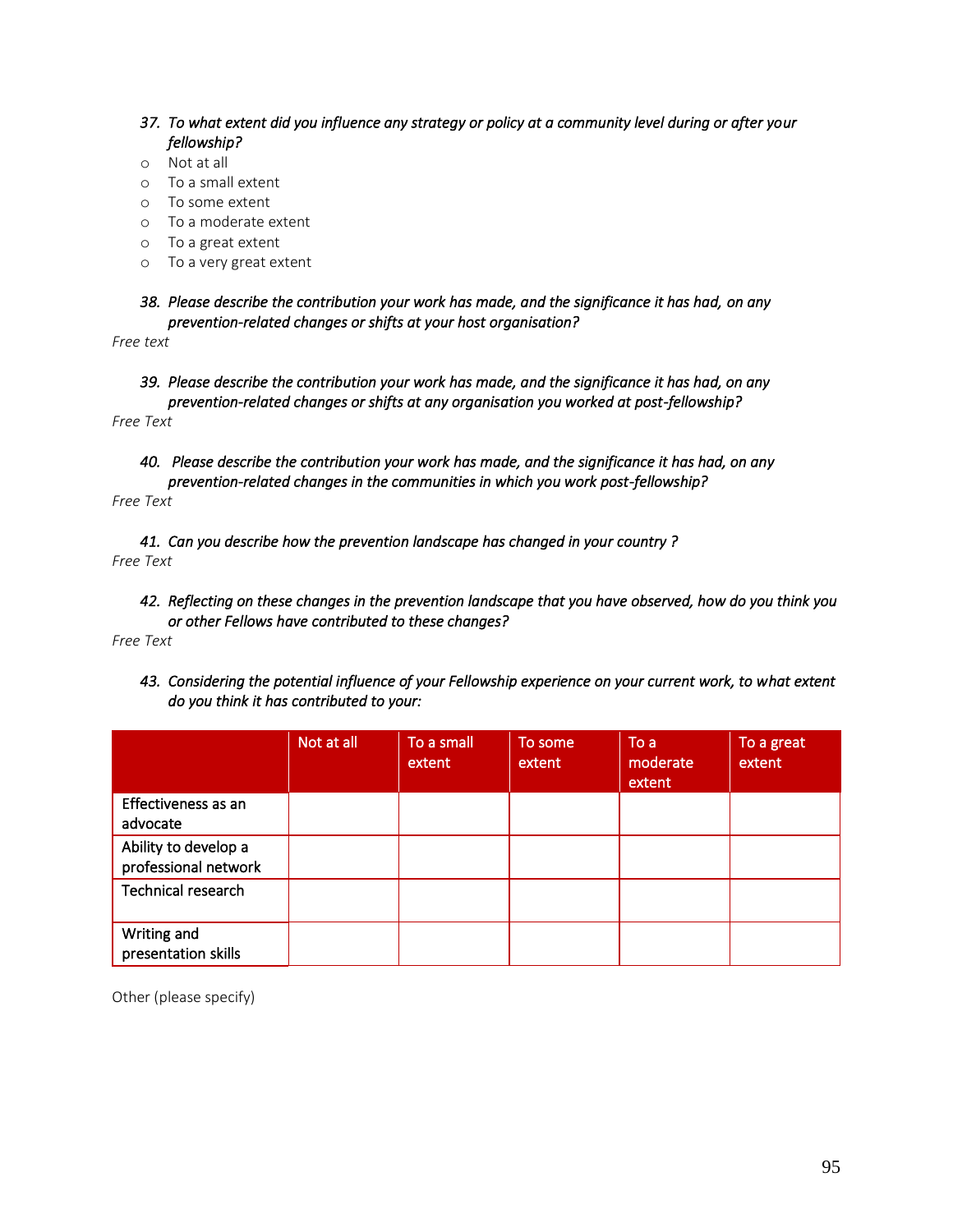## *44. Which of the following professional benefits occurred as a result of your participation in the fellowship? (Tick all that apply)*

- o My work during the fellowship resulted in an advancement in my career
- o I made valuable connections in my country
- o I was acknowledged as an advocate in my country and/or globally
- o I made important connections with advocates in other countries
- o I clarified my life or work goals
- o Fellowship participation made me more competitive for jobs I was interested in
- o I had new opportunities (conferences, consultancies, grants, jobs, etc)
- o My resolve to continue advocacy work was strengthened
- o I did not experience any professional benefits
- o Other (please specify)

## *45. Are you connected with other alumni Fellows either in a professional capacity or collaborating on advocacy work?*

- o Yes
- o No

## *46. Post-Fellowship, do you have an ongoing relationship with: (Tick all that apply)*

- o AVAC
- o Your Host Organization
- o Other Fellows

#### *47. How satisfied are you with the level of engagement with AVAC post-fellowship?*

- o Very satisfied
- o Somewhat satisfied
- o Neither satisfied nor dissatisfied
- o Somewhat dissatisfied
- o Very dissatisfied

#### *48. How satisfied are you with the level of engagement with your host organisation post-fellowship?*

- o Very satisfied
- o Somewhat satisfied
- o Neither satisfied nor dissatisfied
- o Somewhat dissatisfied
- o Very dissatisfied

## *49. To what extent did you transfer any of the advocacy, knowledge, or skills that you developed during your fellowship to others in any organisation in which you have worked since your fellowship?*

- o Not at all
- o To a small extent
- o To some extent
- o To a moderate extent
- o To a great extent
- o To a very great extent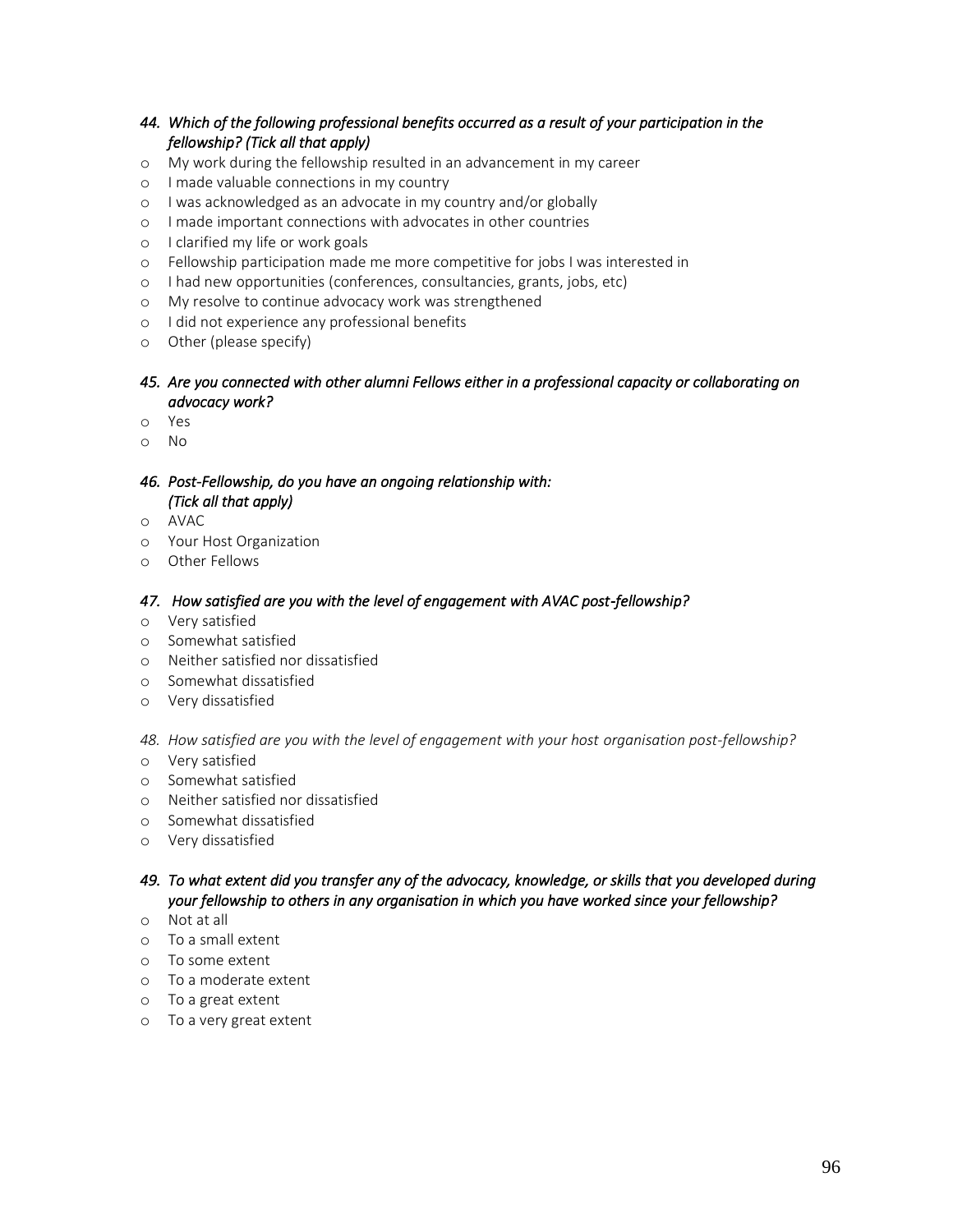## *50. To what extent did you transfer any of the advocacy knowledge or skills that you developed during your fellowship to others in your community?*

- o Not at all
- o To a small extent
- o To some extent
- o To a moderate extent
- o To a great extent
- o To a very great extent

## *51. To what extent did you influence any strategy or policy at an organisational level during or after your fellowship?*

- o Not at all
- o To a small extent
- o To some extent
- o To a moderate extent
- o To a great extent
- o To a very great extent

## *52. To what extent did you influence any strategy or policy at a community level during or after your fellowship?*

- o Not at all
- o To a small extent
- o To some extent
- o To a moderate extent
- o To a great extent
- o To a very great extent

## *53. Please describe the contribution your work has made, and the significance it has had, on any prevention-related changes or shifts at your host organisation?*

*Free Text*

*54. Please describe the contribution your work has made, and the significance it has had, on any prevention-related changes an any organisation in which you work post-fellowship?* 

#### *Free Text*

- *55. Please describe the contribution your work has made, and the significance it has had, on any*
- *prevention-related changes in the communities in which you work post-fellowship?*

*Free Text*

*56. Can you describe how the prevention landscape has changed in your country ? Free Text*

## *57. Reflecting on these changes in the prevention landscape that you have observed, how do you think you or other Fellows have contributed to these changes?*

*Free text*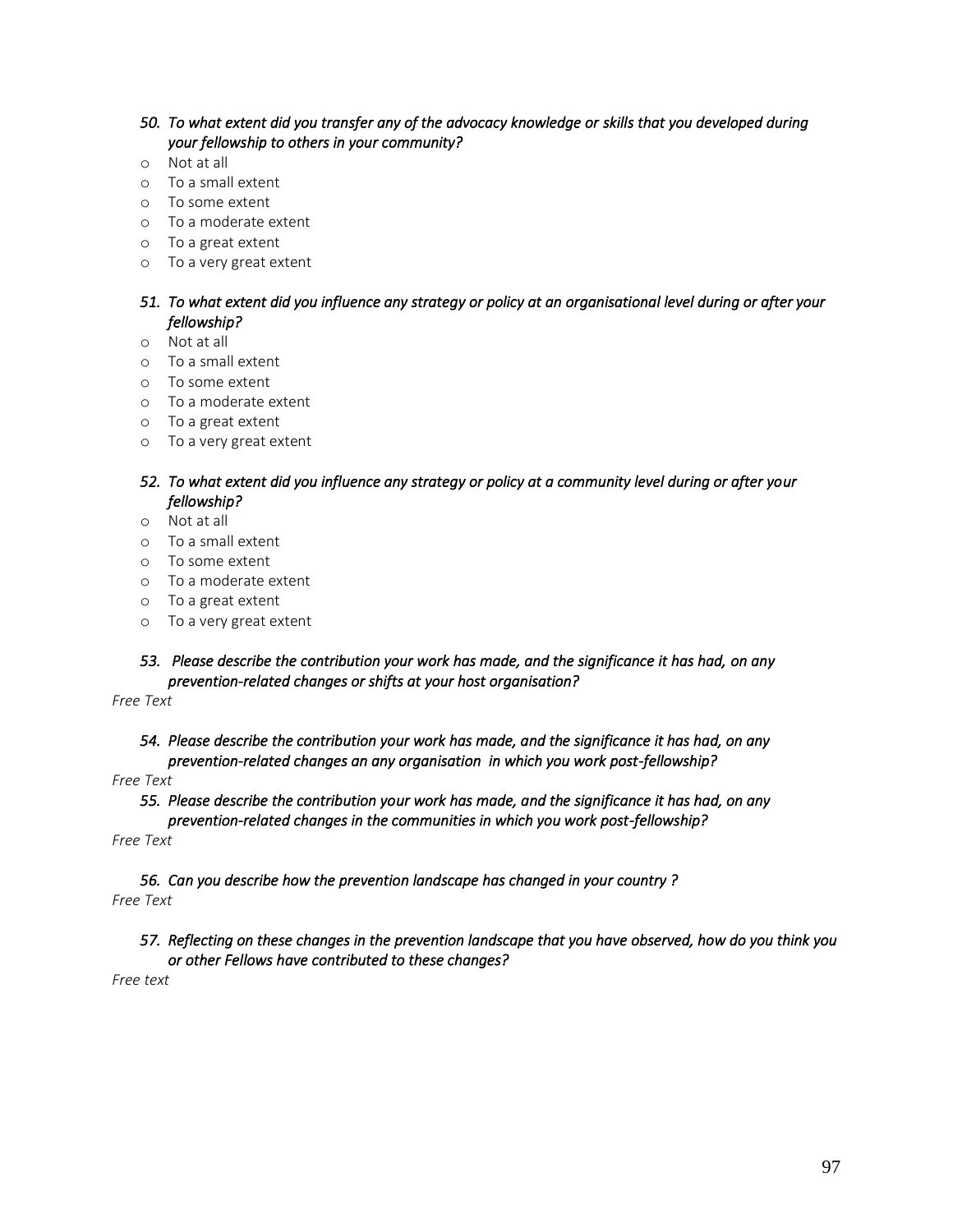Please give us your thoughts on the future of the Fellowship Program.

- *58. In your opinion, are the objectives of the Fellowship program still relevant in supporting or building the HIV prevention advocacy movement?*
- o Yes
- o No
- *59. What are your recommendations for the future direction of the Fellowship Program based on your experience?*
- *60. Would you be willing to take part in a one-to-one interview with the evaluation team?*
- o Yes
- o No

*61. Please follow this link to indicate your availability to be interviewed [AVAC Evaluation Interview](https://doodle.com/poll/cuiqbwuii7enizu2)*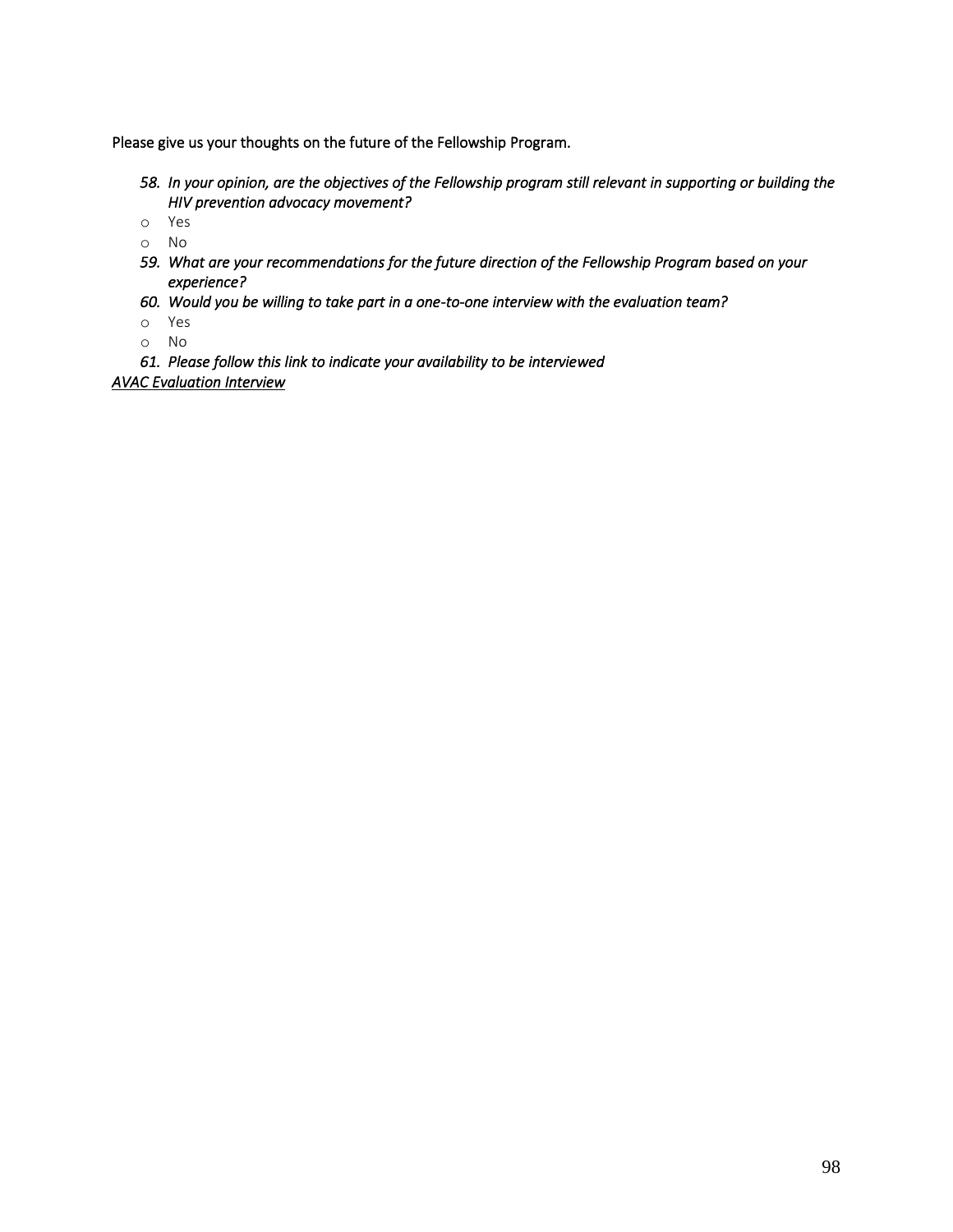## b) Host Survey

#### AVAC Fellows Program - Host Organization Survey

Welcome and thank for your interest in this evaluation.

This survey is being conducted by Tayler Associates Ltd, to learn about individuals who participated in AVAC's Advocacy Fellowship Program between 2009 and 2020. This survey is part of an evaluation commissioned by AVAC and will give us information about the fellowship experience, the advocacy work of alumni since their fellowship and the impact on HIV prevention. This will help AVAC in planning for the future and celebrating a decade of the Fellowship program.

At the end of the survey you will be asked to opt into a longer in-depth interview with one of our team. This is voluntary and if you opt in a member of the team will contact you to arrange a suitable time for a video call.

You are receiving this survey because you are listed in the AVAC database as a former Host.

We estimate that it will take approximately 25 minutes to complete the survey.

Participation in the survey is voluntary and nonparticipation will have no impact on you or your organization. You may skip questions on the survey or discontinue participation at any time. There are minimal risks associated with your participation. We take your privacy very seriously and we therefore encourage you to respond candidly about your experiences:

●Your responses to this survey will be protected under the UK Data [Protection](http://www.legislation.gov.uk/ukpga/2018/12/contents/enacted) Act 2018.[1]

●There is minimal risk of breach of confidentiality, and we have put in place procedures to minimize this risk. All your responses will go directly and only to the evaluation team

●Reports will never identify you by name, and information from the study will only be reported in the aggregate at the program level combined with the other responses.

●We will not store your name or contact details.

●The link to register your interest in being interviewed is completely separate to this survey, so your answers remain anonymous even if you 'opt in'.

●Survey responses will be stored on a secure drive that is only accessible to members on the evaluation team. ●If any survey data files are shared with AVAC at their request, as per the contract, this will only happen after

study team members have confirmed the data is free of any information that could help identify participants; this cleaning includes procedures to limit someone from inferring anyone's identity by analyzing nonidentifying data.

●At the conclusion of the study, Tayler Associates Ltd. will destroy all records, electronic or otherwise, that link you to your survey responses.

If you have any questions or concerns about this work, please contact Evaluation Lead, Victoria Tayler, at [Victoria@Taylerassociates.co.uk](mailto:victoria@taylerassociates.co.uk)

[1] See "Data Protection Act 2018". UK Government. Accessed 15 April 2020 and "Data Protection Act 2018 Factsheet Overview". UK Government, Department for Digital, Culture, Media and Sport (23 May 2018). Accessed 15 April 2020.

<http://www.legislation.gov.uk/ukpga/2018/12/contents/enacted>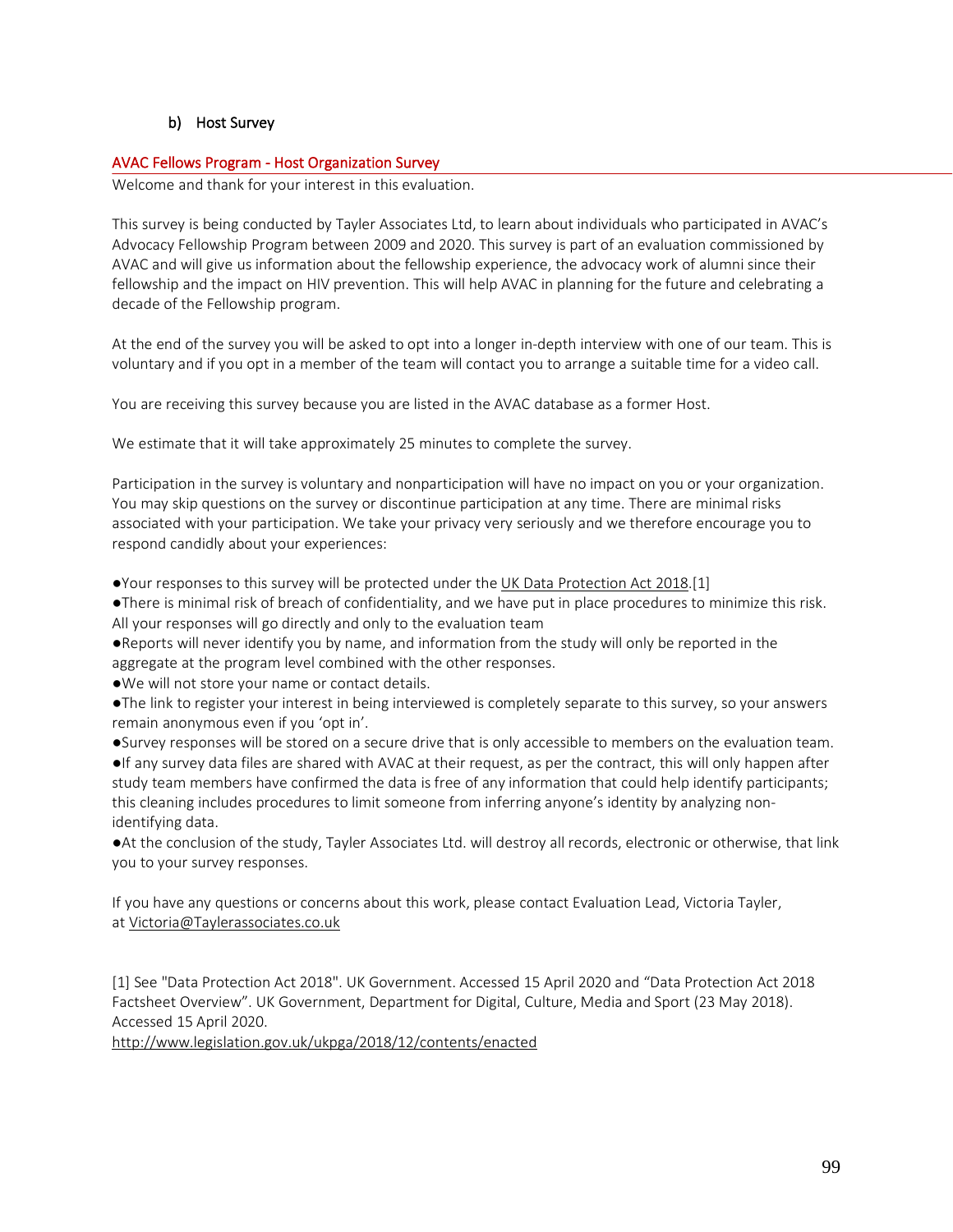## Please share some information about your organization during the time it hosted a Fellow.

- 1. How did your organisation become a Host in the AVAC Advocacy Fellowship Program?
- o Through a Fellow's Application Process
- o AVAC approached us directly
- o We approached AVAC directly
- o We already had an established relationship with AVAC
- o Other (please specify)

## 2. How many Fellows has your organisation hosted?

## *Free text*

#### 3. Is your organisation currently hosting or involved with hosting Fellows?

- o Yes
- o No

#### 4. Most recent year in which you interacted with one or more Fellows:

- o 2009
- o 2010
- o 2011
- o 2012
- o 2013
- o 2014
- o 2015
- o 2016
- o 2017
- o 2018
- o 2019
- o 2020

#### 5. Please select the primary capacity in which you have interacted with fellows

- o Supervisor
- o Colleague
- o Other (please specify)

#### 6. In which country is your organisation based?

- o Botswana
- o China
- o Eswatini
- o India
- o Kenya
- o Lesotho
- o Malawi
- o Nigeria
- o Rwanda
- o South Africa
- o Tanzania
- o Uganda
- o Zambia
- o Zimbabwe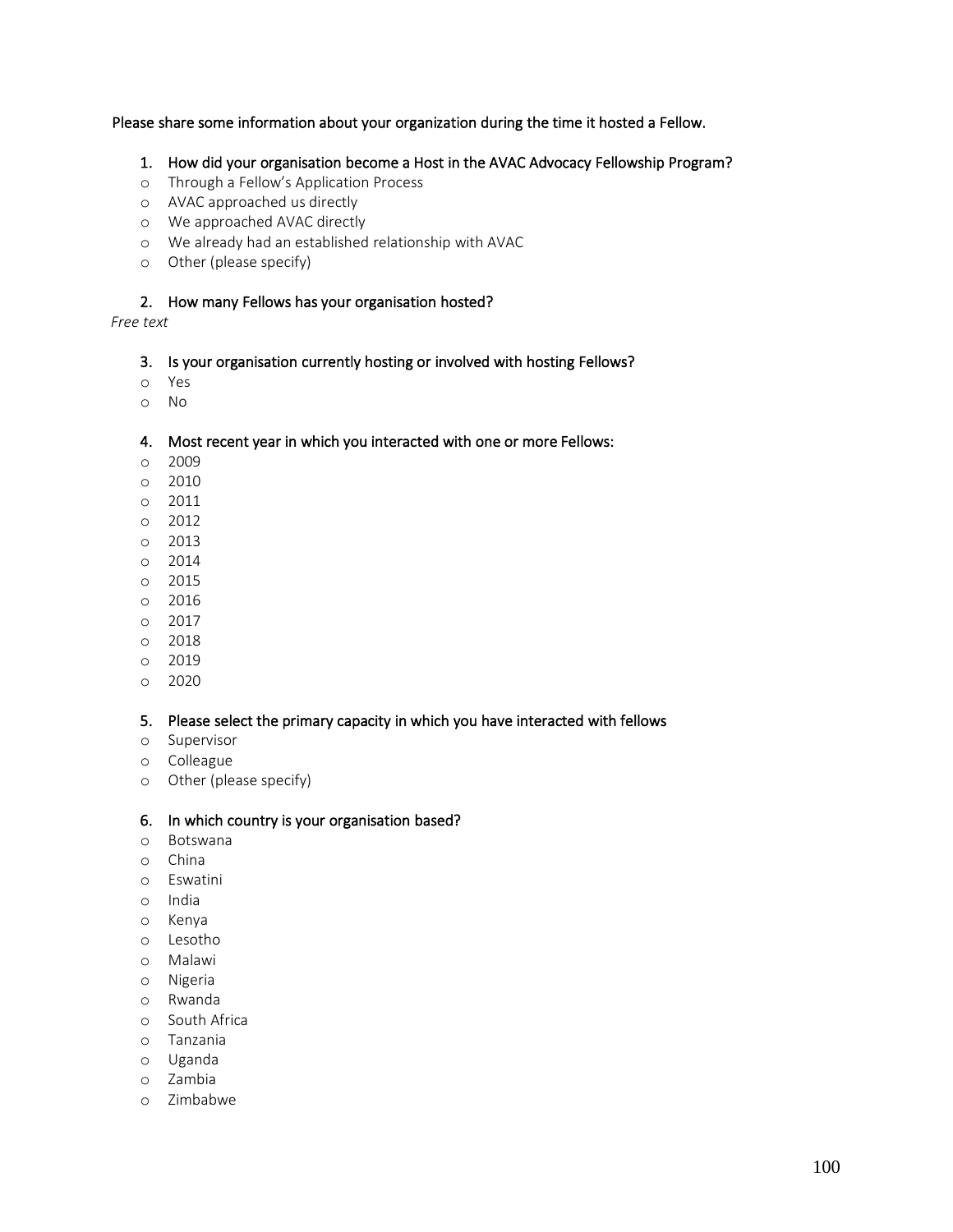## Please tell us about the experience of your organisation.

- 7. To what extent was hosting an AVAC fellow beneficial to your organisation?
- o Not at all
- o To a small extent
- o To some extent
- o To a moderate extent
- o To a great extent
- o To a very great extent
- o Please explain your answer
- 8. What elements of the Fellowship program design did you find particularly beneficial to your organisation? Rank in order of importance:
- o Duration of Fellowship
- o Financial support for Fellowship project
- o Interaction/collaboration with AVAC
- o Contribution of Fellow to my organization's work
- o Networking opportunities with other Fellows
- o Networking advocates and Host organizations
- o Organizational exposure to HIV prevention research & advocacy
- 9. Please describe any challenges that you experienced as a host organisation. *Free Text*

#### 10. What benefits, in your view, does/did your organization gain from hosting a Fellow/s? *Free Text*

## 11. Do you think that the project fellows undertook, contributed to: (Tick all that apply)?

- o The work your organisation does in HIV prevention
- o The HIV prevention landscape in the community
- o The HIV prevention landscape at a national level
- o Raising the profile of your organisation
- o Expanded your organization's understanding and/or capacity to engage in HIV prevention advocacy
- o Other (please specify)

## 12. Do you think that the Fellows' project contributed to any of the following? (Tick all that apply)

- o Added new learning to the field
- o Helped inform policy
- o Raised awareness
- o Helped influence allocation of resources
- o Helped reframe an issue
- o Helped educate and inform decisionmakers
- o Built and/or strengthened CSOs to engage in HIV prevention research
- o Other (Specify)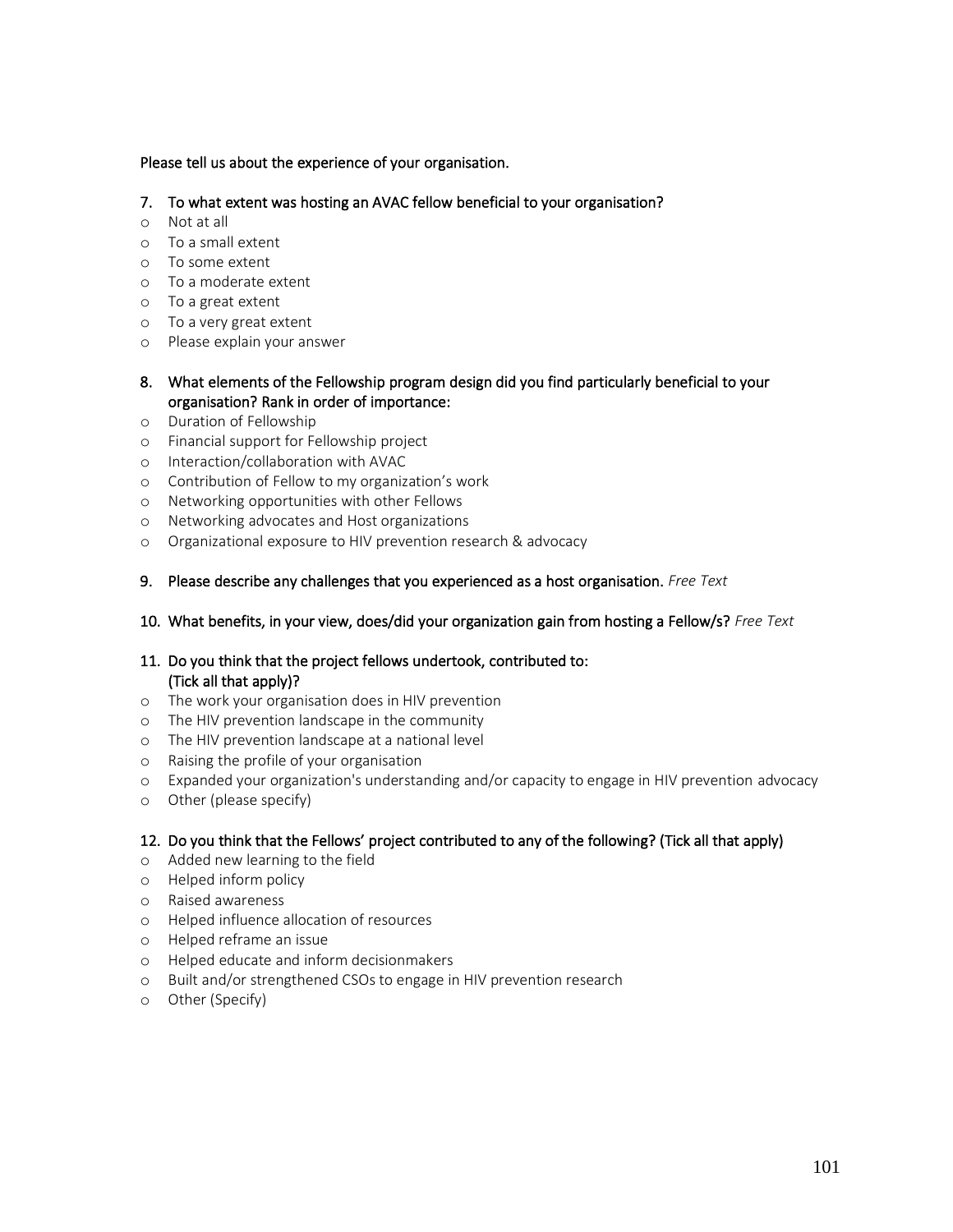- 13. To your knowledge, did the Fellow transfer any learned advocacy knowledge or skills to others in your organisation?
- o Not at all
- o To a small extent
- o To some extent
- o To a moderate extent
- o To a great extent
- o To a very great extent

Please tell us about the experience of the fellow from your perspective.

## 14. Did the fellow/s you hosted experience any difficulties during their fellowship? Please describe these challenges.

*Free Text*

- 15. Were these challenges resolved adequately?
- o Yes
- o No
- 16. Were you (as the organisation) involved in the resolution process?
- o Yes
- o No
- 17. In your experience, to what extent do you believe that the Fellowship helped Fellows develop in the following areas?

|                                            | Not at all | To a small<br>extent | To some<br>extent | To a<br>moderate<br>extent | To a great<br>extent |
|--------------------------------------------|------------|----------------------|-------------------|----------------------------|----------------------|
| Leadership                                 |            |                      |                   |                            |                      |
| Self-confidence                            |            |                      |                   |                            |                      |
| Independence                               |            |                      |                   |                            |                      |
| Motivation                                 |            |                      |                   |                            |                      |
| Ambition                                   |            |                      |                   |                            |                      |
| Increased global<br>perspective            |            |                      |                   |                            |                      |
| Cultural tolerance/<br>Multi-cultural view |            |                      |                   |                            |                      |

Other (please specify)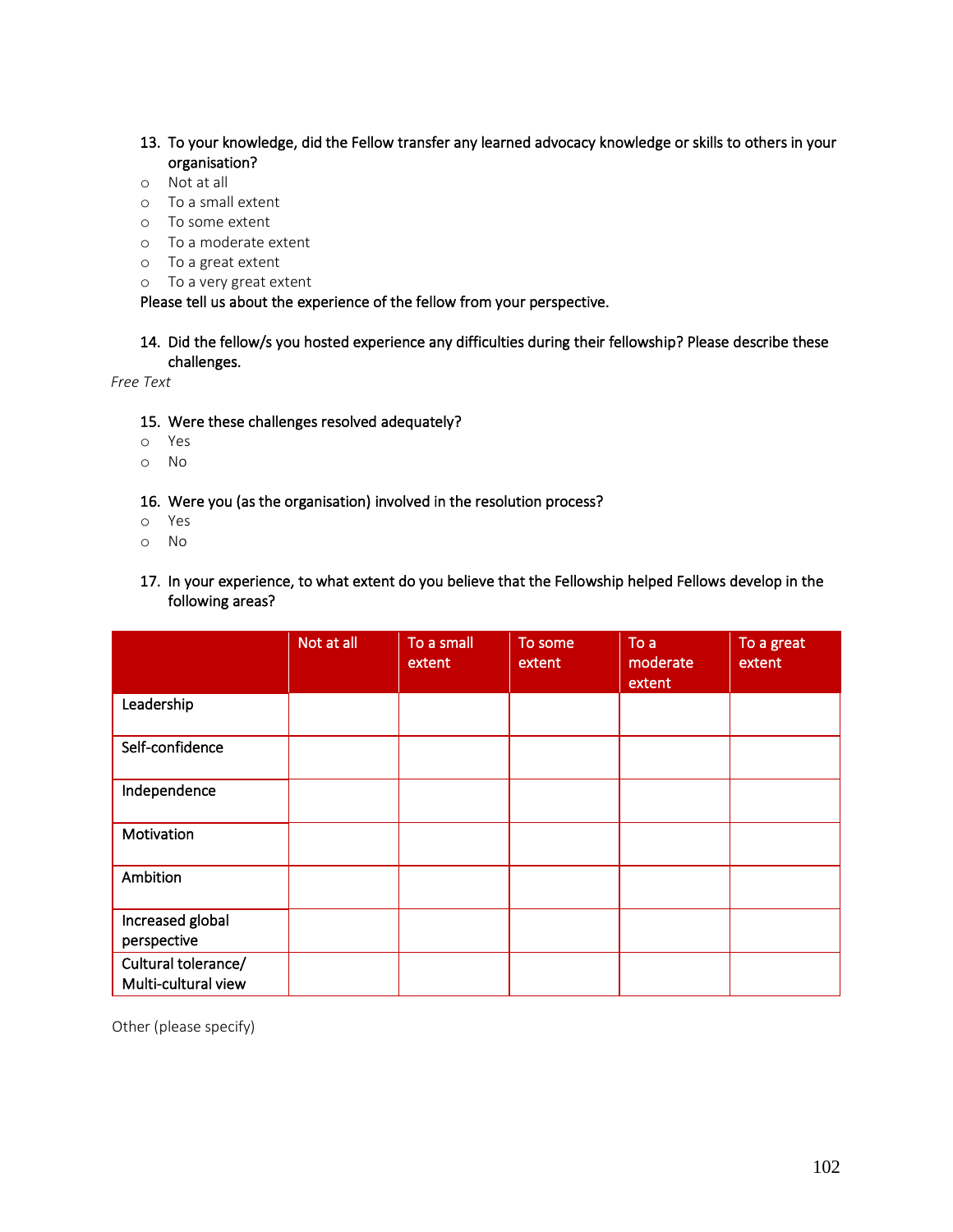18. In your experience, do you believe that the Fellowship program helped Fellows increase their skills in the following areas?

|                                                                   | Not at all | To a small<br>extent | To some<br>extent | To a<br>moderate<br>extent | To a great<br>extent |
|-------------------------------------------------------------------|------------|----------------------|-------------------|----------------------------|----------------------|
| <b>Technology Skills</b>                                          |            |                      |                   |                            |                      |
| <b>Presentation Skills</b>                                        |            |                      |                   |                            |                      |
| <b>Grant or Proposal</b><br>Writing                               |            |                      |                   |                            |                      |
| <b>Project and Budget</b><br>Management Skills                    |            |                      |                   |                            |                      |
| <b>Communication skills</b>                                       |            |                      |                   |                            |                      |
| Networking                                                        |            |                      |                   |                            |                      |
| <b>Building Evidence</b><br>through Community<br><b>Dialogues</b> |            |                      |                   |                            |                      |
| Writing Reports and<br><b>Developing Materials</b>                |            |                      |                   |                            |                      |
| Developing Policy Briefs                                          |            |                      |                   |                            |                      |
| <b>Analysing Policy</b>                                           |            |                      |                   |                            |                      |
| Influencing Policies and<br>Processes                             |            |                      |                   |                            |                      |

Other (please specify)

Please tell us about the HIV landscape in your country.

- 19. To your knowledge, did the Fellow influence any strategy or policy in your organisation during or after their fellowship?
- o Not at all
- o To a small extent
- o To some extent
- o To a moderate extent
- o To a great extent
- o To a very great extent
- o Please explain how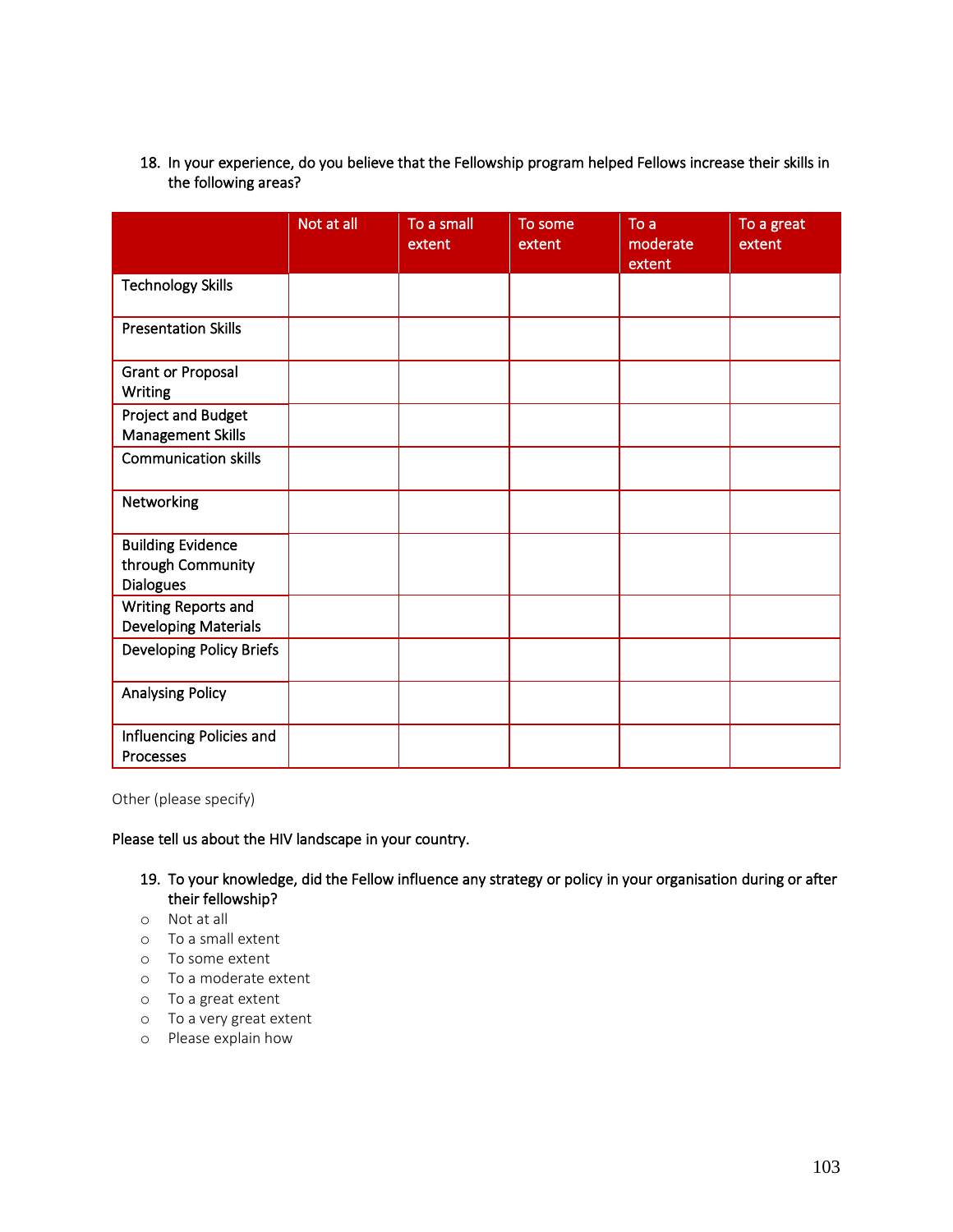*20. Can you describe how the prevention landscape in your country has changed? Free Text*

#### *21. How have the fellows contributed to these changes?*

*Free Text*

Please share your recommendations for the Fellows Program.

*22. In your opinion, are the objectives of the Fellowship program, as you understand them, still relevant in supporting or building the HIV prevention advocacy movement?* 

o Yes

o No

*23. What are your recommendations for the future direction of the Fellowship Program based on your experience (e.g.: objectives, scope, format, etc.)?* 

*Free Text*

*24. Would you be willing to take part in a one to one interview with the evaluation team?* 

- o Yes
- o No

*25. Please follow this link to indicate your availability to be interviewed. [AVAC Evaluation Interview](https://doodle.com/poll/cuiqbwuii7enizu2)*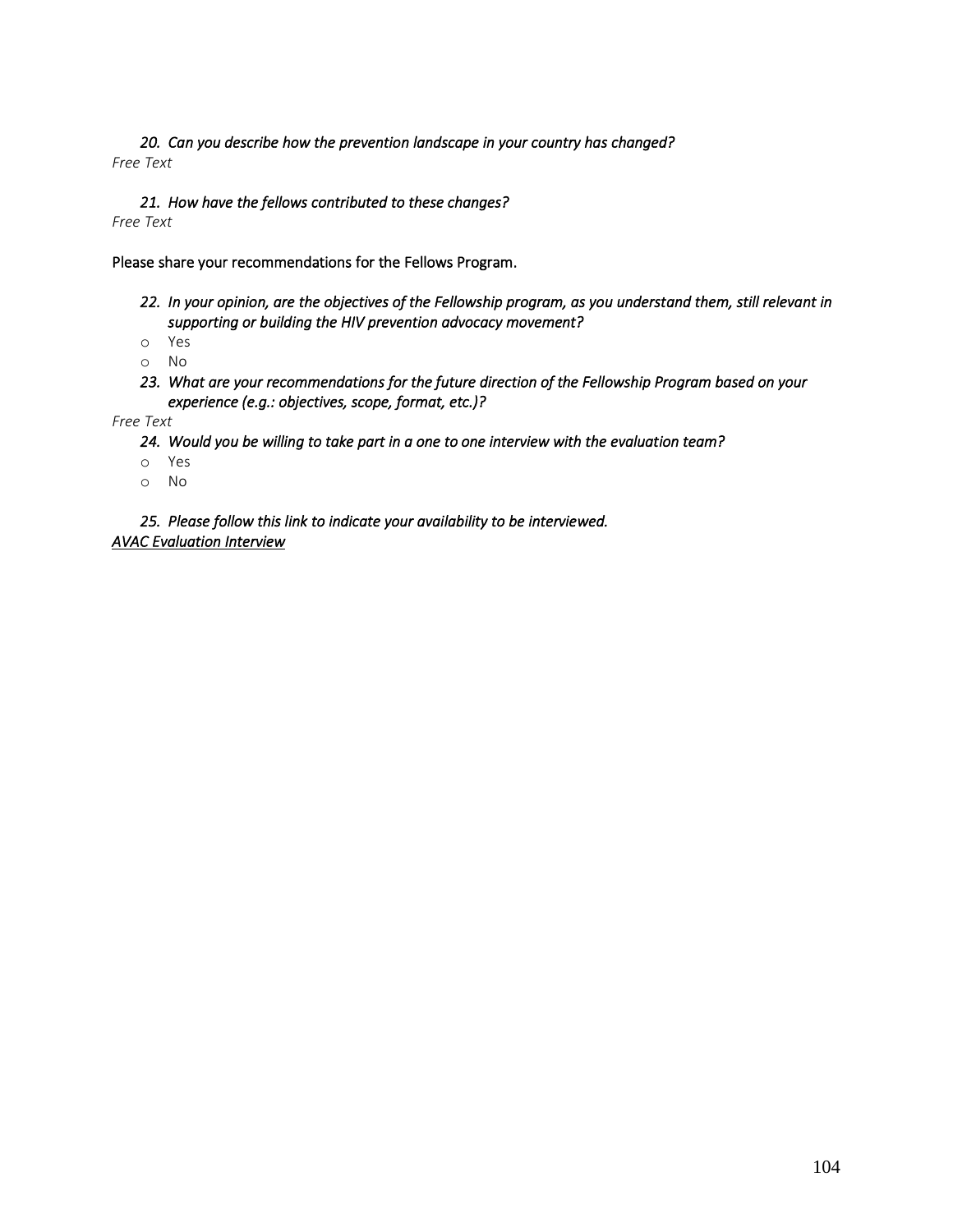# B. EVALUATION FRAMEWORK AND QUESTIONS

## 1. Evaluation Design

## A NOTE ON EVALUATION DESIGN

During the inception stage of the evaluation the global COVID-19 pandemic created significant obstacles to the implementation of the original methodology, which was based on a mixed methods approach, including two incountry visits. The original methodology, set out in the TOR, had to be modified to remove these field visits and any group meetings in order to ensure the safety of all those involved. All evaluation activity is now taking place virtually, through online and telephonic meetings, interviews and analysis. This has meant sacrificing the elements of visual storytelling, as well as, developing a 'Wave Approach' to the data collection.

The Wave Approach was specifically designed to respond to uncertainty caused by the pandemic and, in particular, a lack of information regarding respondents' ability to participate in the face of isolation. By collecting the data in 'waves' and creating opportunities to review the situation after each wave is complete, the evaluators are able to consider and revise the evaluation strategy at multiple junctures. The waves are segmented by the delivery of specific outputs:

Wave 1: Includes all inception activity and is completed upon delivery of the inception report Wave 2: Includes administering the online survey Wave 3: Includes the delivery of the online Focus Group Discussion

This design allows AVAC and the evaluators the ability to change direction or delay elements of the evaluation if global events change or create barriers to participation.

## a) Risks and Limitations

## Risks:

The evaluators recognize that the evaluation had a number of risks during the inception stage, particularly at this globally uncertain time. The risks are outlined in the table below alongside the mitigation approach taken.

| <b>TYPE OF RISK</b> | <b>DESCRIPTION</b>                                                                                                                                                                                                                                                                     | <b>MITIGATION</b>                                                                                                                                                                                                             |
|---------------------|----------------------------------------------------------------------------------------------------------------------------------------------------------------------------------------------------------------------------------------------------------------------------------------|-------------------------------------------------------------------------------------------------------------------------------------------------------------------------------------------------------------------------------|
| <b>CONTEXTUAL</b>   |                                                                                                                                                                                                                                                                                        |                                                                                                                                                                                                                               |
| Covid-19            | The single greatest risk to the evaluation is<br>the current global pandemic. It had already<br>affected the original evaluation plan by<br>preventing overseas travel and face-to-face                                                                                                | All evaluation activity took place<br>virtually, through online and telephonic<br>meetings, interviews and analysis.                                                                                                          |
|                     | interviews.                                                                                                                                                                                                                                                                            | Additionally, the 'Wave' approach to the<br>evaluation which allowed opportunities                                                                                                                                            |
|                     | The ongoing impact on the AVAC team,<br>alumni, stakeholders, evaluators and the<br>wider community was largely unknown<br>when designing the evaluation. Illness and<br>ongoing lockdown impacted individual's<br>ability to participate in the evaluation and<br>resulted in delays. | to review and revise the strategy at set<br>intervals following the:<br>inception report<br>online survey<br>key informant interviews<br>and before the final report is<br>written<br>allowed for modification as in shifting |
|                     |                                                                                                                                                                                                                                                                                        | from four to two FGD and from focusing                                                                                                                                                                                        |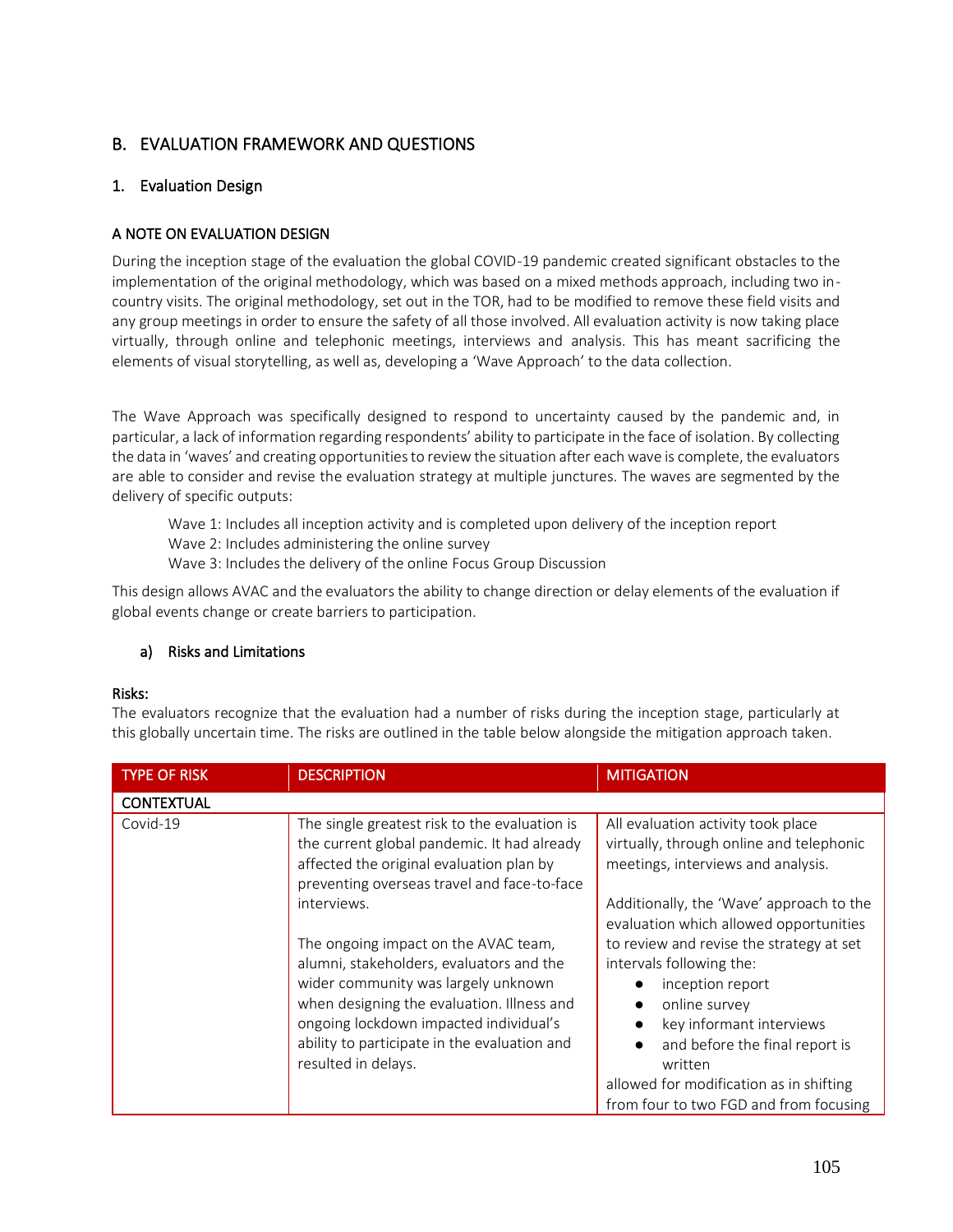|                         |                                                                                        | on Malawi to South Africa where              |
|-------------------------|----------------------------------------------------------------------------------------|----------------------------------------------|
|                         | One scheduled in-depth interview didn't go                                             | engagement was higher.                       |
|                         | ahead due to COVID infection and the                                                   |                                              |
|                         | evaluators believe the low response rate in                                            |                                              |
|                         | Malawi was as a result of focus being on                                               |                                              |
|                         | other matters possibly Covid -19, however                                              |                                              |
|                         | they have no evidence and COVID-19 may                                                 |                                              |
|                         | have been one of many possible reasons for                                             |                                              |
|                         | the low response rate in Malawi.                                                       |                                              |
| Methodological          |                                                                                        |                                              |
| Participatory approach  | Utilizing a participatory approach is not                                              | The evaluation team was aware of this        |
|                         | without challenges, limitations and                                                    | limitation and although they are unable      |
|                         | criticisms. It is particularly time-consuming                                          | to guarantee against it, the external and    |
|                         | and is also susceptible to the priorities of                                           | independent nature of the contract           |
|                         | power dynamics as the evaluators attempt                                               | allowed them to challenge the views of       |
|                         | to determine the weight of suggestions and                                             | any participants or reviewers and to         |
|                         | different voices.                                                                      | triangulate data wherever possible.          |
| Process                 |                                                                                        |                                              |
| Labor-intensive and     | The virtual approach represented a                                                     | This undoubtedly led to delays and a         |
| time-consuming          | significant growth in effort from the                                                  | significant increase in the level of effort  |
| approach for evaluation | evaluators. The focal countries doubled,                                               | required from the evaluators originally      |
| team                    | and the number of interviews ballooned                                                 | estimated at 60 days increased to 120        |
|                         | beyond the initial estimates. The target for                                           | days.                                        |
|                         | in-depth interviews was 15 interviews and                                              |                                              |
|                         | 23 were conducted.                                                                     |                                              |
| Technological           | The online nature of the evaluation meant                                              | AVAC provided valuable support to the        |
| limitations - internet  | that access to an internet connection was                                              | evaluation team to set up interviews and     |
| connectivity            | required to complete the survey and                                                    | particularly when setting up interviews      |
|                         | participate in the interviews. This may not                                            | with external stakeholders, for whom it      |
|                         | have been feasible for some participants                                               | was more appropriate to interview            |
|                         | particularly those in lockdown who may not<br>have had internet connections at home or | rather than engage within a focus group      |
|                         |                                                                                        | discussion. The evaluators followed up       |
|                         | money for data during this financially                                                 | all missed interviews and attempted to       |
|                         | stressful time. This may have impacted<br>response rates. Although the evaluators      | reschedule which brought the original        |
|                         | have no evidence of this AVAC were                                                     | non-attendance rate down from 50% to<br>40%. |
|                         | surprised at what they perceived to be low                                             |                                              |
|                         | response rates (48% alumni, 45% hosts) this                                            |                                              |
|                         | may have been an effect of connectivity                                                |                                              |
|                         | issues. Two interviews had to be suspended                                             |                                              |
|                         | part way through and moved to email as                                                 |                                              |
|                         | the connection was too unstable. 38                                                    |                                              |
|                         | interviews were scheduled but only 23 took                                             |                                              |
|                         | place in all of these instances the                                                    |                                              |
|                         | respondent didn't attend the scheduled                                                 |                                              |
|                         | time and no reason was given, but                                                      |                                              |
|                         | connectivity or perhaps scheduling conflicts                                           |                                              |
|                         | may account for this. This represents a 40%                                            |                                              |
|                         | non-attendance rate                                                                    |                                              |
|                         |                                                                                        |                                              |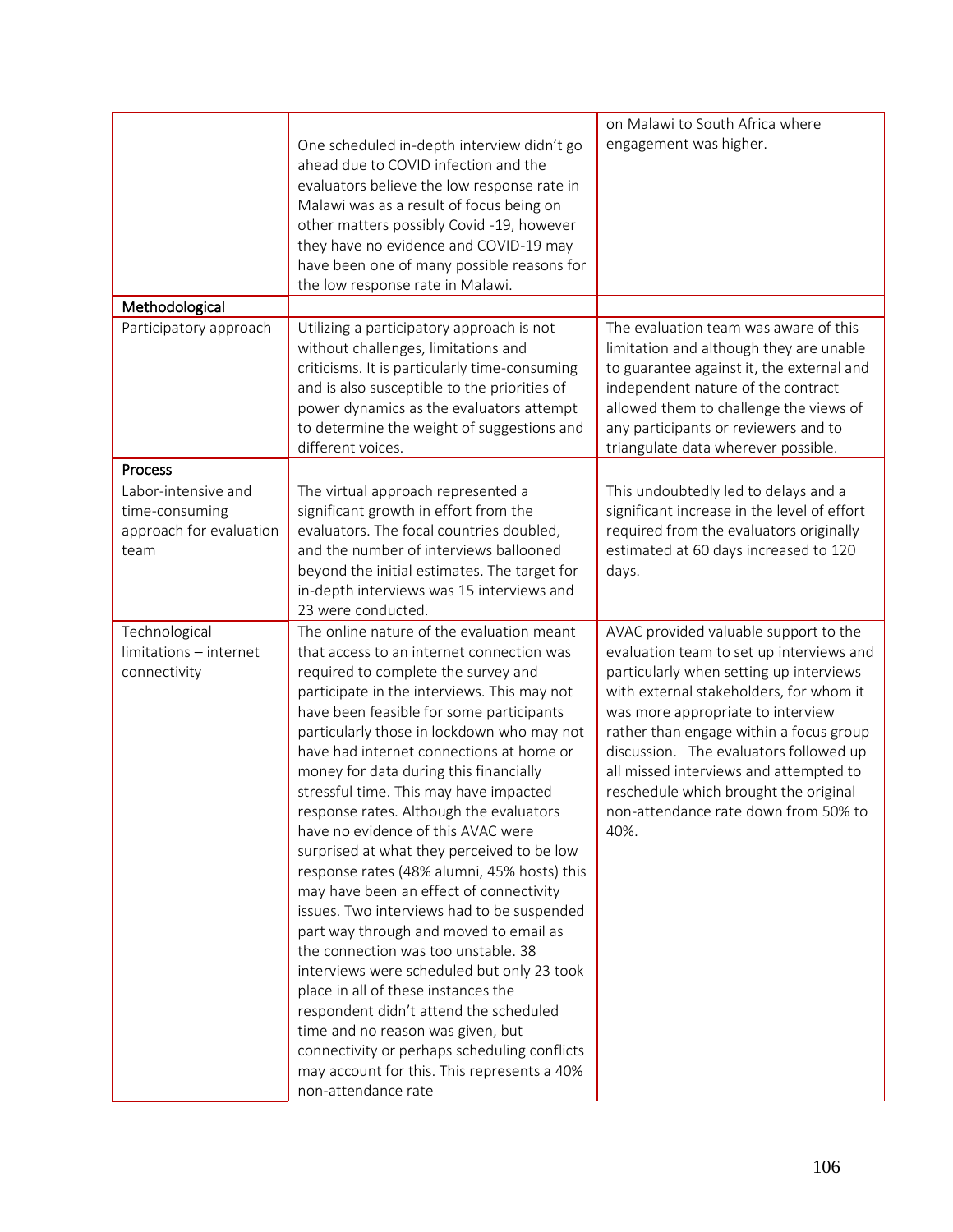## Limitations:

All evaluations have limitations regarding both methodology and findings and the evaluators have identified a number of limitations pertinent to this evaluation.

| <b>Type of Risk</b>                                                     | <b>Description</b>                                                                                                                                                                                                                                                                                                                                                                                                                                                                                                                                        | <b>Mitigation</b>                                                                                                                                                                                                                                                                                                                                                                                                                                 |
|-------------------------------------------------------------------------|-----------------------------------------------------------------------------------------------------------------------------------------------------------------------------------------------------------------------------------------------------------------------------------------------------------------------------------------------------------------------------------------------------------------------------------------------------------------------------------------------------------------------------------------------------------|---------------------------------------------------------------------------------------------------------------------------------------------------------------------------------------------------------------------------------------------------------------------------------------------------------------------------------------------------------------------------------------------------------------------------------------------------|
| Methodological                                                          |                                                                                                                                                                                                                                                                                                                                                                                                                                                                                                                                                           |                                                                                                                                                                                                                                                                                                                                                                                                                                                   |
| Majority of<br>perspectives<br>weighted towards<br>Fellows' perceptions | Program participants are a valuable source of<br>information for understanding the outcomes of<br>programs. However, the validity of the participants'<br>claims is reinforced when other sources of<br>information are available to corroborate the<br>findings. For instance, a participant might report an<br>outcome about increased visibility of their work or<br>their organization. If this outcome is corroborated<br>by media coverage and documented speaking<br>engagements, then the impact of the finding is<br>significantly strengthened. | The use of case studies for a<br>discrete set of countries is intended<br>to mitigate this, by enabling the<br>evaluation to dig deeper and, more<br>broadly, to assess contribution to<br>specific policy outcomes in target<br>countries by looking for<br>independent corroboration.                                                                                                                                                           |
|                                                                         | Unfortunately, triangulating every claim of<br>participants, their supervisors and AVAC staff is<br>time-consuming and labor-intensive. The capacity of<br>the evaluation team to do this kind of systematic,<br>widescale triangulation on every claim, particularly<br>as the survey and interview numbers grew, was<br>limited and beyond the scope of the existing<br>contract.                                                                                                                                                                       |                                                                                                                                                                                                                                                                                                                                                                                                                                                   |
| Attribution of impact                                                   | There are methodological challenges in attributing<br>impact at a personal, community or societal level to<br>the program. Proving attribution over contribution is<br>limited. Attribution involves drawing causal links and<br>explanatory conclusions between observed changes<br>and specific interventions. If we wish to draw<br>conclusions about the value of the program and<br>make decisions about its future direction, we are<br>expected to demonstrate that the program<br>contributed to the attainment of particular<br>outcomes.        | During the course of the evaluation<br>it became clear proving attribution<br>at the level of the individual fellow<br>who participated in the project was<br>possible however attribution to<br>change in policy/organizational<br>changes and service delivery<br>changes could not be accurately<br>attributed to the effort of the<br>program. However, the use of case<br>studies for a discrete set of<br>countries is intended to mitigate |
|                                                                         | These links could be relatively easy to establish at an<br>output level. It is much more difficult to attribute<br>impact at higher levels (program, agency, sectoral or<br>national outcomes), or in complex systems.<br>Determining whether an outcome was caused by a<br>particular program, partner programs, other donor<br>activities, or societal change, is difficult to<br>substantiate.                                                                                                                                                         | this, by enabling the evaluation to<br>dig deeper and more broadly to<br>assess contribution to specific<br>policy outcomes in the four target<br>countries.                                                                                                                                                                                                                                                                                      |
| Attribution of the<br>fellowship program<br>to improve capacity         | There are significant conceptual constraints<br>associated with the expectation that the Fellowship<br>on its own would have a sustainable impact on the                                                                                                                                                                                                                                                                                                                                                                                                  | During the course of the evaluation<br>it became clear proving attribution<br>at the level of the individual fellow                                                                                                                                                                                                                                                                                                                               |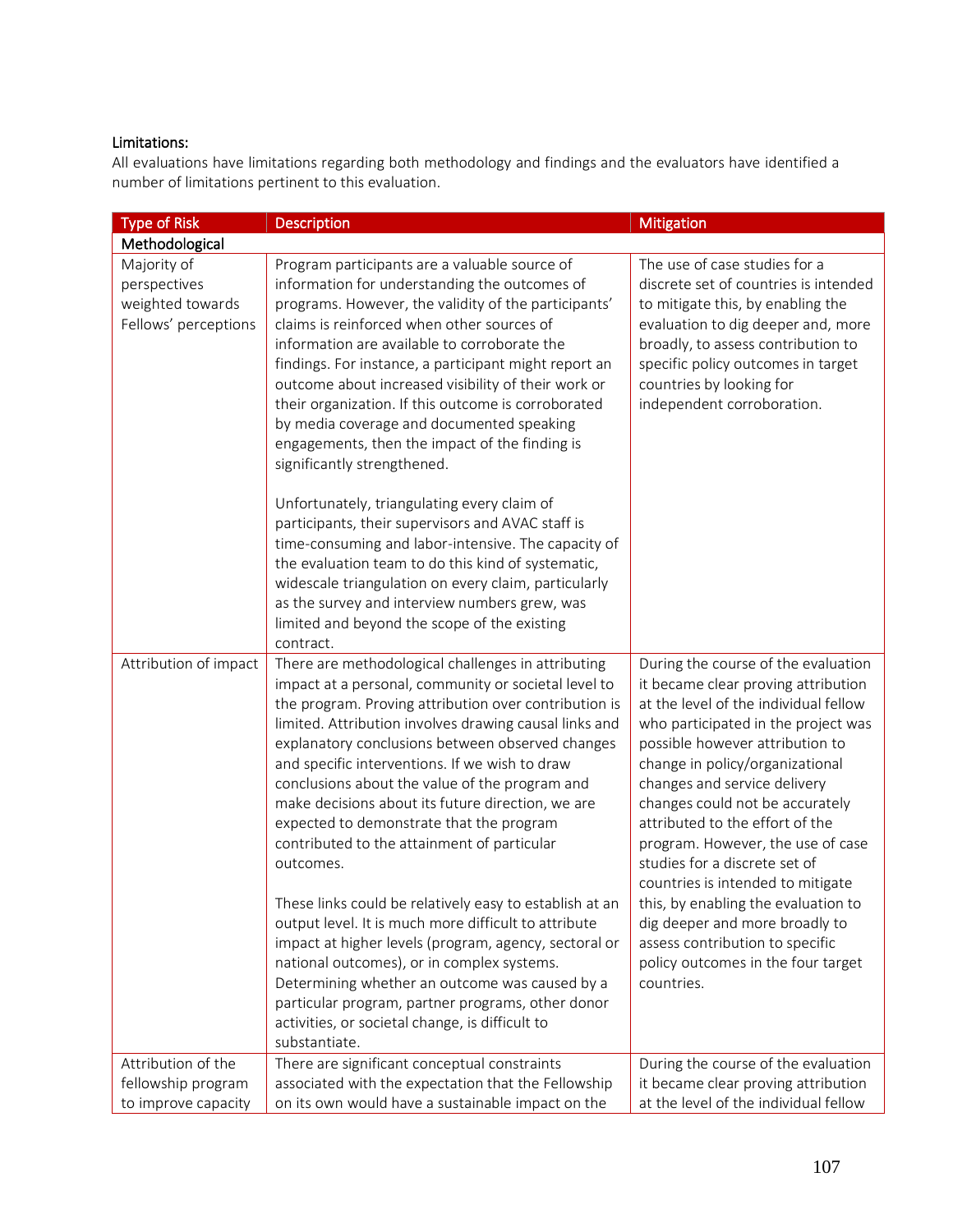| or performance of<br>the Fellow <sup>1</sup>     | wider system. A change in performance is commonly<br>based on multiple interventions of which 'people<br>development' is only one of the elements.<br>Similarly, there is no conceptual basis to expect that<br>an individual alone would influence the performance<br>of a complex system in the absence of contributing<br>factors, such as: appropriate technology, resources,<br>leadership, favorable internal and external<br>conditions and an enabling political and ideological<br>environment. | who participated in the project was<br>possible however attribution to<br>change in policy/organizational<br>changes and service delivery<br>changes could not be accurately<br>attributed to the effort of the<br>program. However, the use of case<br>studies for a discrete set of<br>countries is intended to mitigate<br>this, by enabling the evaluation to<br>dig deeper and more broadly to<br>assess contribution to specific<br>policy outcomes in the four target<br>countries.                                                                                                                                                                                                                                                                                                                                                                                                                                   |
|--------------------------------------------------|----------------------------------------------------------------------------------------------------------------------------------------------------------------------------------------------------------------------------------------------------------------------------------------------------------------------------------------------------------------------------------------------------------------------------------------------------------------------------------------------------------|------------------------------------------------------------------------------------------------------------------------------------------------------------------------------------------------------------------------------------------------------------------------------------------------------------------------------------------------------------------------------------------------------------------------------------------------------------------------------------------------------------------------------------------------------------------------------------------------------------------------------------------------------------------------------------------------------------------------------------------------------------------------------------------------------------------------------------------------------------------------------------------------------------------------------|
| The retrospective<br>nature of the<br>evaluation | This is a 10-year-old program and, as such, some of<br>the respondents are 9 years away from the<br>experience, while others completed the Fellowship<br>recently. This will affect their recall, as well as the<br>amount of time available for changes to have<br>occurred and be recognized and articulated.                                                                                                                                                                                          | Evaluators maintained an<br>awareness of the situation and<br>accounted for these differences in<br>the actual assessment.<br>Evaluators tailored the survey<br>design and their interviews<br>accordingly, i.e. surveys were<br>carefully worded and written in<br>chronological order in a way that<br>prompted memories and evaluators<br>allowed plenty of time for<br>answering during interviews and<br>used additional questioning as<br>needed for those who are viewing<br>the experience from a distance.<br>Additionally, reported answers<br>were cross-referenced against<br>other respondent's answers and<br>independent information where<br>possible.<br>Finally, evaluators only assessed<br>long-term outcomes in regard to<br>the experiences of Fellows from the<br>earlier years and avoided<br>attempting to correlate recent<br>Fellow projects' and broad changes<br>in the national HIV landscape. |
| <b>Bias</b>                                      | There is a risk that respondents are less frank or<br>biased in their reports as the study has been                                                                                                                                                                                                                                                                                                                                                                                                      | The independent nature of the<br>evaluation and the anonymity of                                                                                                                                                                                                                                                                                                                                                                                                                                                                                                                                                                                                                                                                                                                                                                                                                                                             |

<sup>&</sup>lt;sup>1</sup> Reinelt, C. Foster, P. and Sullivan, S. "W.K Kellogg Foundation Evaluation Outcomes and Impacts: A Scan of 55 Leadership Evaluations". (Battle Creek, MI: WK Kellogg Foundation. 2002). p: 7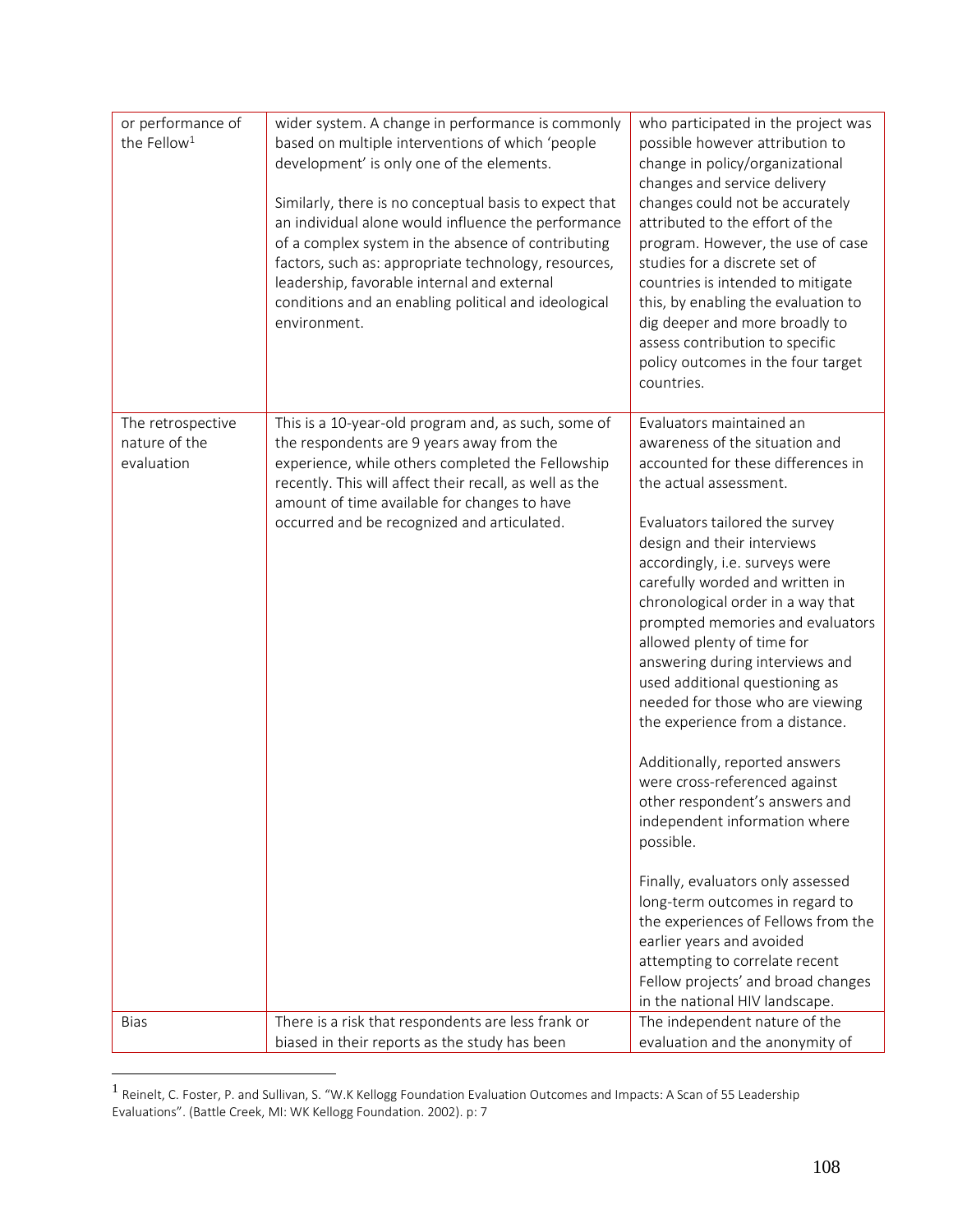|                                           | commissioned by AVAC who are a potentially a<br>future funder/collaborator.                                                                                                                                                                                                                                                                                                                                                                                                                                                                                                                                                                                                                                                              | respondents was protected and<br>reiterated by the evaluators to<br>ensure that respondents felt able to<br>remain open and truthful in their                                                                                                                                                                                                                                                                                                                                                                                                                                                         |
|-------------------------------------------|------------------------------------------------------------------------------------------------------------------------------------------------------------------------------------------------------------------------------------------------------------------------------------------------------------------------------------------------------------------------------------------------------------------------------------------------------------------------------------------------------------------------------------------------------------------------------------------------------------------------------------------------------------------------------------------------------------------------------------------|-------------------------------------------------------------------------------------------------------------------------------------------------------------------------------------------------------------------------------------------------------------------------------------------------------------------------------------------------------------------------------------------------------------------------------------------------------------------------------------------------------------------------------------------------------------------------------------------------------|
| Lack of program<br>monitoring data        | This is a 10-year program and expectations about<br>monitoring and evaluation have changed over time.<br>No formal baseline data has been collated and<br>therefore rigorous impact data is not available. A<br>formal baseline of the HIV prevention landscape of<br>each country and the fellows is out of scope of this<br>evaluation.                                                                                                                                                                                                                                                                                                                                                                                                | answers.<br>It is impossible to create baseline<br>data retrospectively, however the<br>evaluators were able to access<br>origin data in several ways:<br>Via recall of project participants<br>through a series of guided<br>interviews and surveys<br>By utilizing case studies on<br>$\bullet$<br>selected countries and Fellows<br>to access specific information<br>Using secondary data and<br>$\bullet$<br>project administrative data<br>such as published outcomes,<br>project reports and other AVAC<br>documentation. As well as<br>publicly available reviews and<br>timelines of events. |
| Process                                   |                                                                                                                                                                                                                                                                                                                                                                                                                                                                                                                                                                                                                                                                                                                                          |                                                                                                                                                                                                                                                                                                                                                                                                                                                                                                                                                                                                       |
| Missing<br>opportunistic<br>discussions   | In-country visits have the potential to allow<br>discussion with stakeholders and interested parties<br>who may not be readily accessible by phone or<br>email, especially any relevant government officials.<br>They also provide opportunities for 'chance'<br>meetings or introductions. Relying on virtual and<br>telephonic interviews eliminates the possibility of<br>debate with people outside of the AVAC mailing list<br>or network. This may result in a one-sided or more<br>simplistic view of the program.<br>This certainly had an impact as evaluators relied<br>heavily on AVAC staff and alumni to direct us to<br>people they identified as key external stakeholders<br>and to offer introductions to these groups. | The use of case studies for a<br>discrete set of countries is intended<br>to mitigate this, by enabling the<br>evaluation to dig deeper and, more<br>broadly, to assess contribution to<br>specific policy outcomes in target<br>countries by looking for<br>independent corroboration                                                                                                                                                                                                                                                                                                                |
| No possibility for<br>visual storytelling | The evaluators had intended to utilize a visual<br>storytelling approach to case studies by including<br>photo essays about particular fellows in the target<br>countries. This more journalistic method will no<br>longer be possible due to restrictions on movement<br>and travel.                                                                                                                                                                                                                                                                                                                                                                                                                                                    | As this visual storytelling is another<br>way to gather independent data<br>(like a visual survey), it cannot be<br>replaced with existing images of the<br>program. It is impossible to mitigate<br>this limitation, aside from planning<br>for the possibility of a post-<br>evaluation trip to document<br>selected experiences recorded in<br>the completed report and for AVAC<br>to consider commissioning an<br>addendum to the report that                                                                                                                                                    |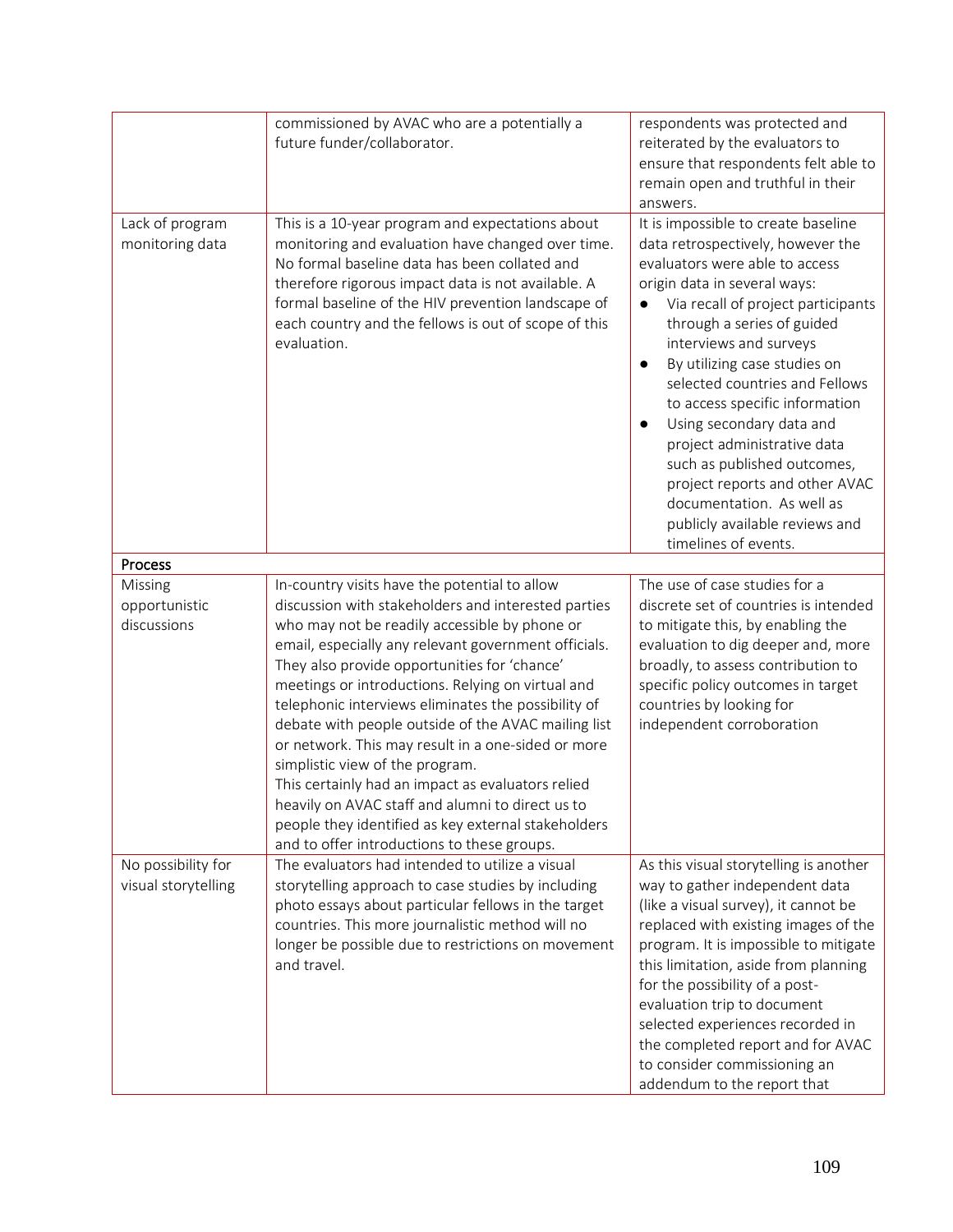|  | includes the additional imagery and |
|--|-------------------------------------|
|  | data that is collected.             |

## 2. Evaluation Methodology

## a) Stakeholder Groups

The stakeholders for the evaluation are the individuals and organisations that have an interest in or are affected by the evaluation and/or its results. Stakeholders provide a reality check on the appropriateness and feasibility of the evaluation questions, offer insight on and suggest methods to access the target populations, provide ongoing feedback and recommendations, and help make evaluation results actionable.

| <b>Types of Stakeholders</b> | Definition                            | <b>Examples</b>                 |
|------------------------------|---------------------------------------|---------------------------------|
| Implementers                 | Those directly involved in the        | Program director                |
|                              | operations of the Fellows Program     | Program managers                |
|                              |                                       | Evaluators                      |
| <b>AVAC Decision-Makers</b>  | Those in a position to do or decide   | Program director                |
|                              | something about the Fellows Program   | Program managers                |
|                              |                                       | AVAC Director                   |
|                              |                                       | AVAC Board                      |
| Participants                 | Those being served or affected by the | <b>Current Fellows</b>          |
|                              | Fellows Program                       | Alumni                          |
|                              |                                       | Hosts organization              |
| Partners                     | Those who actively support and/or     | <b>Funders</b><br>$\bullet$     |
|                              | have invested in the Fellows Program  | Host Organisations              |
|                              | or in the population it serves        | Partner Organisations (eg: MOH, |
|                              |                                       | National HIV Prevention Depts,  |
|                              |                                       | other nonprofits)               |

## b) Participatory Processes

This evaluation is taking a participatory approach to design, data collection and validation:

- 1. At the design phase a small reference group will be convened to review the data collection instruments and the inception report. This group, which will include AVAC representatives, will support the development of the tools and ensure stakeholder oversight into the methodology and approach.
- 2. During data collection, interviews and focus groups will be conducted with a range of stakeholders. By asking survey respondents to 'opt in' for in-depth interviews and approaching a variety of stakeholders (eg: AVAC program managers, alumni and hosts, partner organisations such as National HIV Prevention and Ministry of Health representatives), we intend to capture the views and voices of a range of participants. The FGD's will be used to allow participants to develop ideas emerging from surveys and interviews.
- 3. The **analysis phase** offers a particularly fruitful opportunity for participation as it involves several stages: collating data, identifying strong patterns in the data around impacts and their causes, and validation of draft conclusions. When using a participatory approach, analysis should involve those to whom the findings will be relevant, allowing it to coincide with the feedback of results. This will be achieved in two ways: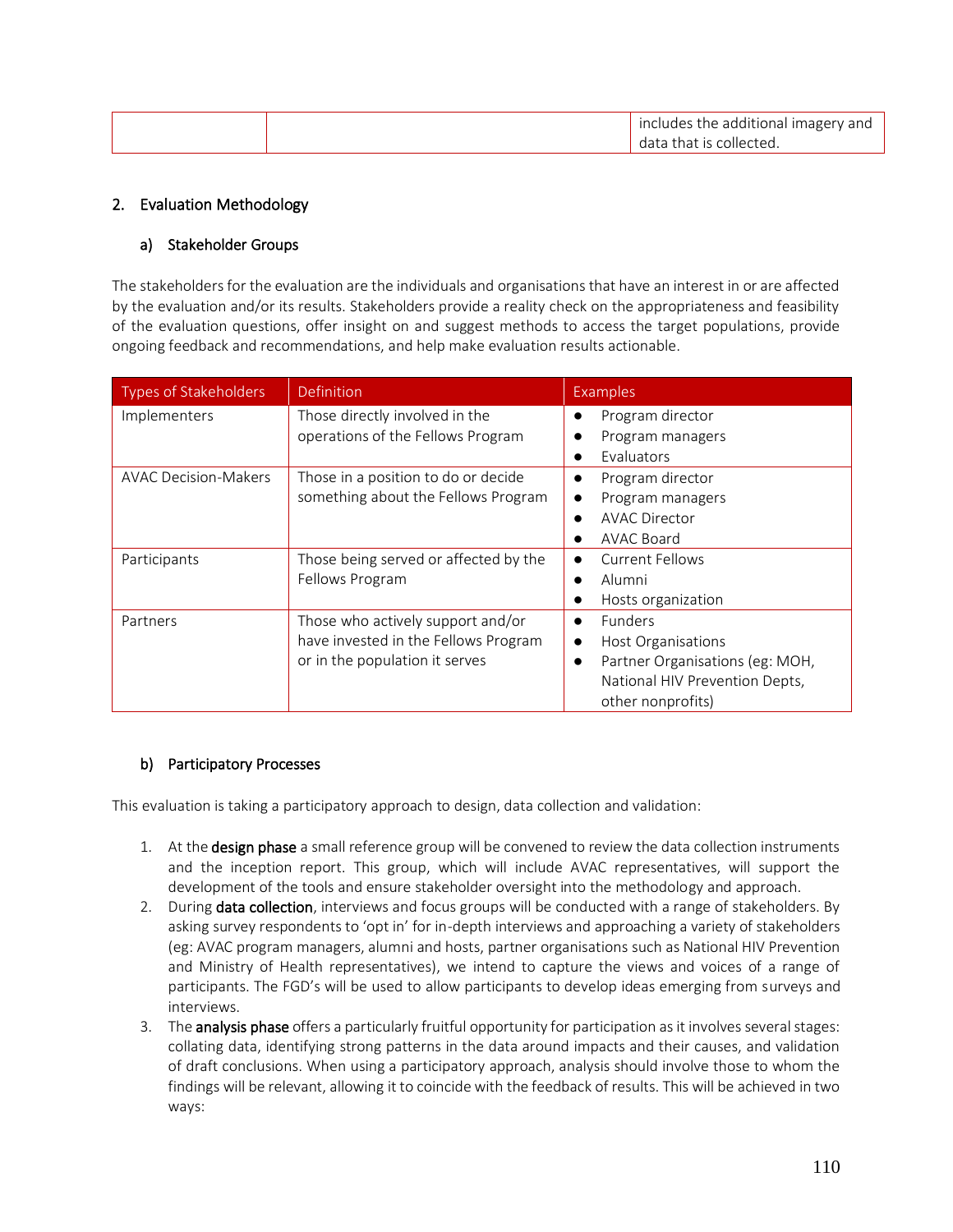- a. Through an initial presentation of the findings to a group of people with relevant knowledge to examine the evidence compiled by evaluators – in this case, the AVAC staff, evaluators and alumni. This will allow the reference group to validate the findings and interrogate the evaluator's assumptions.
- b. As with the Inception Report, the final report will be shared with a group of stakeholders, determined by AVAC, who will provide comment on its contents and offer recommendations.
- 4. The dissemination phase is led by AVAC and will ensure that the report and its recommendations reach the intended audience of:
	- a. the fellows and alumni,
	- b. the host organizations of past and present fellows,
	- c. MoH in different countries,
	- d. the various stakeholders that played key roles during the 10 years of the program.
	- e. Donors and key funding organizations such as PEPFAR and The Global Fund and the funder of this programme the Gates Foundation.

It is understood that AVAC will pursue publication of the findings and presentation at one or more of the major HIV conferences

| <b>Key Data Sources</b>                                                                                                                                                                                                                                                                                                                                                     | <b>Sampling Methodology</b>                                                                                                                                                                                                                                                                                                                                                                                                                                                                                                                                                                            |
|-----------------------------------------------------------------------------------------------------------------------------------------------------------------------------------------------------------------------------------------------------------------------------------------------------------------------------------------------------------------------------|--------------------------------------------------------------------------------------------------------------------------------------------------------------------------------------------------------------------------------------------------------------------------------------------------------------------------------------------------------------------------------------------------------------------------------------------------------------------------------------------------------------------------------------------------------------------------------------------------------|
| <b>Desk Review Documents:</b><br>Sample of Fellowship Programmatic<br>Reports 2010 - 2019:<br>Work plan Development<br>$\circ$<br>Interim Reports<br>$\circ$<br><b>Final Reports</b><br>$\circ$<br>Examples of Monthly Reporting<br>$\circ$<br>Sample of AVAC Reports 2018 - 2020<br>Sample of Conference Abstracts<br>$\bullet$<br>prepared by Fellows or Fellowship Staff | AVAC provided a sample of documents that included some<br>of the work plans, interim reports, and final reports for<br>each of the Fellows from 2012 to 2019. (There is limited<br>documentation available for Fellows that participated from<br>2010-2011, but what was available was supplied). Included<br>in the sample were some monthly reports from selected<br>Fellows for each year. For the 2019 cohort of Fellows,<br>AVAC included all of the monthly reports to provide a<br>thorough sense of all the issues they are focussing on,<br>given that they are the current outgoing Fellows. |
| List of Fellows $2010 - 2020$<br>$\bullet$<br>Published materials and final deliverables<br>$\bullet$<br>for Fellowships from 2014 - 2019<br>Biographies of all past and current<br>$\bullet$<br>fellows<br>Application Documents and Information<br>$\bullet$<br>Packets<br>Independent Review Committee TORs<br>$\bullet$<br>and Evaluation Tool                          | All published materials and final deliverables produced by<br>the Fellows are housed on AVAC's Fellows and Alumni page.<br>AVAC provided a list of fellows that they suggested the<br>reviewers specifically look at (based on who had produced a<br>number of valuable materials during their fellowship that<br>could be used as indicators of the kind of materials fellows<br>generally created). Materials were only available on this site<br>for fellowships after 2014.                                                                                                                        |
| Survey on Application Process 2013<br>$\bullet$<br>Secondary Data on the four focus<br>$\bullet$<br>countries - this is a combination of<br>publically available information on<br>country specific HIV landscapes (eg:<br>profiles on AVERT), and any information<br>gleaned from reports in each country                                                                  | AVAC provided a sample of conference abstracts and<br>presentations dating from 2010 to 2019. This included<br>materials AVAC produced about the program and materials<br>fellows produced originating from their Fellowship Program.<br>AVAC also provided the evaluators with a sample of the<br>application forms and information packets available to<br>potential Fellows, as well as TORs and an Evaluation Tool<br>used by the Independent Review Committees. Also included                                                                                                                     |

## c) Key Data Sources and Sampling Methodology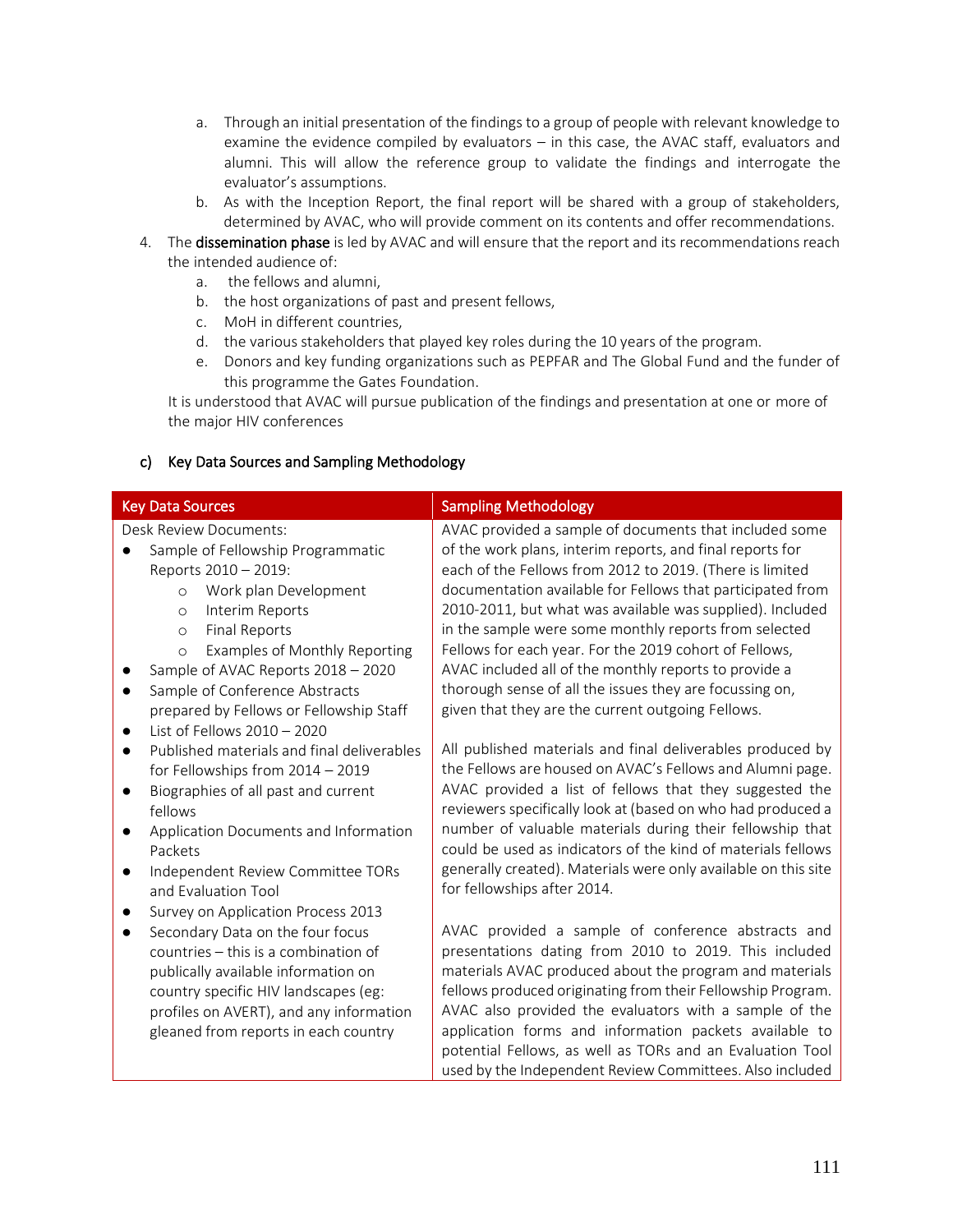|                                                | was a survey on the application process which was done in<br>2013.                                                                                                                                                                                                                                                                                                                                                                                                                                                                     |
|------------------------------------------------|----------------------------------------------------------------------------------------------------------------------------------------------------------------------------------------------------------------------------------------------------------------------------------------------------------------------------------------------------------------------------------------------------------------------------------------------------------------------------------------------------------------------------------------|
|                                                | Given the volume of material, AVAC sampled a range of<br>documents across the program. The sample was<br>determined entirely by AVAC, who assembled the<br>documents for the evaluation team. The criteria used by<br>AVAC for sampling was based on geography, gender<br>representation, and which of the Fellows in a given year<br>best represented the key biomedical prevention issue of<br>that year. Each characteristic was not necessarily<br>proportionally represented however, making the selection<br>purposive sampling. |
| Key Informant Interviews                       | Utilizing convenience and purposive sampling, AVAC<br>provided a list of ten names of current and past staff(6),<br>board members(2) and donors(2) for the KIIs. The<br>evaluators requested interviews and eight of the<br>informants consented (details available in Appendix 1)<br>Respondent Target #: 10                                                                                                                                                                                                                          |
| Survey<br>For Alumni<br>For Host Organizations | AVAC have a database of all fellows/alumni and host<br>organizations and the survey will be sent to the entire<br>database. Although the selection is the whole population,<br>the responses will provide a voluntary sample of the<br>selected group since answering is not mandatory.<br>Alumni Respondent Target #: 77<br>Host Org Respondent Target #: X <sup>2</sup><br>(20% Response Rate Expected)                                                                                                                              |
| In-depth Video Interviews                      | The interviews will utilize voluntary sampling as<br>respondents self-select by indicating that they are willing<br>to be interviewed on the survey. AVAC has also provided<br>the evaluators with a list of five fellows whom the<br>evaluators will specifically target. Similarly, AVAC will<br>provide a list of other stakeholders for the evaluators to<br>approach for interviews. Criteria for these lists are<br>unknown but are presumably purposive.<br>Respondent Target #: 15                                             |
| <b>Focus Group Discussion</b>                  | The FGD will be based on key developments, successes,<br>failures or themes that emerge in the other data collection<br>activities in each of the four target countries. The<br>evaluators will select 4-6 individuals whom they identify<br>through purposive sampling, as being able to discuss these<br>topics appropriately, based on answers to the surveys and<br>in-depth interviews.<br>Respondent Target #: 5 per group or 20 in total                                                                                        |

Please refer to Inception Report, page 24, for more detailed description of Data collection processes.

# d) Analysis Methods

 $^2$  At the time of writing AVAC had not yet provided a list of Host organisations so exact numbers are unknown.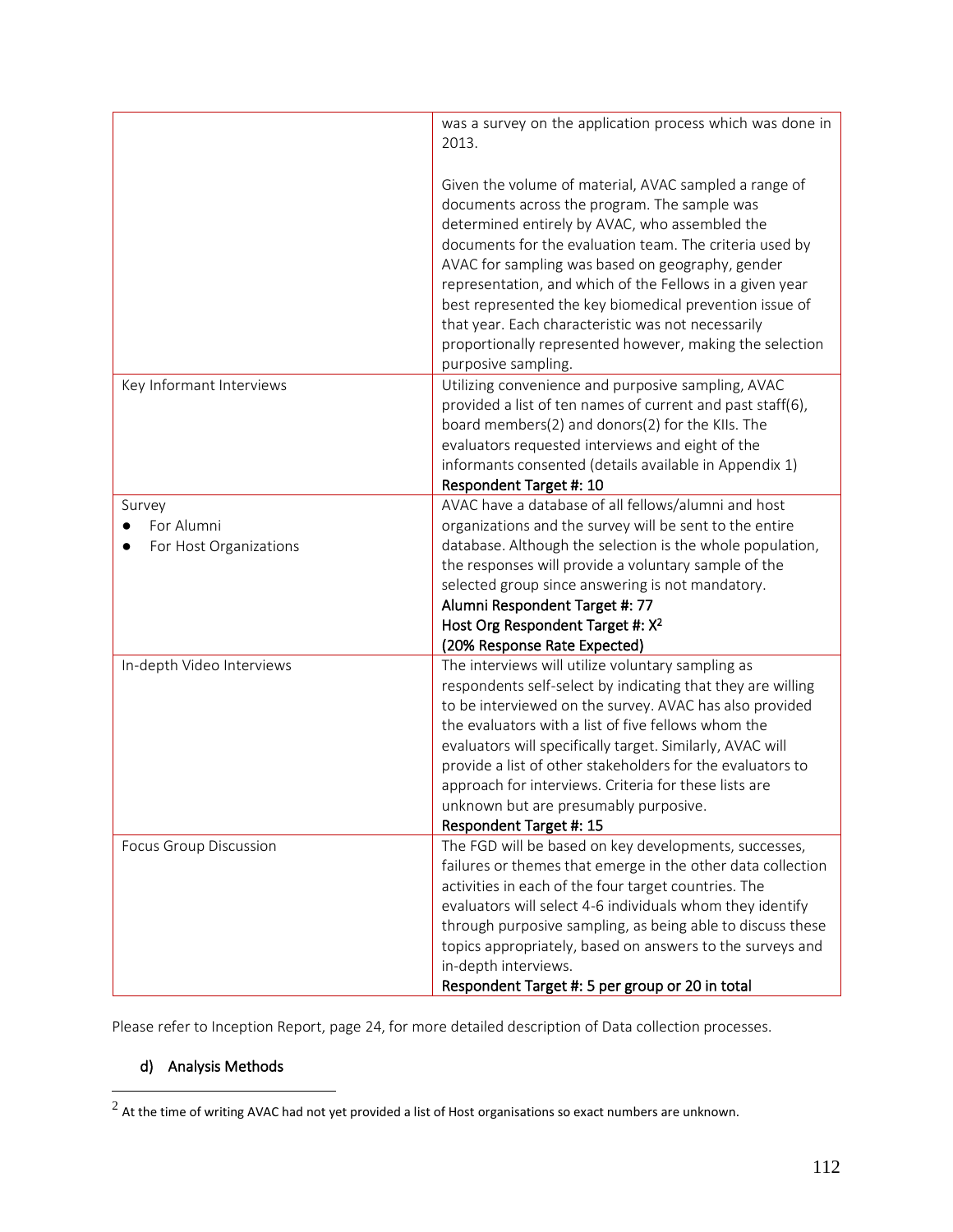| <b>Data Source</b>             | Approach                                                                                                         | <b>Relevant EQ</b>                                                                                                                                                         |
|--------------------------------|------------------------------------------------------------------------------------------------------------------|----------------------------------------------------------------------------------------------------------------------------------------------------------------------------|
| Desk Review Documents          | Thematic Analysis                                                                                                | $EQ1$ and 5                                                                                                                                                                |
| Key Informant Interviews       | Thematic Analysis                                                                                                | EQ <sub>5</sub><br>(Note: the KIIs gave evaluators a good<br>foundation for understanding the<br>program as a whole rather than<br>answering all the evaluation questions) |
| Surveys                        | <b>Exploratory Data</b><br>$\bullet$<br>Analysis (EDA)<br><b>Basic Statistical Analysis</b><br>Thematic Analysis | Answer all of the Questions                                                                                                                                                |
| In-Depth Interviews            | Thematic Analysis                                                                                                | Answer all of the Questions                                                                                                                                                |
| <b>Focus Group Discussions</b> | Thematic Analysis                                                                                                | $EQ$ 4 and 5<br>(FGDs will also be designed to target<br>any information gaps that may be<br>identified for each question)                                                 |

## 3. Evaluation Questions

The following table sets out each question and its sub-question and the indicators or responses that the evaluators will use to answer each question.

|                | Evaluation Question 1. What was the Alumni and Host experience of the fellowship?                                                                                                                                                            |
|----------------|----------------------------------------------------------------------------------------------------------------------------------------------------------------------------------------------------------------------------------------------|
| Sub-Question 1 | How satisfied were Fellows and host organizations with the Fellowship experience?                                                                                                                                                            |
| Indicators     | % of Fellows and hosts who indicated satisfaction with the fellowship<br>$\bullet$<br>(disaggregated)<br>Fellows' feedback concerning their fellowship experience and the attainment of<br>$\bullet$<br>their goals                          |
|                | Hosts feedback concerning their experience of the fellowship and what it brought to<br>$\bullet$<br>their organization                                                                                                                       |
|                | Alignment between Fellow's expectations and program goals/plans<br>$\bullet$                                                                                                                                                                 |
|                | Aspects of the Fellows program design that Fellows found particularly beneficial/not<br>٠                                                                                                                                                    |
|                | Aspects of the Fellows program design that host organizations found particularly<br>٠<br>beneficial/not                                                                                                                                      |
| Sub-Question 2 | During the period of the Fellowship, what challenges did Fellows and organizations                                                                                                                                                           |
|                | experience, were they addressed, and how?                                                                                                                                                                                                    |
| Indicators     | % of Fellows who have experienced major challenges participating in the Fellows<br>$\bullet$<br>program or meeting the conditions of Fellowship participation, due to personal or<br>professional challenges or how the program was executed |
|                | Fellows feedback concerning the major difficulties and the cause of difficulties<br>$\bullet$<br>encountered                                                                                                                                 |
|                | Hosts feedback concerning major difficulties and the cause of the difficulties<br>$\bullet$<br>encountered by alumni (as perceived by hosts)                                                                                                 |
|                | Hosts feedback concerning the major difficulties and the cause of difficulties<br>$\bullet$<br>encountered by host organizations                                                                                                             |
|                | Extent to which the program addressed challenges related to the program                                                                                                                                                                      |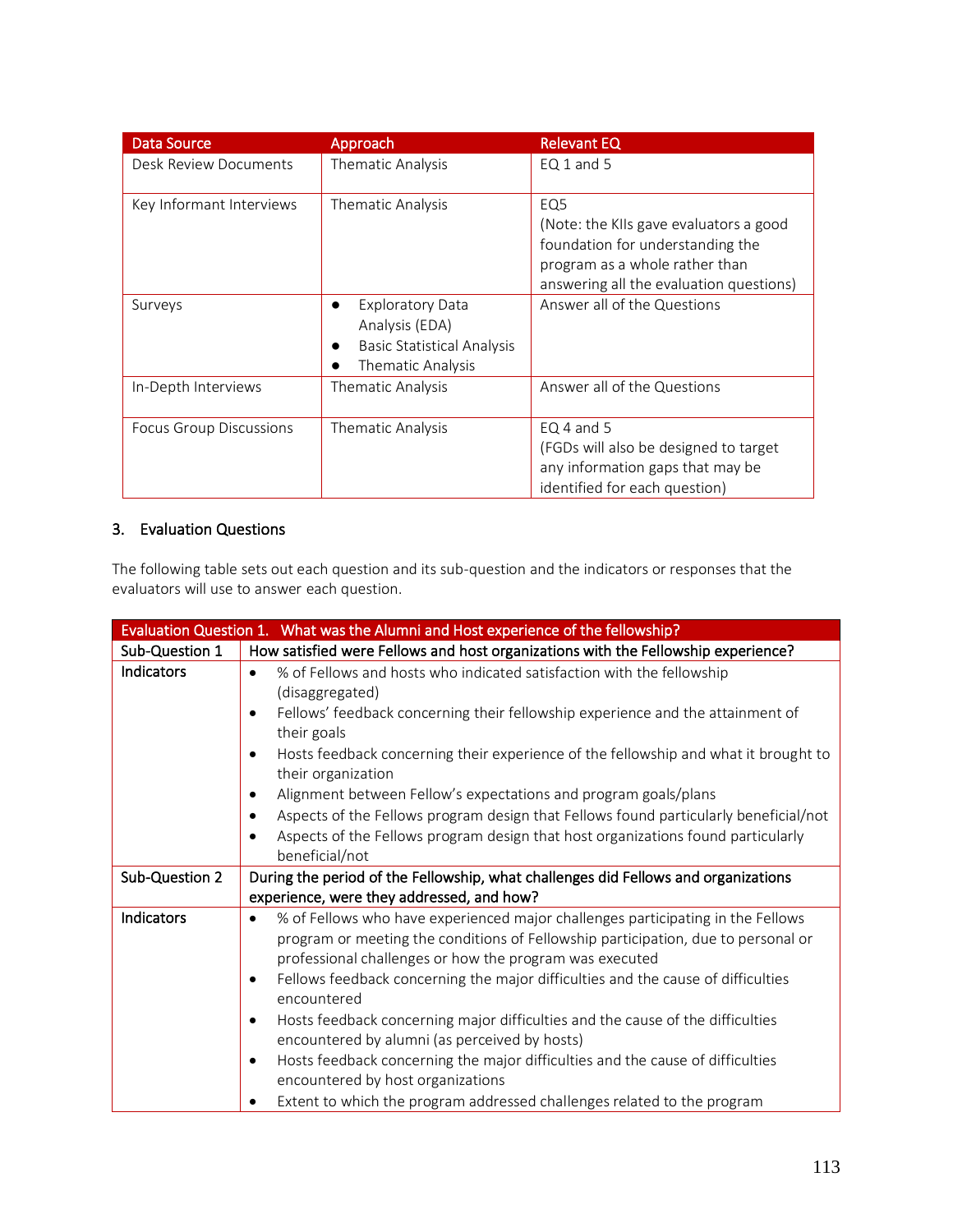| Sub-Question 3 | What were the most significant benefits Fellows experienced?                                                                                                                                                 |
|----------------|--------------------------------------------------------------------------------------------------------------------------------------------------------------------------------------------------------------|
| Indicators     | Fellows feedback on what they felt they gained or benefitted from during their<br>$\bullet$<br>fellowship year                                                                                               |
|                | Fellows feedback on what they felt they gained or benefitted from their mentor/s in<br>$\bullet$<br>their fellowship year and how it has impacted their career and advocacy moving<br>forward                |
|                | Fellows' feedback concerning their project and the skills they built throughout the<br>$\bullet$<br>program                                                                                                  |
|                | Hosts' feedback concerning their perception of what skills the fellows developed<br>$\bullet$<br>during the program                                                                                          |
|                | Fellows feedback on the success of their project in regard to relevance and impact.<br>$\bullet$<br>Fellows' feedback about the networks they developed through participation in the<br>$\bullet$<br>program |
| Sub-Question 4 | What were the most significant benefits Host organizations experienced?                                                                                                                                      |
| Indicators     | Hosts feedback on what they felt they gained or benefitted from in their fellowship<br>$\bullet$<br>year<br>Fellows feedback on what they felt the Host organization gained or benefitted from<br>$\bullet$  |
|                | in their fellowship year                                                                                                                                                                                     |
|                | Host feedback on their perception of fellow's project contributions at an<br>organizational, community and national level.                                                                                   |
| Sub-Question 5 | What was the contribution of the Fellows' project during and after the Fellowship?                                                                                                                           |
| Indicators     | Fellows' feedback concerning their project<br>$\bullet$                                                                                                                                                      |
|                | Extent to which Fellows think their project was important (added new learning to<br>$\bullet$                                                                                                                |
|                | the field, helped inform policy, helped influence some other change)                                                                                                                                         |
|                | Extent to which the project achieved what it was designed to achieve<br>$\bullet$<br>Extent to which the project had impact beyond the project year (integrated into<br>$\bullet$                            |
|                | other structures; champions trained continued; network developed was supported<br>by others etc.)                                                                                                            |

|                   | Evaluation Question 2. What have been the long-term impacts of the Fellows Program on its alumni?                                                                                                                                                                                                                                                                                                                                                                                                                                                                                                                                                                                                |
|-------------------|--------------------------------------------------------------------------------------------------------------------------------------------------------------------------------------------------------------------------------------------------------------------------------------------------------------------------------------------------------------------------------------------------------------------------------------------------------------------------------------------------------------------------------------------------------------------------------------------------------------------------------------------------------------------------------------------------|
| Sub-Question 1    | What were the most significant professional impacts of the fellowship on the fellow?                                                                                                                                                                                                                                                                                                                                                                                                                                                                                                                                                                                                             |
| <b>Indicators</b> | Perceptions of fellows, supervisors, subordinates and peers concerning acquired<br>$\bullet$<br>knowledge/skills and contribution of fellows following fellowship (with tangible<br>examples of such contributions)<br>Reports by the fellows on their perceptions of the program's impact on their career<br>$\bullet$<br>% of fellows who are employed in relevant positions following fellowship<br>% of fellows who have been assigned duties that reflect utilization of their acquired<br>competencies<br>Increased propensity of fellows to continue to work in advocacy<br>$\bullet$<br>Perceptions about what aspects or benefits of the program contributed to<br>professional impacts |
| Sub-Question 2    | How durable have the benefits of the fellowship been? Which aspects of the fellowship                                                                                                                                                                                                                                                                                                                                                                                                                                                                                                                                                                                                            |
|                   | continue to be beneficial after the fellowship year? Which have not?                                                                                                                                                                                                                                                                                                                                                                                                                                                                                                                                                                                                                             |
| Indicators        | Reports by the fellows on the extent to which they experienced benefits over time,<br>$\bullet$                                                                                                                                                                                                                                                                                                                                                                                                                                                                                                                                                                                                  |
|                   | by types of benefits (disaggregated by Fellow year)                                                                                                                                                                                                                                                                                                                                                                                                                                                                                                                                                                                                                                              |
| Sub-Question 3    | What personal growth/change did alumni experience?                                                                                                                                                                                                                                                                                                                                                                                                                                                                                                                                                                                                                                               |
| <b>Indicators</b> | Fellows reporting personal growth/change as a result of the fellowship (with tangible<br>$\bullet$                                                                                                                                                                                                                                                                                                                                                                                                                                                                                                                                                                                               |
|                   | examples of such contributions)                                                                                                                                                                                                                                                                                                                                                                                                                                                                                                                                                                                                                                                                  |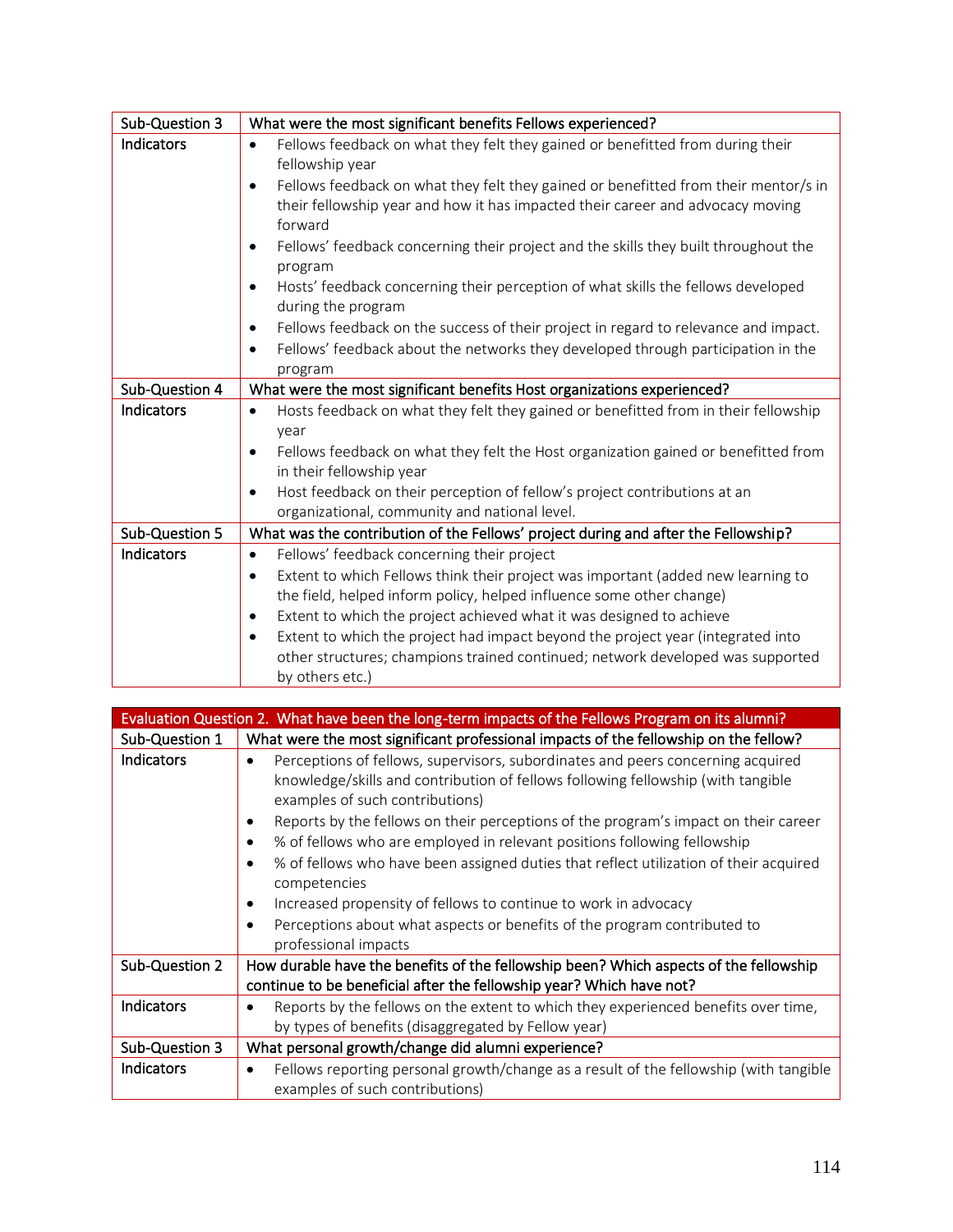|                | % of fellows who have accessed further opportunities for education and professional<br>development                                                                                                                                                                                                                                                                                                |
|----------------|---------------------------------------------------------------------------------------------------------------------------------------------------------------------------------------------------------------------------------------------------------------------------------------------------------------------------------------------------------------------------------------------------|
| Sub-Question 4 | To what extent has the Fellows program enabled alumni to develop and access a<br>network in the prevention field?                                                                                                                                                                                                                                                                                 |
| Indicators     | Extent to which Fellows report accessing network to support the quality and<br>٠<br>effectiveness of their work<br>Extent to which Fellows report network benefits to professional or career<br>opportunities<br>Fellows reporting engagement in a network following the fellowship (with tangible<br>examples of such contributions)<br>Extent to which Fellows are networked with other Fellows |
| Sub-Question 5 | To what extent Is there an ongoing relationship with your host and/or AVAC? If so, what<br>kind of relationship is it and how has the relationship changed over time?                                                                                                                                                                                                                             |
| Indicators     | Fellows satisfaction with level of engagement with AVAC and/or host post-<br>$\bullet$<br>Fellowship and usefulness of engagement<br>Fellows reporting regular and recent engagement with host or AVAC<br>٠<br>Fellows reporting additional opportunities through host or AVAC after the fellowship<br>was complete                                                                               |

| Evaluation Question 3. How has the program enabled alumni to contribute to long-term impacts at the<br>organizational and community levels (both at host organizations and at organizations alumni have worked |                                                                                                                                                                             |  |  |
|----------------------------------------------------------------------------------------------------------------------------------------------------------------------------------------------------------------|-----------------------------------------------------------------------------------------------------------------------------------------------------------------------------|--|--|
| at post-fellowship)?                                                                                                                                                                                           |                                                                                                                                                                             |  |  |
| Sub-Question 1                                                                                                                                                                                                 | To what extent were there significant prevention-related changes or shifts in the                                                                                           |  |  |
|                                                                                                                                                                                                                | organization/community where the Fellow worked?                                                                                                                             |  |  |
| Indicators                                                                                                                                                                                                     | Alumni/Organization/Community reporting shifts<br>$\bullet$                                                                                                                 |  |  |
|                                                                                                                                                                                                                | % of host organizations who say they would apply for or would be interested in                                                                                              |  |  |
|                                                                                                                                                                                                                | hosting another Fellow for the anticipated gains to their organizations                                                                                                     |  |  |
| Sub-Question 2                                                                                                                                                                                                 | To what extent did the alumni contribute to these changes, either during or following                                                                                       |  |  |
|                                                                                                                                                                                                                | their Fellowship? If so, how and in what ways?                                                                                                                              |  |  |
| Indicators                                                                                                                                                                                                     | Extent to which alumni and organization report that alumni contributed in some way<br>$\bullet$<br>to significant/meaningful changes in organization/community, by types of |  |  |
|                                                                                                                                                                                                                | contribution                                                                                                                                                                |  |  |
|                                                                                                                                                                                                                | Alumni who report having actively transferred advocacy knowledge\skills to others at<br>an organization and/or community level                                              |  |  |
|                                                                                                                                                                                                                | Alumni report influencing strategies/policy at an organization and/or community<br>level                                                                                    |  |  |
|                                                                                                                                                                                                                | Hosts reporting perceptions of fellowship's contribution to organizational change                                                                                           |  |  |
| Sub-Question 3                                                                                                                                                                                                 | How did the fellowship prepare alumni to make these contributions?                                                                                                          |  |  |
| <b>Indicators</b>                                                                                                                                                                                              | Alignment between skills/benefits alumni and organizations report and those used to<br>$\bullet$                                                                            |  |  |
|                                                                                                                                                                                                                | contribute to the changes that took place                                                                                                                                   |  |  |

| Evaluation Question 4. What contributions to the HIV prevention landscape have alumni made as a result of<br>their fellowship opportunity? |                                                                                    |  |
|--------------------------------------------------------------------------------------------------------------------------------------------|------------------------------------------------------------------------------------|--|
| Sub-Question 1                                                                                                                             | How has the prevention landscape changed in the country since the fellowship? What |  |
|                                                                                                                                            | have been the big moments/policy shifts in the HIV field in fellows' countries?    |  |
| <b>Indicators</b>                                                                                                                          | Perception of Fellows, Hosts, AVAC of changes to the wider prevention landscape    |  |
|                                                                                                                                            | Evidence from public sources reporting changes in each country<br>$\bullet$        |  |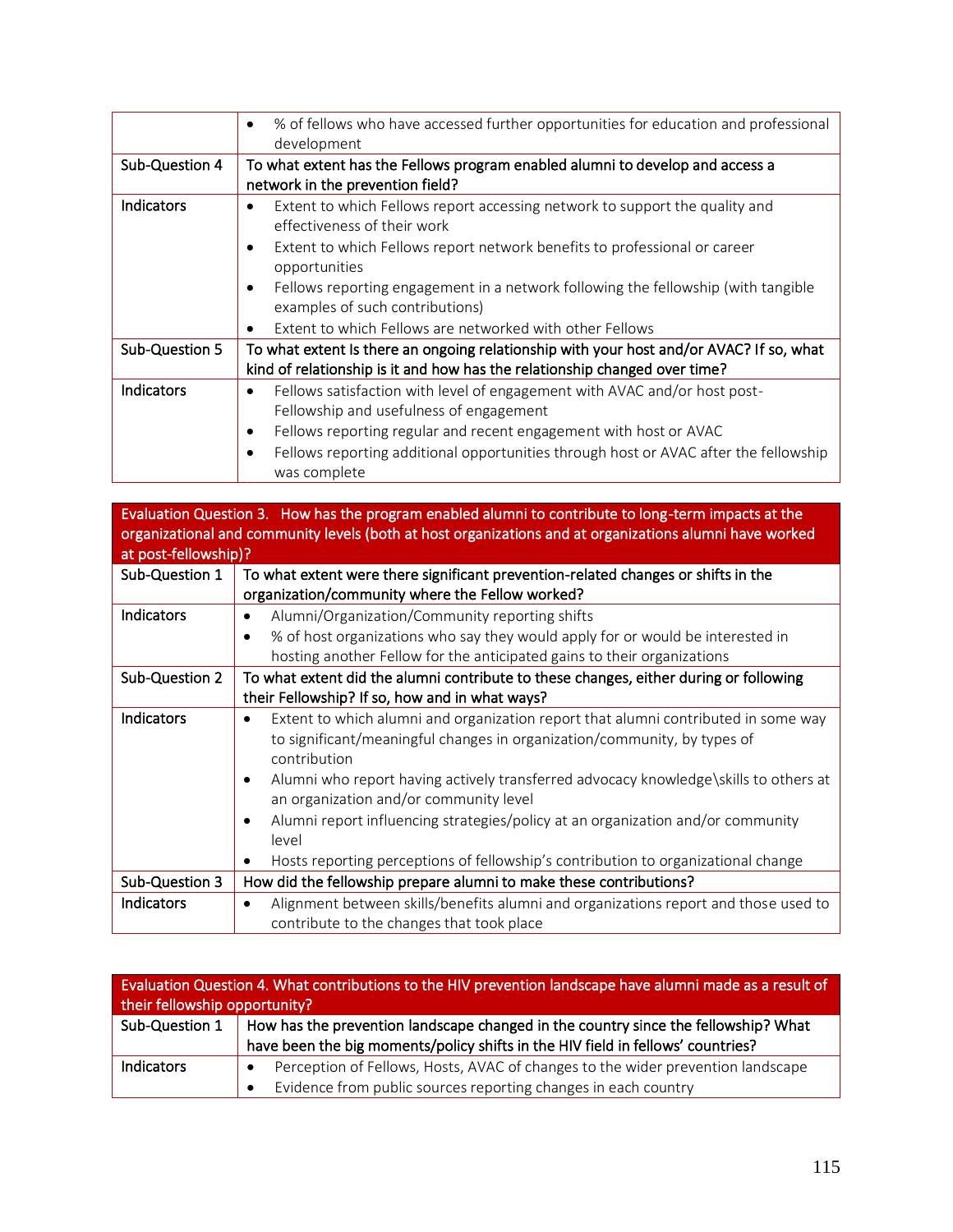| Sub-Question 2 | How have the fellows contributed to these changes both as individuals and groups?<br>What kind of roles have they played? In collaboration with whom? Has their work post-<br>fellowship continued to affect change?                                                                                                                      |
|----------------|-------------------------------------------------------------------------------------------------------------------------------------------------------------------------------------------------------------------------------------------------------------------------------------------------------------------------------------------|
| Indicators     | Perception of Fellows and Hosts, in country of Fellows/alumni influencing key<br>outcomes in the prevention landscape<br>Perception of Fellows, Hosts, AVAC of project having an impact on the prevention<br>٠<br>[key outcomes in the] landscape<br>Perception of Fellows of their ongoing work continuing to affect change<br>$\bullet$ |

| Evaluation Question 5. What is the future direction of the fellowship program |                                                                                     |  |
|-------------------------------------------------------------------------------|-------------------------------------------------------------------------------------|--|
|                                                                               | Sub-Question $1 \mid$ To what extent are the objectives of the program still valid? |  |
| Indicators                                                                    | Respondents' perceptions of the program's success over time                         |  |
| Sub-Question 2                                                                | What are respondents' recommendations, based on their own experiences?              |  |
| <b>Indicators</b>                                                             | Recommendations from respondents<br>$\bullet$                                       |  |
| Sub-Question 3                                                                | What are the evaluators' recommendations?                                           |  |
| Indicators                                                                    | Recommendations from evaluators<br>$\bullet$                                        |  |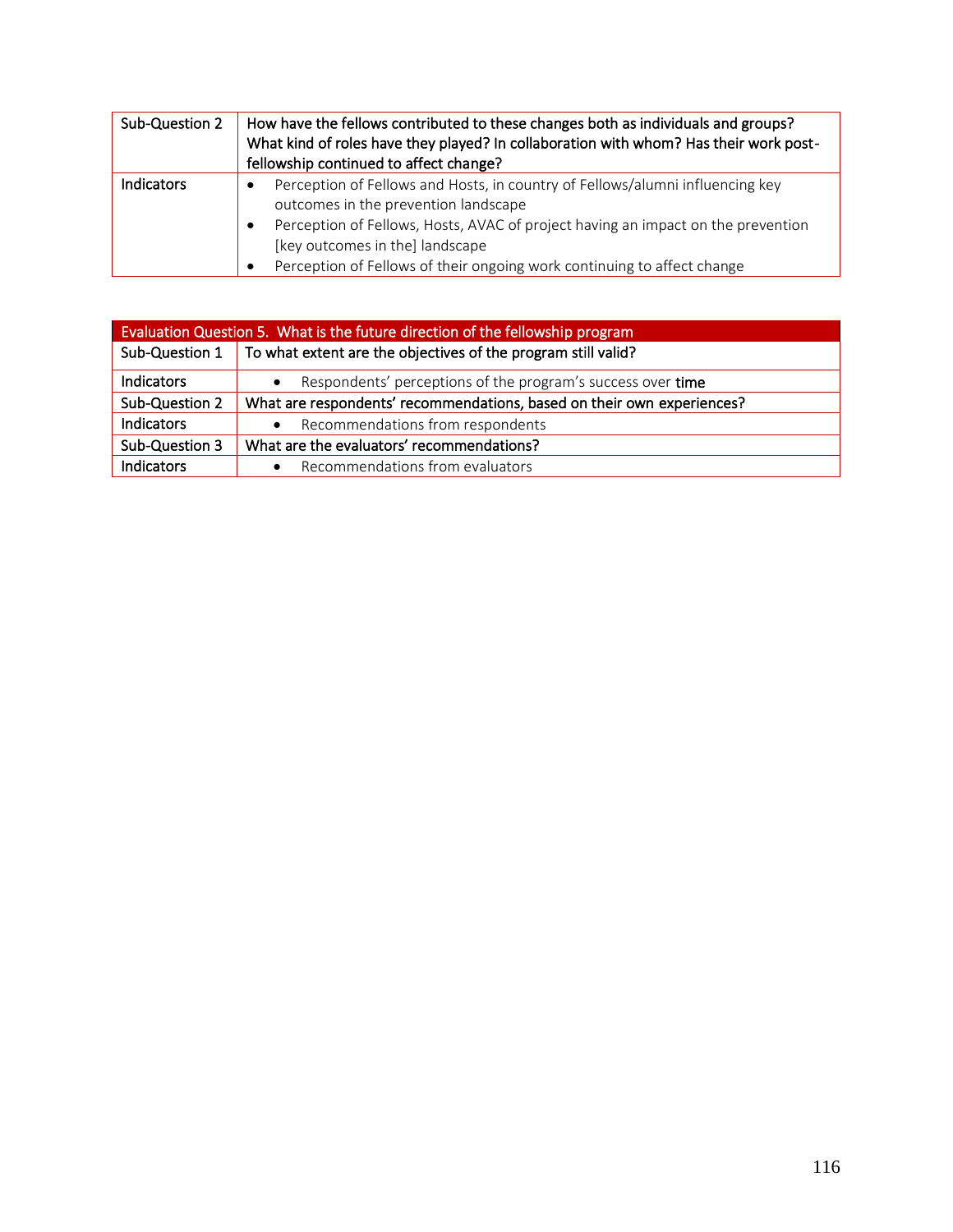## C. RESPONDENT CHARACTERISTICS

There were a total of 50 interview attendees across 3 separate interview types, Key informant interview. In depth interview and Focus group discussions.

However this represented 43 individuals as some participants participated in more than one type of method. For example 5 participants in the FGD also took part in IDI. Therefore the data below represents the 50 interview attendees not the 43 individuals.

## Number of Respondents by Stakeholder Categories and Data Collection Method

| <b>Method</b>                  | Stakeholder<br>Category | <b>Number</b>   |
|--------------------------------|-------------------------|-----------------|
| Key informant interviews (KII) | Decision Maker          | 3               |
|                                | Implementor             | 4               |
|                                | Partner                 |                 |
| In depth interviews (IDI)      | Participants:           |                 |
|                                | Host                    | 4               |
|                                | Alumni                  | 14              |
|                                | Partner                 | 5               |
|                                | Decision Maker          | 1               |
| Focus Group Discussion (3 FGD) | Participants:           |                 |
|                                | Host                    | $\Omega$        |
|                                | Alumni                  | 15 <sup>3</sup> |
|                                | Implementors            | 3               |

## Stakeholder Group by Country for (All forms of quantitative data <sup>4</sup> )

| Country      | <b>Decision Maker</b> | Implementor | Partner        | <b>Participants</b> |
|--------------|-----------------------|-------------|----------------|---------------------|
| Kenya        |                       |             | $\overline{2}$ | 4                   |
| Malawi       |                       |             |                | 3                   |
| Nigeria      |                       |             |                | $\mathbf{1}$        |
| South Africa |                       |             | $\mathbf{1}$   | 3                   |
| Uganda       |                       |             | $\overline{2}$ | 13                  |
| <b>USA</b>   | 3                     | 6           | $\mathbf{1}$   |                     |
| Zimbabwe     |                       |             |                | 9                   |

<sup>3</sup> Five participants in Zimbabwe and Ten in Uganda

<sup>4</sup> Please note we have not included survey respondents by country to protect anonymity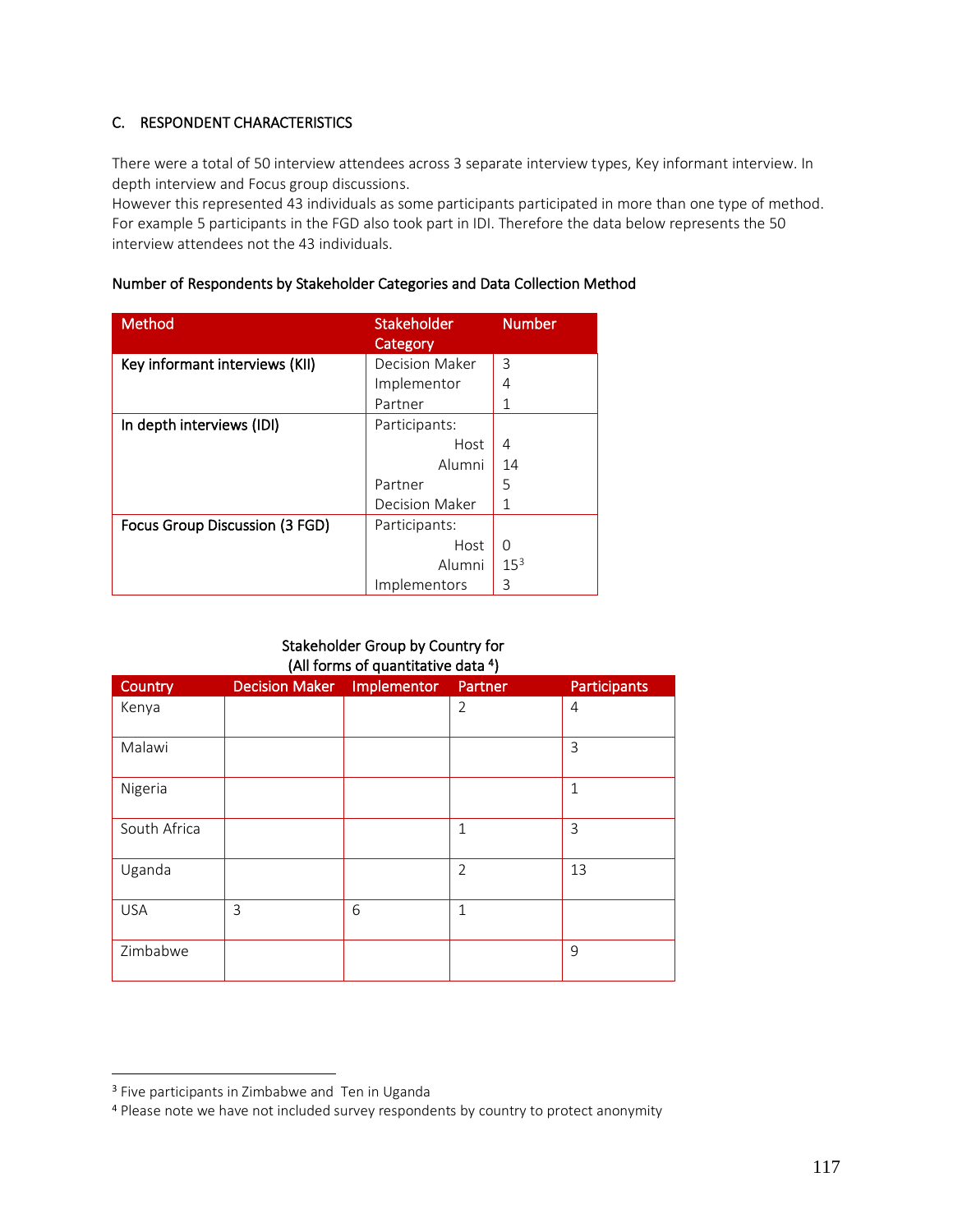## D. EVALUATION SCHEDULE

| <b>Evaluation Stage</b>               | <b>Key Activity</b>                                                                                           | Date<br>(week commencing)  |
|---------------------------------------|---------------------------------------------------------------------------------------------------------------|----------------------------|
| Inception Stage                       | Desk Review of key documents                                                                                  | 24 February                |
|                                       | Key Informant Interviews with stakeholder/AVAC<br>staff                                                       | 2 March                    |
|                                       | Draft methodology and tools                                                                                   | 2 March to 21 May          |
|                                       | Review by Alumni user panel                                                                                   | 22 May                     |
|                                       | Finalize eval design and methods/tools                                                                        | 12 May -15 June            |
|                                       | Submit an Inception Report/revised draft of the<br>evaluation proposal                                        | 9 June                     |
|                                       | AVAC to review draft                                                                                          | 10 June to 21 June         |
|                                       | Additional revisions                                                                                          | 22 June                    |
| Data Collection and                   | Online survey in the field                                                                                    | 16 June to 2 July          |
| Analysis Stage                        | Telephone Interviews                                                                                          | 17 June to 17 August       |
|                                       | Analyze and interpret findings; write first draft                                                             | 3 July to 18 August        |
|                                       | Present Fieldwork Findings to stakeholders                                                                    | 6 August                   |
| Synthesis and Reporting               | Write the final report                                                                                        | 3 July to 19 August        |
| Stage                                 | Submit draft Report for review                                                                                | 20 August                  |
|                                       | Review the draft final report<br>Consolidate AVAC comments on the draft report<br>and submit to the evaluator | 20-27 August               |
|                                       | Incorporate comments and revise the evaluation<br>report                                                      | 28 August to3<br>September |
|                                       | Submit the final report                                                                                       | 4 September                |
| Dissemination and Follow-<br>up Stage | Final review and approval of report                                                                           | AVAC responsibility        |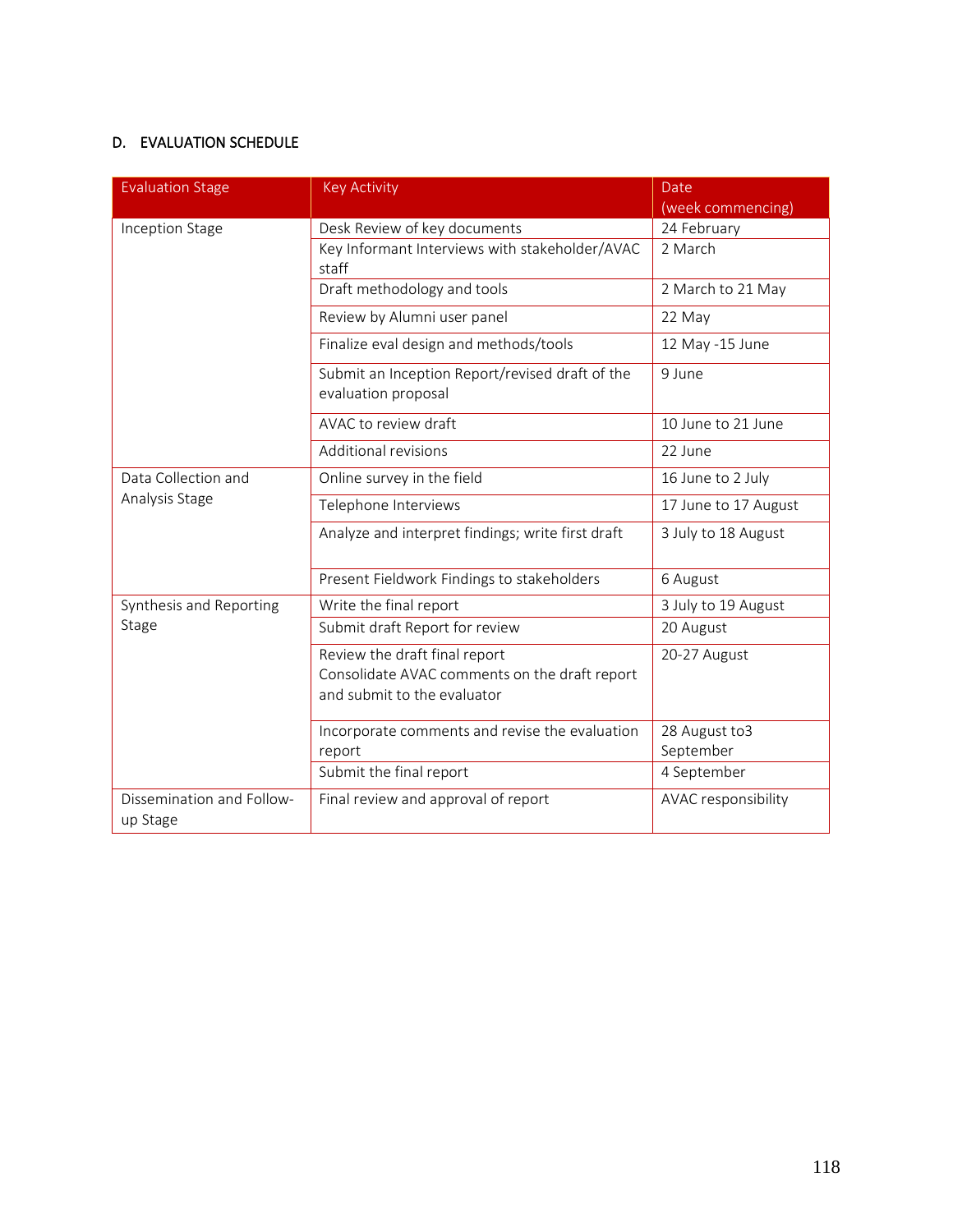## E. BIBLIOGRAPHY

AVAC, "AVAC 2020 Advocacy Fellows Program Details," Accessed 24 September, 2020, Available at <https://www.avac.org/application-process-background>

AVAC, *2020 Advocacy Fellows Program Information Packet*, August 2019, Available a[t https://www.avac.org/resource/advocacy](https://www.avac.org/resource/advocacy-fellows-program-information-packet)[fellows-program-information-packet](https://www.avac.org/resource/advocacy-fellows-program-information-packet)

AVAC, "Fellows & Alumni: Kenya," Accessed: 24 September 2020, Available at [https://www.avac.org/fellows/alumni?title=&field\\_prevention\\_option\\_tid=All&field\\_country\\_tid=17&field\\_year\\_value%5Bvalue](https://www.avac.org/fellows/alumni?title=&field_prevention_option_tid=All&field_country_tid=17&field_year_value%5Bvalue%5D%5Byear%5D=) [%5D%5Byear%5D=](https://www.avac.org/fellows/alumni?title=&field_prevention_option_tid=All&field_country_tid=17&field_year_value%5Bvalue%5D%5Byear%5D=)

AVAC, "Fellows & Alumni: Malawi," Accessed: 24 September, 2020, Available at [https://www.avac.org/fellows/alumni?title=&field\\_prevention\\_option\\_tid=All&field\\_country\\_tid=29&field\\_year\\_value%5Bvalue](https://www.avac.org/fellows/alumni?title=&field_prevention_option_tid=All&field_country_tid=29&field_year_value%5Bvalue%5D%5Byear%5D=) [%5D%5Byear%5D=](https://www.avac.org/fellows/alumni?title=&field_prevention_option_tid=All&field_country_tid=29&field_year_value%5Bvalue%5D%5Byear%5D=)

AVAC, "Fellows & Alumni: Uganda," Accessed: 24 September, 2020, Available at [https://www.avac.org/fellows/alumni?title=&field\\_prevention\\_option\\_tid=All&field\\_country\\_tid=18&field\\_year\\_value%5Bvalue](https://www.avac.org/fellows/alumni?title=&field_prevention_option_tid=All&field_country_tid=18&field_year_value%5Bvalue%5D%5Byear%5D=) [%5D%5Byear%5D=](https://www.avac.org/fellows/alumni?title=&field_prevention_option_tid=All&field_country_tid=18&field_year_value%5Bvalue%5D%5Byear%5D=)

AVAC, "Fellows & Alumni: Zambia," Accessed: 24 September, 2020, Available at https://www.avac.org/fellows/alumni?title=&field\_prevention\_option\_tid=All&field\_country\_tid=28&field\_year\_value%5Bvalue %5D%5Byear%5D=

AVAC, "Fellows & Alumni: Zimbabwe," Accessed: 24 September 2020, Available at [https://www.avac.org/fellows/alumni?title=&field\\_prevention\\_option\\_tid=All&field\\_country\\_tid=20&field\\_year\\_value%5Bvalue](https://www.avac.org/fellows/alumni?title=&field_prevention_option_tid=All&field_country_tid=20&field_year_value%5Bvalue%5D%5Byear%5D=) [%5D%5Byear%5D=](https://www.avac.org/fellows/alumni?title=&field_prevention_option_tid=All&field_country_tid=20&field_year_value%5Bvalue%5D%5Byear%5D=)

AVAC, "Nomfundo Eland,"Accessed: 24 September, 2020 Available at <https://www.avac.org/fellow/nomfundo-eland>

AVAC, "Taiwo Oyelakin" Accessed: 24 September, 2020, Available a[t https://www.avac.org/fellow/taiwo-oyelakin](https://www.avac.org/fellow/taiwo-oyelakin)

AVAC, "Yvette Raphaelle" Accessed: 24 September, 2020, Available a[t https://www.avac.org/fellow/yvette-raphael](https://www.avac.org/fellow/yvette-raphael)

AVAC, "Ongoing and Planned PrEP Open Label, Demonstration and Implementation Projects, Kenya," PrEP Watch, 15 October 2019, Available a[t https://www.prepwatch.org/resource/kenya-prep-studies/](https://www.prepwatch.org/resource/kenya-prep-studies/)

AVAC, "Ongoing and Planned PrEP Open Label, Demonstration and Implementation Projects, India," PrEP Watch, 26 July 2019, Available at<https://www.prepwatch.org/resource/india-prep-studies/>

AVAC, "Ongoing and Planned PrEP Open Label, Demonstration and Implementation Projects, South Africa," PrEP Watch, 15 October 2019, Available at <https://www.prepwatch.org/resource/south-africa-prep-studies/>

AVAC, "PrEP Initiations by Country Worldwide," 3 April, 2020, Available at [https://www.avac.org/infographic/prep-initiations](https://www.avac.org/infographic/prep-initiations-country-worldwide)[country-worldwide](https://www.avac.org/infographic/prep-initiations-country-worldwide)

AVAC and Clinton Health Access Initiative, *HIV Prevention Market Manager,* PrEP Watch*,* January 2017, Available at [https://www.prepwatch.org/wp-content/uploads/2017/01/PMM\\_project\\_2pager\\_jan2017.pdf](https://www.prepwatch.org/wp-content/uploads/2017/01/PMM_project_2pager_jan2017.pdf)

Avert, "HIV and Aids in India," 28 January 2020, Available at [https://www.avert.org/professionals/hiv-around-world/asia](https://www.avert.org/professionals/hiv-around-world/asia-pacific/india)[pacific/india](https://www.avert.org/professionals/hiv-around-world/asia-pacific/india)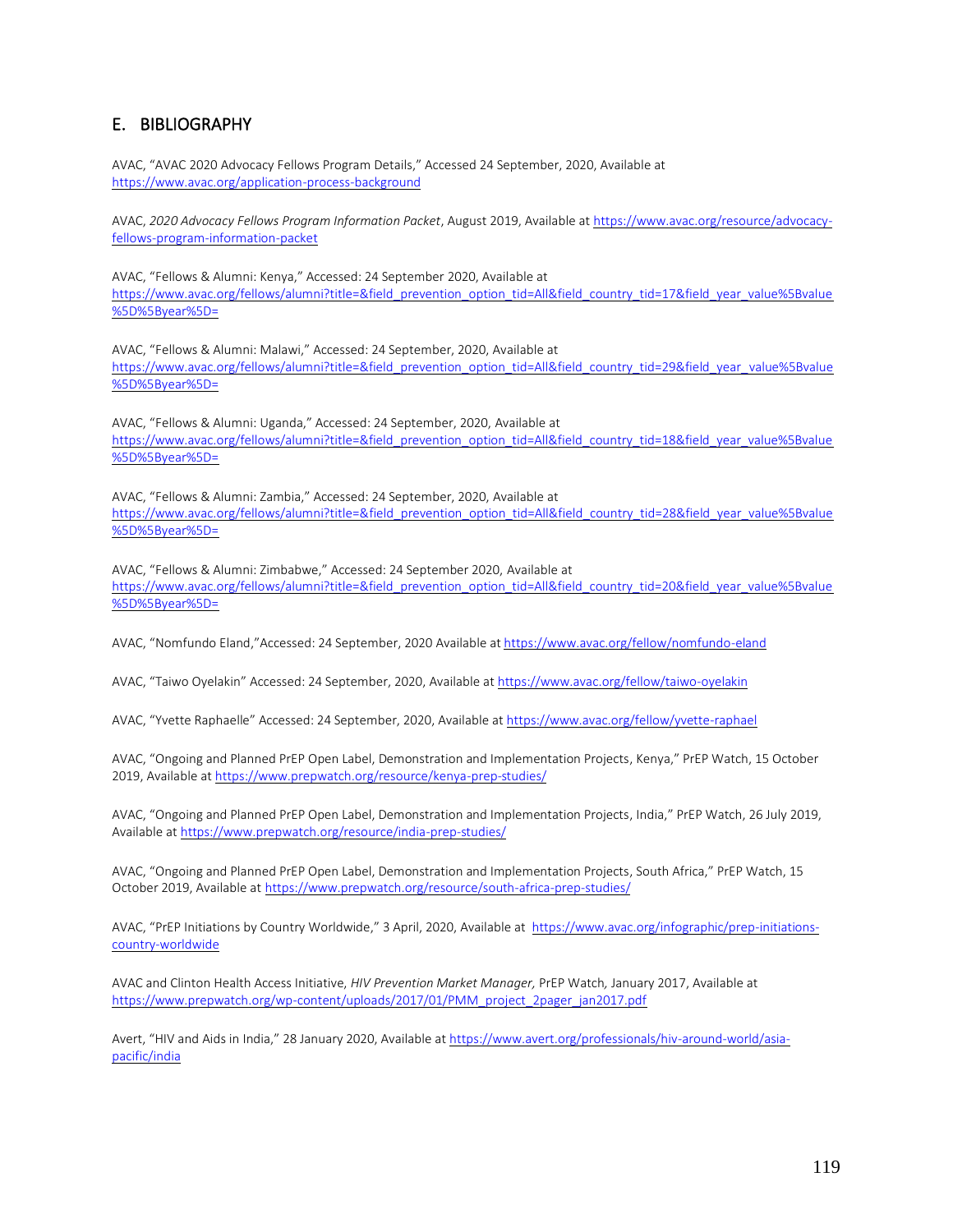Avert, "HIV and Aids in Kenya," 25 August 2020, Available at [https://www.avert.org/professionals/hiv-around-world/sub-saharan](https://www.avert.org/professionals/hiv-around-world/sub-saharan-africa/kenya)[africa/kenya](https://www.avert.org/professionals/hiv-around-world/sub-saharan-africa/kenya)

Avert, "HIV and Aids in Malawi," 25 August 2020, Available a[t https://www.avert.org/professionals/hiv-around-world/sub](https://www.avert.org/professionals/hiv-around-world/sub-saharan-africa/malawi)[saharan-africa/malawi](https://www.avert.org/professionals/hiv-around-world/sub-saharan-africa/malawi)

Avert, "HIV and Aids in Nigeria," 5 August 2020, Available at [https://www.avert.org/professionals/hiv-around-world/sub-saharan](https://www.avert.org/professionals/hiv-around-world/sub-saharan-africa/nigeria)[africa/nigeria](https://www.avert.org/professionals/hiv-around-world/sub-saharan-africa/nigeria)

Avert, "HIV and Aids in South Africa," 15 April 2020, Available a[t https://www.avert.org/professionals/hiv-around-world/sub](https://www.avert.org/professionals/hiv-around-world/sub-saharan-africa/south-africa)[saharan-africa/south-africa](https://www.avert.org/professionals/hiv-around-world/sub-saharan-africa/south-africa)

Avert, "HIV and Aids in Uganda," 15 April 2020, Available at [https://www.avert.org/professionals/hiv-around-world/sub-saharan](https://www.avert.org/professionals/hiv-around-world/sub-saharan-africa/uganda)[africa/uganda](https://www.avert.org/professionals/hiv-around-world/sub-saharan-africa/uganda)

Avert, "HIV and Aids in Zambia," 15 April 2020, Available a[t https://www.avert.org/professionals/hiv-around-world/sub-saharan](https://www.avert.org/professionals/hiv-around-world/sub-saharan-africa/zambia)[africa/zambia](https://www.avert.org/professionals/hiv-around-world/sub-saharan-africa/zambia)

Avert, "HIV and Aids in Zimbabwe," 24 August 2020, Available a[t https://www.avert.org/professionals/hiv-around-world/sub](https://www.avert.org/professionals/hiv-around-world/sub-saharan-africa/zimbabwe)[saharan-africa/zimbabwe](https://www.avert.org/professionals/hiv-around-world/sub-saharan-africa/zimbabwe)

Avert, "Young People, HIV and Aids." 23 April 2020, Available a[t https://www.avert.org/professionals/hiv-social-issues/key](https://www.avert.org/professionals/hiv-social-issues/key-affected-populations/young-people)[affected-populations/young-people](https://www.avert.org/professionals/hiv-social-issues/key-affected-populations/young-people)

Michael Bamberger, "Introduction to Mixed Methods in Impact Evaluation," Better Evaluation, August 2012, Available at <https://www.betterevaluation.org/sites/default/files/Mixed%20Methods%20in%20Impact%20Evaluation%20%28English%29.pdf>

Robert O. Brinkerhoff, "The Success Case Method: A Strategic Evaluation Approach to Increasing the Value and Effect on Training," in *Advances in Developing Human Resources*, February 2005, Available at [https://www.researchgate.net/profile/Robert\\_Brinkerhoff2/publication/237773207\\_Training\\_The\\_Success\\_Case\\_Method\\_A\\_Str](https://www.researchgate.net/profile/Robert_Brinkerhoff2/publication/237773207_Training_The_Success_Case_Method_A_Strategic_Evaluation_Approach_to_Increasing_the_Value_and_Effect_of/links/544114170cf2a76a3cc75b6a/Training-The-Success-Case-Method-A-Strategic-Evaluation-Approach-to-Increasing-the-Value-and-Effect-of.pdf) [ategic\\_Evaluation\\_Approach\\_to\\_Increasing\\_the\\_Value\\_and\\_Effect\\_of/links/544114170cf2a76a3cc75b6a/Training-The-Success-](https://www.researchgate.net/profile/Robert_Brinkerhoff2/publication/237773207_Training_The_Success_Case_Method_A_Strategic_Evaluation_Approach_to_Increasing_the_Value_and_Effect_of/links/544114170cf2a76a3cc75b6a/Training-The-Success-Case-Method-A-Strategic-Evaluation-Approach-to-Increasing-the-Value-and-Effect-of.pdf)[Case-Method-A-Strategic-Evaluation-Approach-to-Increasing-the-Value-and-Effect-of.pdf](https://www.researchgate.net/profile/Robert_Brinkerhoff2/publication/237773207_Training_The_Success_Case_Method_A_Strategic_Evaluation_Approach_to_Increasing_the_Value_and_Effect_of/links/544114170cf2a76a3cc75b6a/Training-The-Success-Case-Method-A-Strategic-Evaluation-Approach-to-Increasing-the-Value-and-Effect-of.pdf)

Anthony Butler, "South Africa's HIV/AIDS policy, 1994–2004: How can it be explained?", *African Affairs*, Volume 104, Issue 417, October 2005, Pages 591–614, <https://doi.org/10.1093/afraf/adi036>

CDC, *Developing an Effective Evaluation Report: Setting the Course for Effective Program Evaluation*, (Atlanta, Georgia: Centers for Disease Control and Prevention, National Center for Chronic Disease Prevention and Health Promotion, Office on Smoking and Health; Division of Nutrition, Physical Activity and Obesity, 2013), Available at [https://www.cdc.gov/EVAL/materials/Developing-An-Effective-Evaluation-Report\\_TAG508.pdf](https://www.cdc.gov/EVAL/materials/Developing-An-Effective-Evaluation-Report_TAG508.pdf)

Didier Fassin and Helen Schneider, "The politics of AIDS in South Africa: beyond the controversies," in *BMJ*, 1 March, 2003; 326 (7387): 495–497, Available at <https://www.ncbi.nlm.nih.gov/pmc/articles/PMC1125376/>

Evans Gichuru, Bernadette Kombo, Noni Mumba, Salla Sariola, Eduard J. Sanders, vElise M. van der Elst, "Engaging religious leaders to support HIV prevention and care for gays, bisexual men, and other men who have sex with men in coastal Kenya," in *Critical Public Health* 2018, 28(3): 294-305, Published online 27 April 2018, Available at <https://www.ncbi.nlm.nih.gov/pmc/articles/PMC5935049/>

Syed Muhammad Sajjad Kabir, "Methods of Data Collection: Basic Guidelines for Research: An Introductory Approach for All Disciplines," in *Basic Guidelines for Research: An Introductory Approach for All Disciplines*, (Chittagong, Bangladesh: Book Zone Publication, 2016) p.201-275, Available at [https://www.researchgate.net/publication/325846997\\_METHODS\\_OF\\_DATA\\_COLLECTION](https://www.researchgate.net/publication/325846997_METHODS_OF_DATA_COLLECTION)

120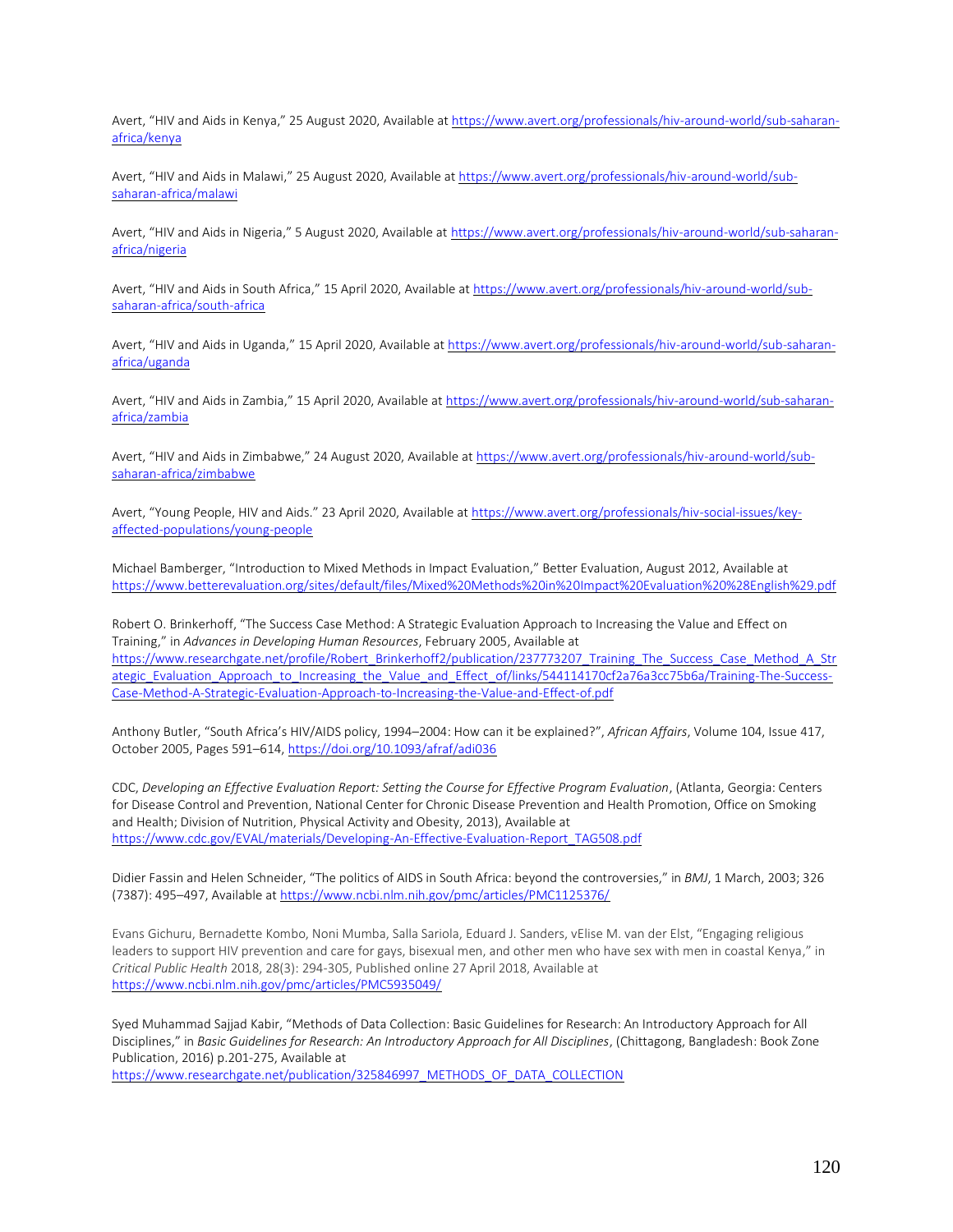Judith Kallick & Andrea Brown Murga, *Transformational Leaders and Social Change: IFP Impacts in Africa and the Middle East,* Ford Foundation International Fellowships Program Alumni Tracking Study, Report No. 4 (New York, NY: Institute of International Education, 2018, July)

Donald L. Kirkpatrick, *Evaluating Training Programs: The Four Levels*, (San Francisco: Berrett-Koehler; Emeryville, CA: Publishers Group West [distributor], 1994)

Goldie MacDonald, Framework for program evaluation in public health: A checklist of steps and standards, 2013, Available at <https://wmich.edu/evaluation/checklists>

Sarah Masyuko, Irene Mukui, Olivia Njathi, et al. "Pre-exposure prophylaxis rollout in a national public sector program: the Kenyan case study," in *Sex Health*, November 2018, 15(6): 578-586, Available at <https://www.ncbi.nlm.nih.gov/pmc/articles/PMC7206896/>

Shona McCombes, "An introduction to sampling methods," Scribbr, 19 September 2019, Available at <https://www.scribbr.com/methodology/sampling-methods/>

T. Morphy "Stakeholder Engagement – Definition and Overview," Stakeholdermap, Accessed 24 September 2020, Available at <https://www.stakeholdermap.com/stakeholder-engagement.html#stakeholder-engagement-approaches>

Abednego Musau, Daniel Were, Eunice Mutsiya, et al., "Innovative demand creation changes in rolling out oral pre-exposure prophylaxis (PrEP) in Kenya - the Jilinde experience," (Abstract for poster presented at IAS 2019, Centro Citibanamex, Mexico City, 21-24 July 2019), Available at <http://programme.ias2019.org/Abstract/Abstract/4676>

National Agency for the Control of AIDS (NACA), *Federal Republic of Nigeria: National HIV and AIDS Strategic Framework: 2017- 2021,* (Abuja, Nigeria: NACA, 2017) Available at [https://www.childrenandaids.org/sites/default/files/2017-11/NATIONAL-HIV-](https://www.childrenandaids.org/sites/default/files/2017-11/NATIONAL-HIV-AND-AIDS-STRATEGIC-FRAMEWORK.pdf)[AND-AIDS-STRATEGIC-FRAMEWORK.pdf](https://www.childrenandaids.org/sites/default/files/2017-11/NATIONAL-HIV-AND-AIDS-STRATEGIC-FRAMEWORK.pdf)

National AIDS Control Organisation (NACO), *HIV Sentinel Surveillance 2016-17 Technical Brief*, (New Delhi: NACO, Ministry of Health and Family Welfare, Government of India, December 2017), Available at [http://naco.gov.in/sites/default/files/HIV%20SENTINEL%20SURVEILLANCE\\_06\\_12\\_2017\\_0.pdf](http://naco.gov.in/sites/default/files/HIV%20SENTINEL%20SURVEILLANCE_06_12_2017_0.pdf)

National AIDS Control Organization & ICMR-National Institute of Medical Statistics, *HIV Estimations 2017: Technical Report*, (New Delhi: NACO, Ministry of Health and Family Welfare, Government of India, 2018), Available at [http://naco.gov.in/sites/default/files/Fact%20Sheets\\_1.pdf](http://naco.gov.in/sites/default/files/Fact%20Sheets_1.pdf)

NASCOP and Kenya Ministry of Health, *Framework for the Implementation of Pre-Exposure Prophylaxis of HIV in Kenya*, (Nairobi, Kenya: NASCOP, 2017), Available at [https://www.prepwatch.org/wp](https://www.prepwatch.org/wp-content/uploads/2017/05/Kenya_PrEP_Implementation_Framework.pdf)[content/uploads/2017/05/Kenya\\_PrEP\\_Implementation\\_Framework.pdf](https://www.prepwatch.org/wp-content/uploads/2017/05/Kenya_PrEP_Implementation_Framework.pdf)

Roger Pebody, "How did Kenya build Africa's largest PrEP Programme?" AidsMap, 25 January 2019, Available at <https://www.aidsmap.com/news/jan-2019/how-did-kenya-build-africas-largest-prep-programme>

PEPFAR, "Media Release: US Dept of State, Large National Survey Shows Smaller HIV Epidemic in Nigeria Than Once Thought and Highlights Key Gaps Toward Reaching HIV Epidemic Control," US Department of State, March 14, 2019, Available at [https://www.state.gov/large-national-survey-shows-smaller-hiv-epidemic-in-nigeria-than-once-thought-and-highlights-key-gaps](https://www.state.gov/large-national-survey-shows-smaller-hiv-epidemic-in-nigeria-than-once-thought-and-highlights-key-gaps-toward-reaching-hiv-epidemic-control/)[toward-reaching-hiv-epidemic-control/](https://www.state.gov/large-national-survey-shows-smaller-hiv-epidemic-in-nigeria-than-once-thought-and-highlights-key-gaps-toward-reaching-hiv-epidemic-control/)

PEPFAR, People's COP20 Kenya Community Priorities: PEPFAR Country Operational Plan 2020, Accessed 24 September 2020, Available at - <https://healthgap.org/wp-content/uploads/2020/02/Peoples-COP20-Kenya.pdf>

PEPFAR, *Kenya Country Operational Plan 2020: Strategic Direction Summary*, 24 July 2020, Available at <https://www.state.gov/wp-content/uploads/2020/08/Kenya-COP20-SDS-Final.pdf>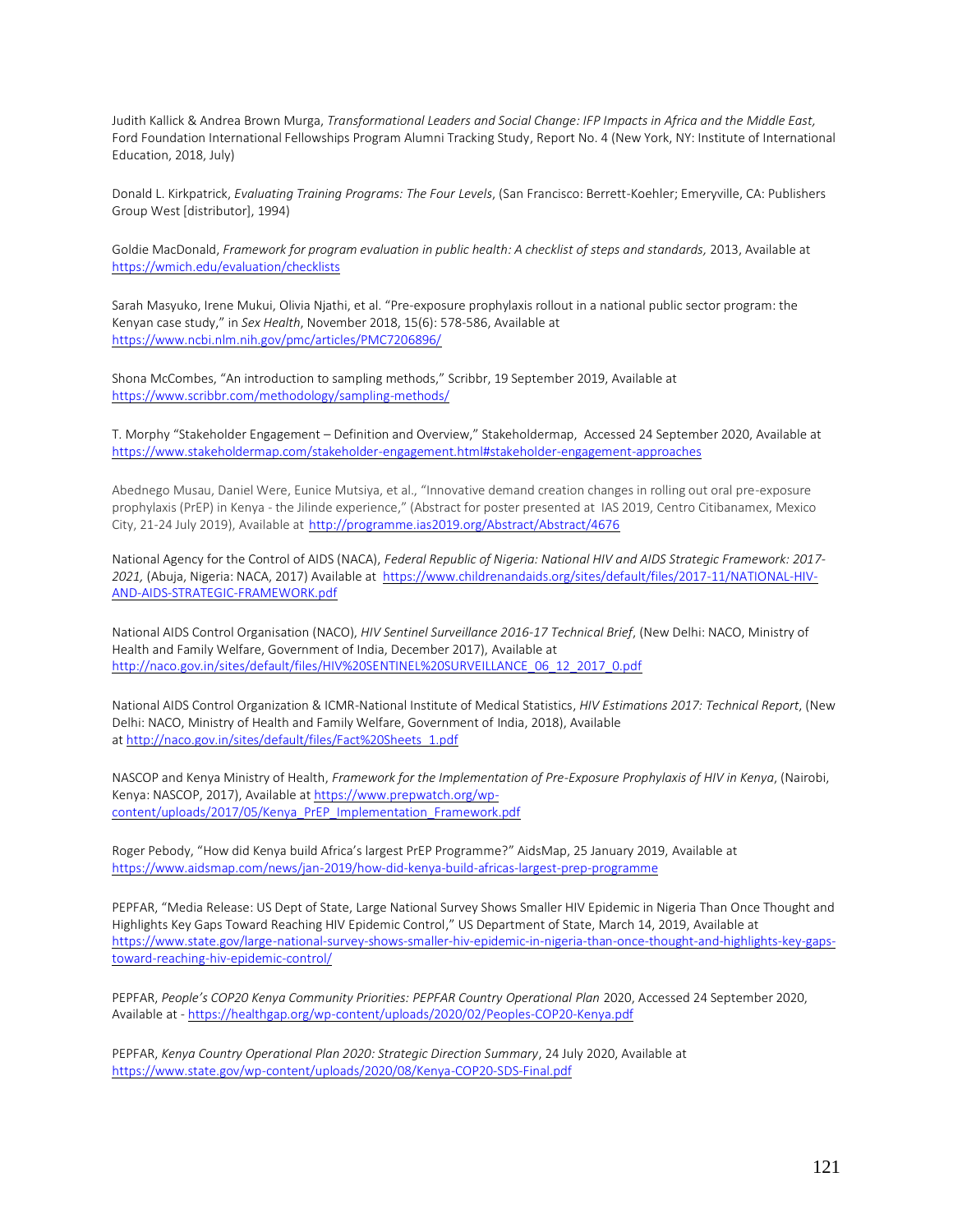PEPFAR, *Malawi Country Operational Plan COP 2019: Strategic Direction Summary*, 18 April 2019, Available at [https://www.state.gov/wp-content/uploads/2019/09/Malawi\\_COP19-Strategic-Directional-Summary\\_public.pdf](https://www.state.gov/wp-content/uploads/2019/09/Malawi_COP19-Strategic-Directional-Summary_public.pdf)

PEPFAR, *Malawi Country Operational Plan 2020: Strategic Direction Summary*, 27 March 2020, Available at <https://copsdata.amfar.org/SDS/2020/Malawi.pdf>

PEPFAR, *Nigeria Country Operational Plan (COP) 2020 Strategic Direction Summary,* March 18, 2020, Available at <https://www.state.gov/wp-content/uploads/2020/07/COP-2020-Nigeria-SDS-Final-.pdf>

PEPFAR, *People's COP20 South Africa Community Priority Recommendations: PEPFAR Country Operational Plan 2020*, Accessed 24 September 2020, Available a[t https://healthgap.org/wp-content/uploads/2020/02/Peoples-COP20-South-Africa.pdf](https://healthgap.org/wp-content/uploads/2020/02/Peoples-COP20-South-Africa.pdf)

PEPFAR, *South Africa Country Operational Plan (COP/ROP) 2020: Strategic Direction Summary*, 5 March 2020, Available at <https://www.state.gov/wp-content/uploads/2020/07/COP-2020-South-Africa-SDS-FINAL.pdf>

PEPFAR, *The Peoples Voice Uganda Community Priorities: PEPFAR Country Operational Plan 2020*, Accessed 24 September 2020, Available at<https://healthgap.org/wp-content/uploads/2020/02/Peoples-Voice-Uganda-COP20.pdf>

PEPFAR, *Sustainability Index and Dashboard Summary: Zambia 2019*, Accessed: 24 September 2020, Available at <https://www.state.gov/wp-content/uploads/2019/12/Zambia-SID-2019.pdf>

PEPFAR, *Zambia Country Operational Plan (COP) 2020: Strategic Direction Summary*, 16 March, 2020, Available at <https://copsdata.amfar.org/SDS/2020/Zambia.pdf>

PEPFAR, *Community COP20 Zimbabwe: Community Priorities PEPFAR Country Operational Plan 2020*, Health GAP, Accessed 24 September 2020, Available a[t https://healthgap.org/wp-content/uploads/2020/02/Zimbabwe-Community-COP20.pdf](https://healthgap.org/wp-content/uploads/2020/02/Zimbabwe-Community-COP20.pdf)

PEPFAR, *Zimbabwe Country Operational Plan (COP) 2020: Strategic Direction Summary, March 2020*, Available at <https://www.state.gov/wp-content/uploads/2020/07/COP-2020-Zimbabwe-SDS-FINAL-with-Appendix-C.pdf>

PrEP Watch, "Kenya," 9 July 2020, Available a[t https://www.prepwatch.org/country/kenya/](https://www.prepwatch.org/country/kenya/)

PrEP Watch, "Malawi," 9 July 2020, Available at<https://www.prepwatch.org/country/malawi/>

PrEP Watch, "Nigeria," 3 April 2020, Available at<https://www.prepwatch.org/country/nigeria/>

PrEP Watch, "Uganda" 9 July 2020, Available a[t https://www.prepwatch.org/country/uganda/](https://www.prepwatch.org/country/uganda/)

PrEP Watch, "Zimbabwe," 14 July 2020, Available a[t https://www.prepwatch.org/country/zimbabwe/](https://www.prepwatch.org/country/zimbabwe/)

Wellington Radu and Sandra Banjac, *WRITING IT RIGHT: An Analysis of Zambian Media Coverage of Health Issues*. Media Monitoring Africa, 2012, Available at [https://www.mediamonitoringafrica.org/images/uploads/Writing\\_It\\_Right\\_Final\\_Report.pdf](https://www.mediamonitoringafrica.org/images/uploads/Writing_It_Right_Final_Report.pdf)

Republic of Kenya, "Jipende JiPrep," Accessed 24 September 2020, Available a[t https://prep.nascop.org/](https://prep.nascop.org/)

Sushena Reza-Paul, Lisa Lazarus, Raviprakash Maiya, et al. "The Ashodaya PrEP project: Lessons and implications for scaling up PrEP from a community-led demonstration project among female sex workers in Mysore, India," *Global Public Health,* 15:6, 889- 904, 18 February 2020, Available at DOI: [10.1080/17441692.2020.1724316](https://doi.org/10.1080/17441692.2020.1724316)

Steven Robins, "COVID-19: South Africa should build on HIV activism to foster behaviour change," The Conversation, 15 July 2020, Available a[t https://theconversation.com/covid-19-south-africa-should-build-on-hiv-activism-to-foster-behaviour-change-](https://theconversation.com/covid-19-south-africa-should-build-on-hiv-activism-to-foster-behaviour-change-142091)[142091](https://theconversation.com/covid-19-south-africa-should-build-on-hiv-activism-to-foster-behaviour-change-142091)